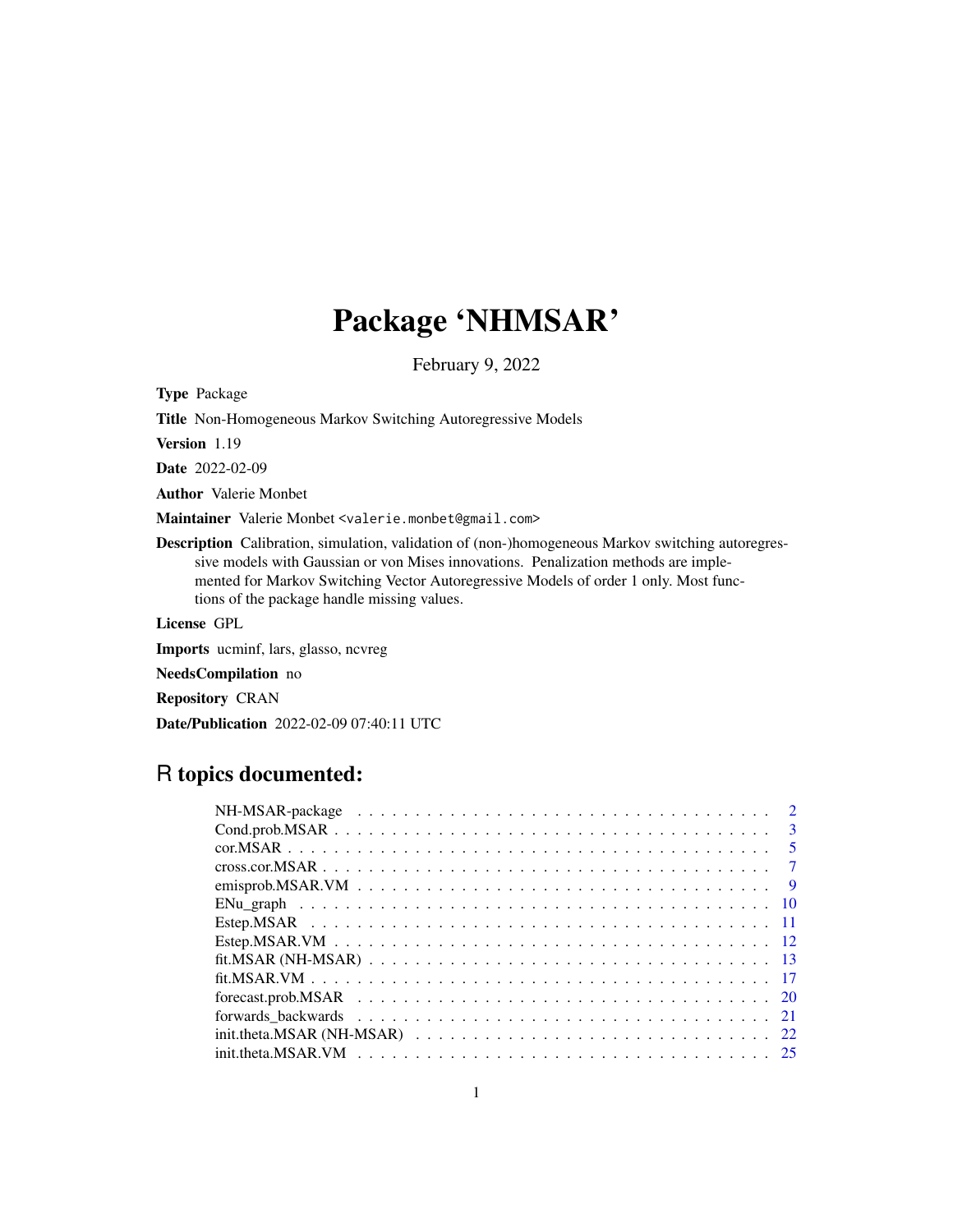<span id="page-1-0"></span>

| Index |                     | 62 |
|-------|---------------------|----|
|       |                     | 61 |
|       |                     | 60 |
|       |                     | 59 |
|       |                     | 58 |
|       |                     | 57 |
|       |                     | 55 |
|       | simule MC           | 54 |
|       | $simule.nh.MSAR.VM$ | 53 |
|       |                     | 51 |
|       |                     | 49 |
|       |                     | 48 |
|       |                     | 48 |
|       |                     | 47 |
|       | Mstep.nn.MSAR       | 46 |
|       |                     | 44 |
|       | Mstep.nh.MSAR       | 42 |
|       |                     | 41 |
|       |                     | 40 |
|       |                     | 38 |
|       |                     | 37 |
|       |                     | 36 |
|       |                     | 35 |
|       |                     | 34 |
|       | Mstep.hh.MSAR       | 33 |
|       |                     | 32 |
|       |                     | 31 |
|       |                     | 30 |
|       |                     | 29 |
|       |                     | 28 |
|       |                     | 27 |

NH-MSAR-package *(Non) Homogeneous Markov switching autoregressive model*

# Description

NH-MSAR-package is a set of functions to fit, simulate and validate (non) homogeneous Markov Switching Autoregressive models with Gaussian or von Mises innovations.

# Details

| Package: | NH-MSAR                   |
|----------|---------------------------|
| Type:    | Package                   |
| Version: | 1.0                       |
| Date:    | 2014-08-11                |
| License: | What license is it under? |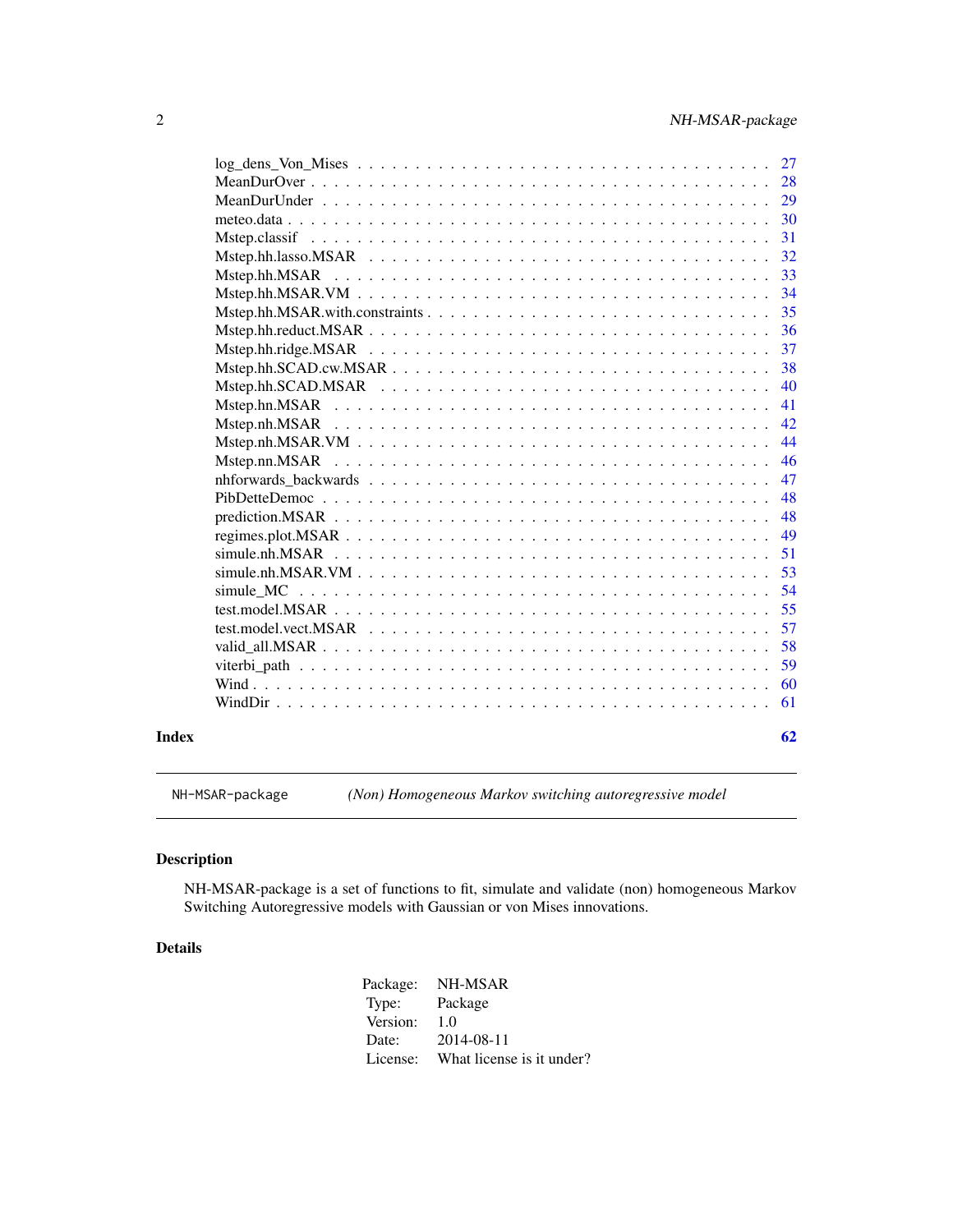# <span id="page-2-0"></span>Cond.prob.MSAR 3

 $\sim$  An overview of how to use the package, including the most important  $\sim \sim \sim$  functions  $\sim \sim$ 

#### Author(s)

Val\'e'rie Monbet, valerie.monbet@univ-rennes1.fr

#### References

Hamilton J.D. (1989). A New Approach to the Economic Analysis of Nonstionary Time Series and the Business Cycle. Econometrica 57: 357-384. Ailliot P., Monbet V., (2012), Markov-switching autoregressive models for wind time series. Environmental Modelling & Software, 30, pp 92- 101. Ailliot P., Bessac J., Monbet V., Pene F., (2014) Non-homogeneous hidden Markov-switching models for wind time series. JSPI.

#### Examples

```
# Fit Homogeneous MS-AR models - univariate time series
data(meteo.data)
data = array(meteo.data$temperature,c(31,41,1))
k = 40T = dim(data)[1]N.samples = dim(data)[2]
d = dim(data)[3]M = 2order = 2theta.init = init.theta.MSAR(data,M=M,order=order,label="HH")
mod.hh = fit.MSAR(data,theta.init,verbose=TRUE,MaxIter=20)
regimes.plot.MSAR(mod.hh,data,ylab="temperatures")
#Y0 = array(data[1:2,sample(1:dim(data)[2],1),],c(2,1,1))
#Y.sim = simule.nh.MSAR(mod.hh$theta,Y0 = Y0,T,N.samples = 1)
## Not run
# Fit Non Homogeneous MS-AR models - univariate time series
#data(lynx)
#T = length(lynx)
#data = array(log10(lynx),c(T,1,1))
#theta.init = init.theta.MSAR(data,M=2,order=2,label="HH")
#mod.lynx.hh = fit.MSAR(data,theta.init,verbose=TRUE,MaxIter=200)
#regimes.plot.MSAR(mod.lynx.hh,data,ylab="Captures number")
## End (not run)
```
Cond.prob.MSAR *Conditional probabilities for (non) homogeneous MSAR models*

#### Description

Computes, for each time t, the conditional probabilities for MSAR models  $P(Y_t|y_{1:(t-1)}, y_{(t+1):T})$ where  $Y$  is the observed process and  $y$  the observed time series.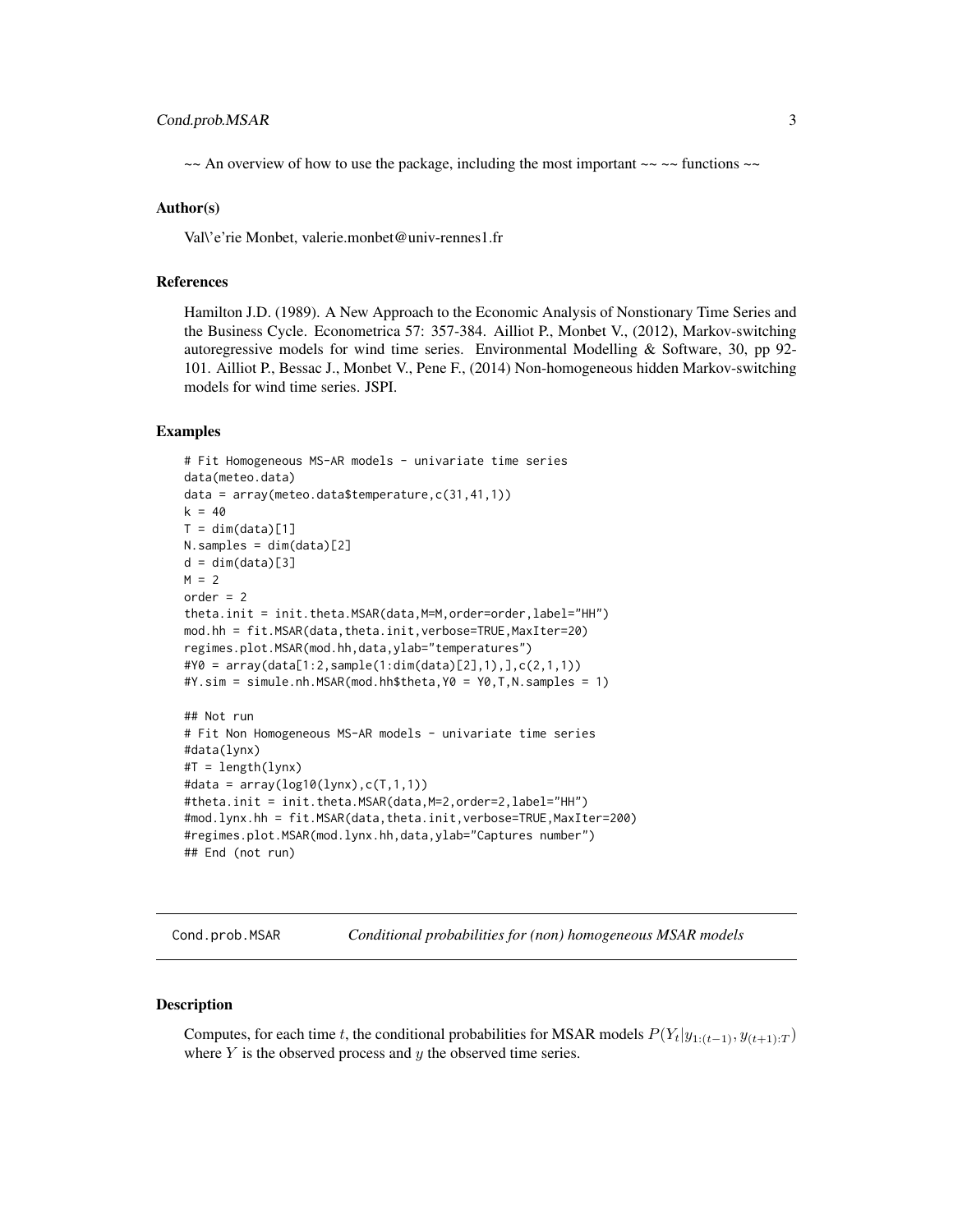#### Usage

```
Cond.prob.MSAR(data, theta, yrange = NULL, covar.emis = NULL, covar.trans = NULL)
```
#### **Arguments**

| data        | observed time series, array of dimension T*N.samples*d                                                         |  |
|-------------|----------------------------------------------------------------------------------------------------------------|--|
| theta       | object of class MSAR including the model's parameter and description. See<br>init.theta.MSAR for more details. |  |
| yrange      | values at which to compute the conditional probabilities                                                       |  |
| covar.emis  | emission covariate if any.                                                                                     |  |
| covar.trans | transition covariate if any.                                                                                   |  |

#### Value

a list including

| \$vrange | values at which the conditional probabilities are computed          |
|----------|---------------------------------------------------------------------|
| \$prob.  | conditional probabilities for each time t and each values of yrange |
| \$Yhat   | mode of the conditinal distribution for each time t                 |

#### Author(s)

Valerie Monbet, valerie.monbet@univ-rennes1.fr

#### See Also

predict.MSAR

# Examples

```
data(lynx)
data = array(log10(lynx),c(length(lynx),1,1))
T = length(data)theta.init = init.theta.MSAR(data, M=2, order=2, label="HH")
mod.lynx.hh = fit.MSAR(data,theta.init,verbose=TRUE,MaxIter=200)
ex = 100:114
lex = length(ex)tps = (1821:1934)[ex]
CP = Cond.prob.MSAR(array(data[ex,,],c(lex,1,1)), mod.lynx.hh$theta)
par(mfrow=c(2,1))
plot(tps,data[ex],typ="l",main="Homogeneous MSAR model",xlab="Time",ylab="Captured")
lines(tps,CP$Yhat,col="red")
alpha = .05IC.emp = matrix(0, 2, lex)for (k in 1:lex) {
tmp = cumsum(CP$prob[,k,])/sum(CP$prob[,k,])
IC.emp[1,k] = CP$yrange[max(c(which(tmp<alpha/2),1))]
IC.emp[2,k] = CP$yrange[min(max(which(tmp<(1-alpha/2))),length(CP$yrange))]
}
```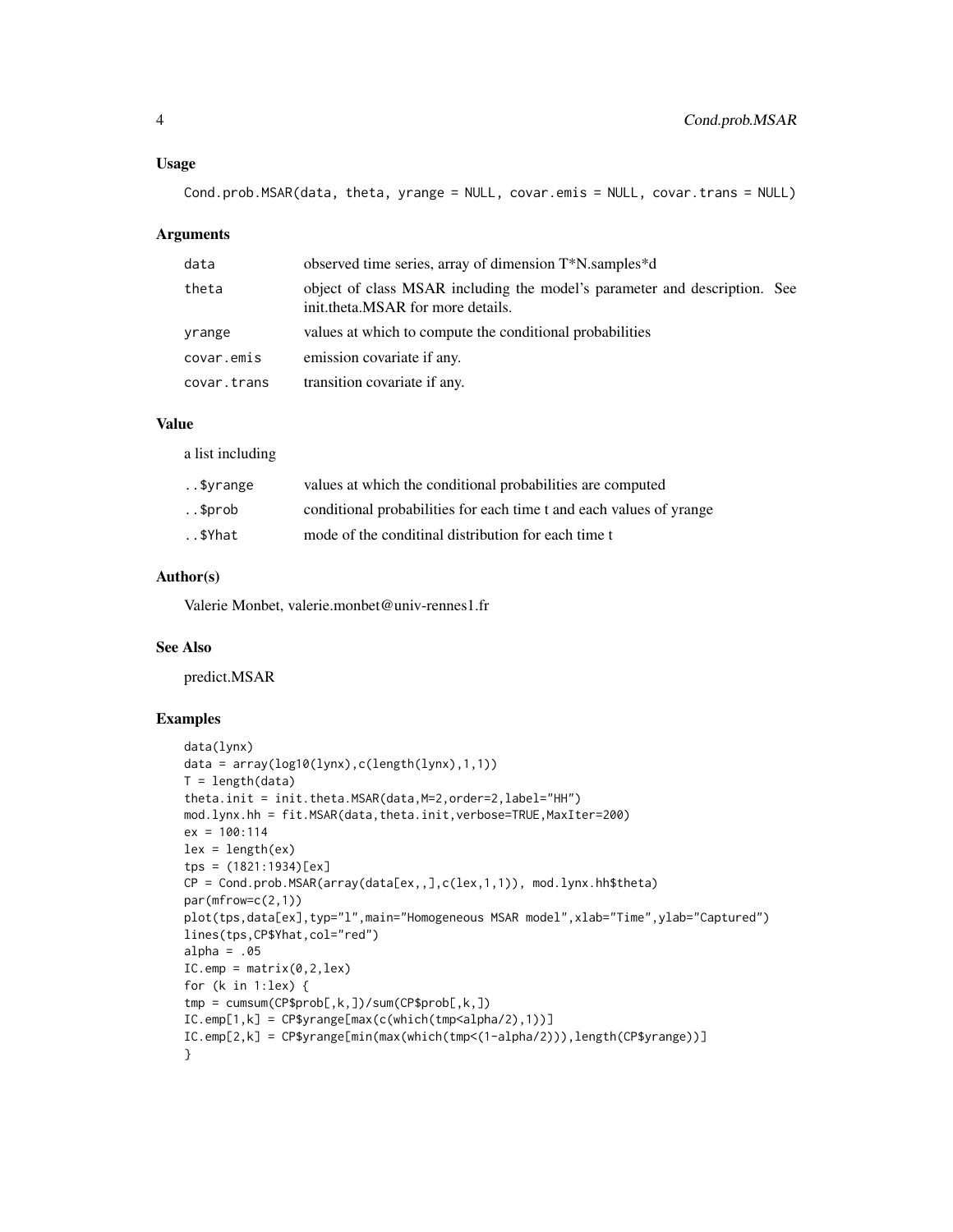#### <span id="page-4-0"></span>cor. MSAR 5

```
lines(tps,IC.emp[1,],lty=2,col="red")
lines(tps,IC.emp[2,],lty=2,col="red")
## Not run
#order = 2
#theta.init = init.theta.MSAR(data,M=2,order=2,label="NH",nh.transitions="logistic")
#theta.init$A0 = mod.lynx.hh$theta$A0
#theta.init$A = mod.lynx.hh$theta$A
#theta.init$sigma = mod.lynx.hh$theta$sigma
#theta.init$transmat = mod.lynx.hh$theta$transmat
#theta.init$prior = mod.lynx.hh$theta$prior
Y = array(data[2:T, 1, 0; C(T-1, 1, 1))Z = array(data[1:(T-1),], C(T-1,1,1))#mod.lynx = fit.MSAR(array(Y,theta.init,covar.trans=Z)
Y.ex = array(data[ex, 1, 0, c(lex, 1, 1))Z.ex = array(data[ex-1, 1, c(lex, 1, 1))#CPnh = Cond.prob.MSAR(Y.ex,mod.lynx$theta,covar.trans = Z.ex)
#
#plot(tps,data[ex],typ="l",main="Non Homogeneous MSAR model",xlab="Time",ylab="Captured")
#lines(tps,CPnh$Yhat,col="red")
#IC.emp = matrix(0,2,lex)
#for (k in 1:lex) {
# tmp = cumsum(CPnh$prob[,k,])/sum(CPnh$prob[,k,])
# IC.emp[1,k] = CPnh$yrange[max(c(which(tmp<alpha/2),1))]
# IC.emp[2,k] = CPnh$yrange[min(max(which(tmp<(1-alpha/2))),length(CP$yrange))]
#}
#lines(tps,IC.emp[1,],lty=2,col="red")
#lines(tps,IC.emp[2,],lty=2,col="red")
```
cor.MSAR *Empirical correlation functions comparison .*

#### Description

Empirical correlation function of observed data and simulated data are plotted on the same figure. A fluctuation interval of simulations is added to help the comparison.

#### Usage

```
cor.MSAR(data,data.sim,lag=NULL,nc=1,alpha=.05,plot=FALSE,
   xlab="Time (days)",dt=1,ylab="Correlation",...)
```
#### **Arguments**

| data     | observed (or reference) time series, array of dimension $T^*N$ samples $d$                        |
|----------|---------------------------------------------------------------------------------------------------|
| data.sim | simulated time series, array of dimension $T^*N$ .sim $\ddot{a}$ N.sim have to be $K^*N$ .samples |
|          | with K large enough (for instance, $K=100$ )                                                      |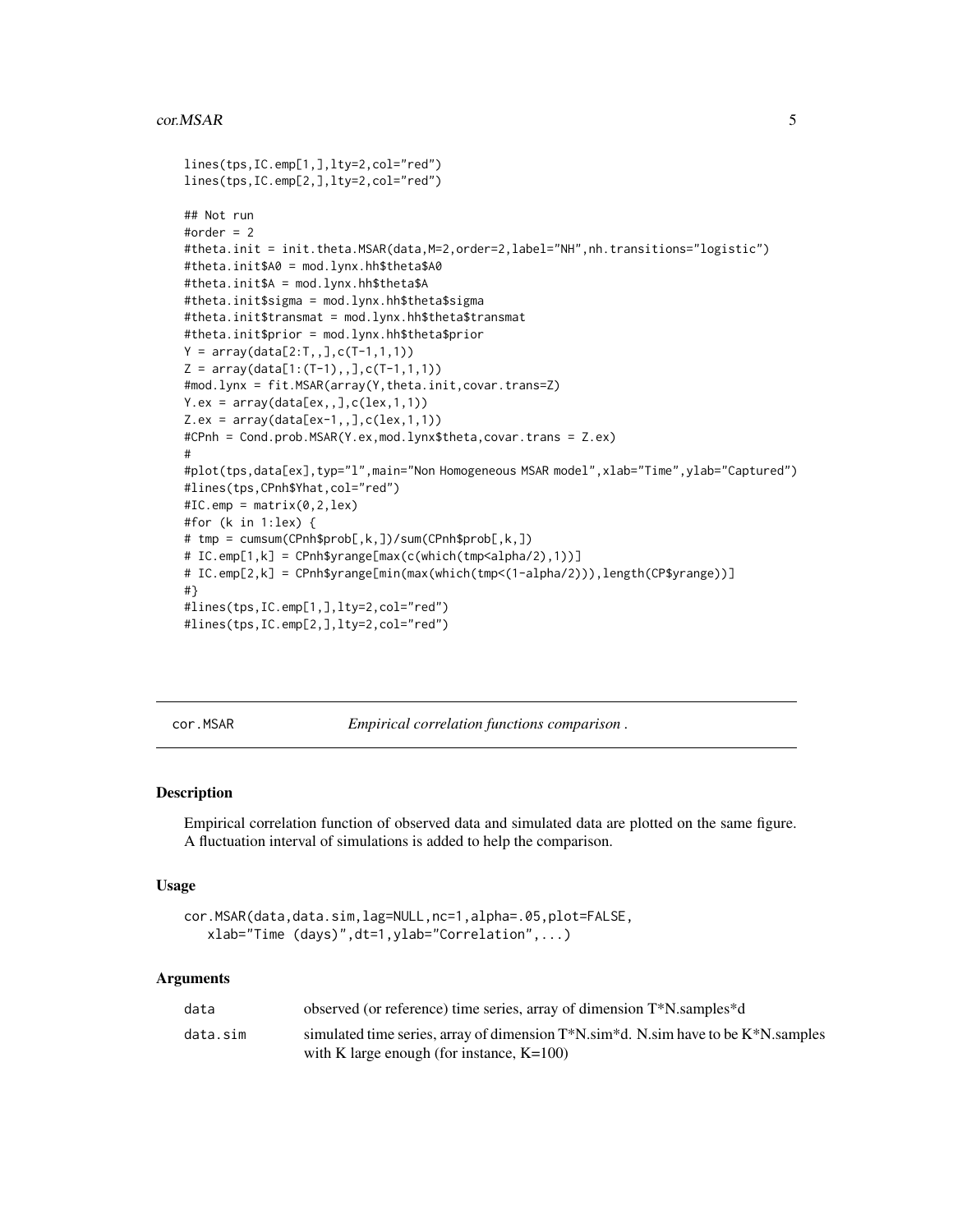| lag        | maximum lag at which to calculate the empirical auto-correlation function. De-<br>fault floor( $T/2$ ) with T the length of each data sample. |
|------------|-----------------------------------------------------------------------------------------------------------------------------------------------|
| nc         | number of component for which to calculate the empirical auto-correlation func-<br>tion.                                                      |
| alpha      | confidence level for computation of the fluctuation interval. Default= 0.05.                                                                  |
| plot       | if plot is TRUE plots are drawn (default is FALSE).                                                                                           |
| xlab       | x axis label                                                                                                                                  |
| dt         | default time step is equal to 1                                                                                                               |
| ylab       | y axis label                                                                                                                                  |
| $\ddots$ . | for optional plot arguments                                                                                                                   |
|            |                                                                                                                                               |

# Details

The auto-correlation functions are computed from one or several independent realizations of the same length.

#### Value

A list with the following elements:

| C.data | observed data acf                 |
|--------|-----------------------------------|
| C.sim  | simulated data acf                |
| CI.sim | fluctuation interval for each lag |
| lags   | abscissa for acfs                 |

# Author(s)

Valerie Monbet, valerie.monbet@univ-rennes1.fr

# References

Bessac, J., Ailliot, P., Monbet, V. (2015). Gaussian linear state-space model for wind fields in the North-East Atlantic. Environmetrics, 26(1), 29-38.

# See Also

cross.cor.MSAR, cor

# Examples

```
## Not run
#data(Wind)
#T = dim(U)[1]#N. samples = dim(U)[2]#Y = array(U[,, 1], c(T, N.samples, 1))
```

```
#theta.init=init.theta.MSAR(Y,M=2,order=1,label="HH")
#res.hh = fit.MSAR(Y,theta.init,verbose=TRUE,MaxIter=10)
```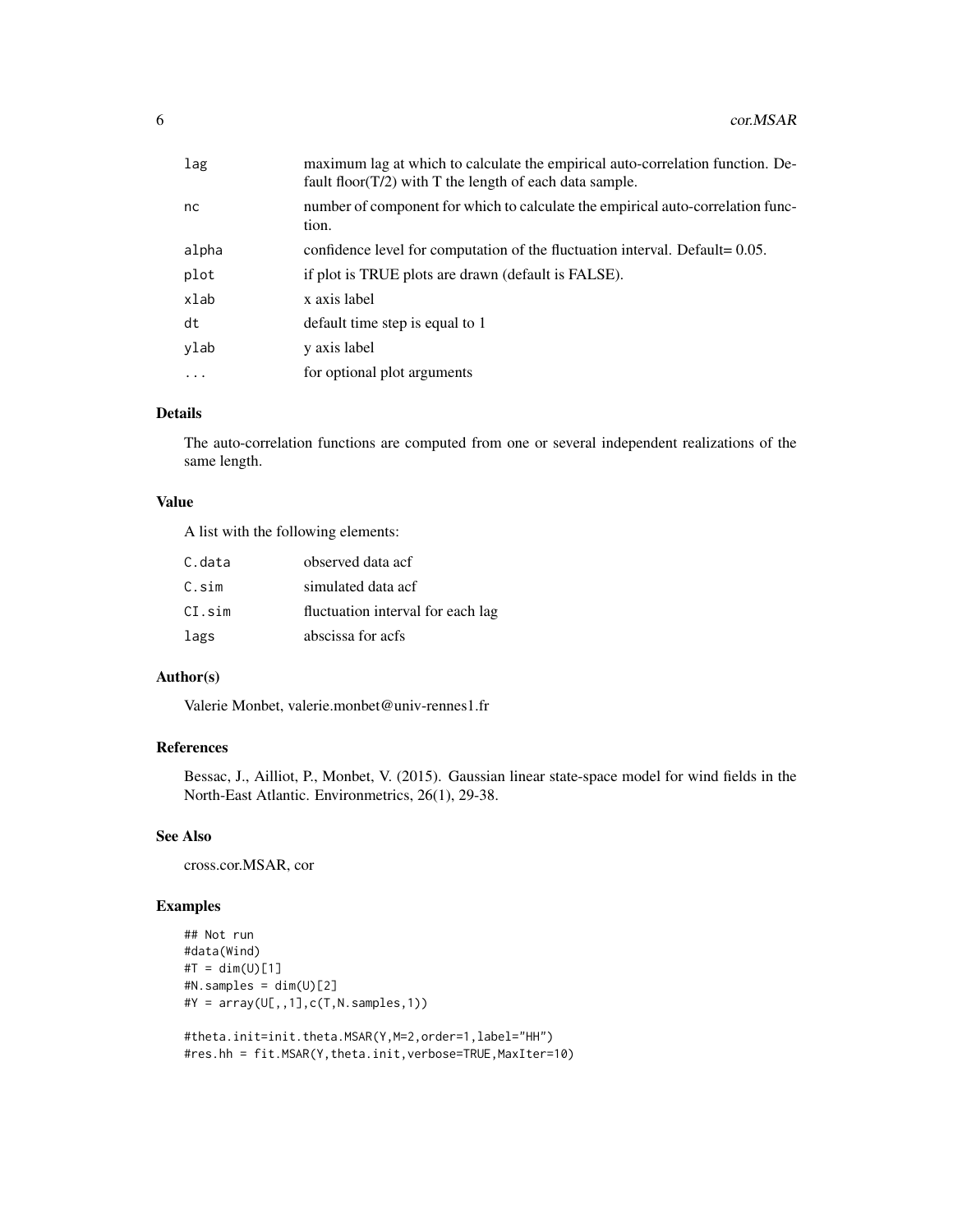### <span id="page-6-0"></span>cross.cor.MSAR 7

```
#Bsim = 2
#Ksim = Bsim*N.samples
#Y0 = array(Y[1,sample(1:dim(Y)[2],1,replace=T),],c(2,Ksim,1))
#Y.sim = simule.nh.MSAR(res.hh$theta,Y0 = Y0,T,N.samples = Ksim)
#c = cor.MSAR(Y,Y.sim$Y)
#plot(c$lags/4,c$C.data,typ="l",xlab="Time (days)",ylab="ACF",xlim=c(0,8))
#abline(h=0,lty=3,col="gray")
#lines(c$lags/4,c$C.sim,col="red")
#lines(c$lags/4,c$CI.sim[1,],col="red",lty=2)
#lines(c$lags/4,c$CI.sim[2,],col="red",lty=2)
```
cross.cor.MSAR *empirical cross-correlation for multivariate MSAR time series*

# Description

cross.cor.MSAR computes the cross-correlation between two components. The cross-corelation can be estimted for the whole time series or regime by regime.

#### Usage

```
cross.cor.MSAR(data, X=NULL, nc1 = 1, nc2 = 2, lag = 10, regime = 0,
CI = FALSE, Bsim = 0, N.samples = 1, add = FALSE,col = 1, names = NULL, alpha = 0.1, ylab="Cross-Correlation", dt = 1, ylim = c(-0.1, 1))
```
#### Arguments

| data        | observed (or reference) time series, array of dimension T*N.samples*d                                                                                                                                                                                          |
|-------------|----------------------------------------------------------------------------------------------------------------------------------------------------------------------------------------------------------------------------------------------------------------|
| X           | time series of regimes associated to data                                                                                                                                                                                                                      |
| nc1         | first component to be considered                                                                                                                                                                                                                               |
| nc2         | second component to be considered                                                                                                                                                                                                                              |
| lag         | maximum lag ( $\text{default}=10$ ). The cross-correlation is estimated for lags -lag:lag.                                                                                                                                                                     |
| regime      | has to be an integer between 0 and M, with M the number of regimes. If<br>regime=0, the cross correlation is computed for the whole time series. If regime= $m$ $> 0$ ,<br>the corss corelation is computed considering only the sub-sequences in regime<br>m. |
| CI          | If CI=TRUE fluctuation intervals are computed, default is FALSE                                                                                                                                                                                                |
| <b>Bsim</b> | useful for computation of confidence intervals. When observed and simulated<br>data are compared, one expects that the number of simulated time series is<br>Bsim*N.samples                                                                                    |
| N.samples   | useful for computation of confidence intervals. N.sample describes the number<br>of independant time series in the observed (or reference) data                                                                                                                |
| dt          | default time step is equal to 1                                                                                                                                                                                                                                |
| add         | if add=TRUE the empirical cross-correlation is added to the current plot.                                                                                                                                                                                      |
|             |                                                                                                                                                                                                                                                                |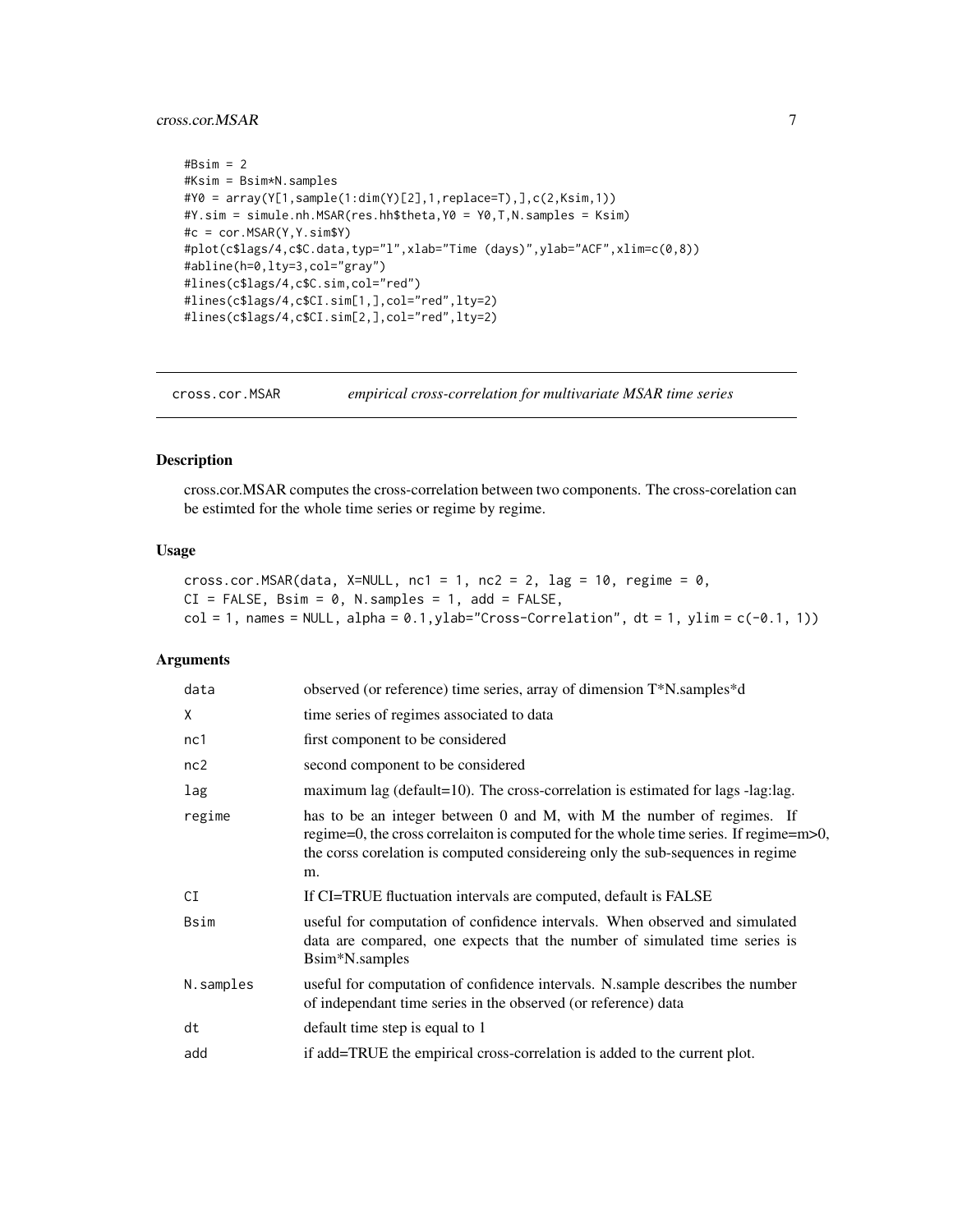| col   | color of the line                                                   |
|-------|---------------------------------------------------------------------|
| names | list with the names of components of data                           |
| alpha | level for the computation of the fluctuation intervals. default=0.1 |
| vlab  | legend for y axis                                                   |
| vlim  | limit for y axis                                                    |

# Details

The cross-correlation functions are computed from one or several independent realizations of the same length.

#### Value

returns a list including:

| empirical cross-correlation        |
|------------------------------------|
| abscissa for the cross-correlation |
| fluctuation intervals              |
|                                    |

# Author(s)

Valerie Monbet, valerie.monbet@univ-rennes1.fr

#### References

Bessac, J., Ailliot, P., & Monbet, V. (2013). Gaussian linear state-space model for wind fields in the North-East Atlantic. arXiv preprint arXiv:1312.5530.

#### See Also

cor.MSAR, cor, valid\_all

# Examples

```
data(Wind)
T = dim(U)[1]c = cross.cor.MSAR(U,nc1=1,nc2=18,names=1:18)## Not run
#Y = U[, C(1, 18)]#theta.init=init.theta.MSAR(Y,M=2,order=2,label="HH")
#res.hh = fit.MSAR(Y,theta.init,verbose=TRUE,MaxIter=200)
#Bsim = 20
#N. samples = dim(U)[2]#Ksim = Bsim*N.samples
#Y0 = Y0
#Y.sim = simule.nh.MSAR(res.hh$theta,Y0 = Y0,T,N.samples = Ksim)
#c.sim = cross.cor.MSAR(Y.sim$Y,nc1=1,nc2=2,names=c(1,18),
# CI=TRUE,Bsim=Bsim,N.samples=N.samples,add=TRUE,col="red")
```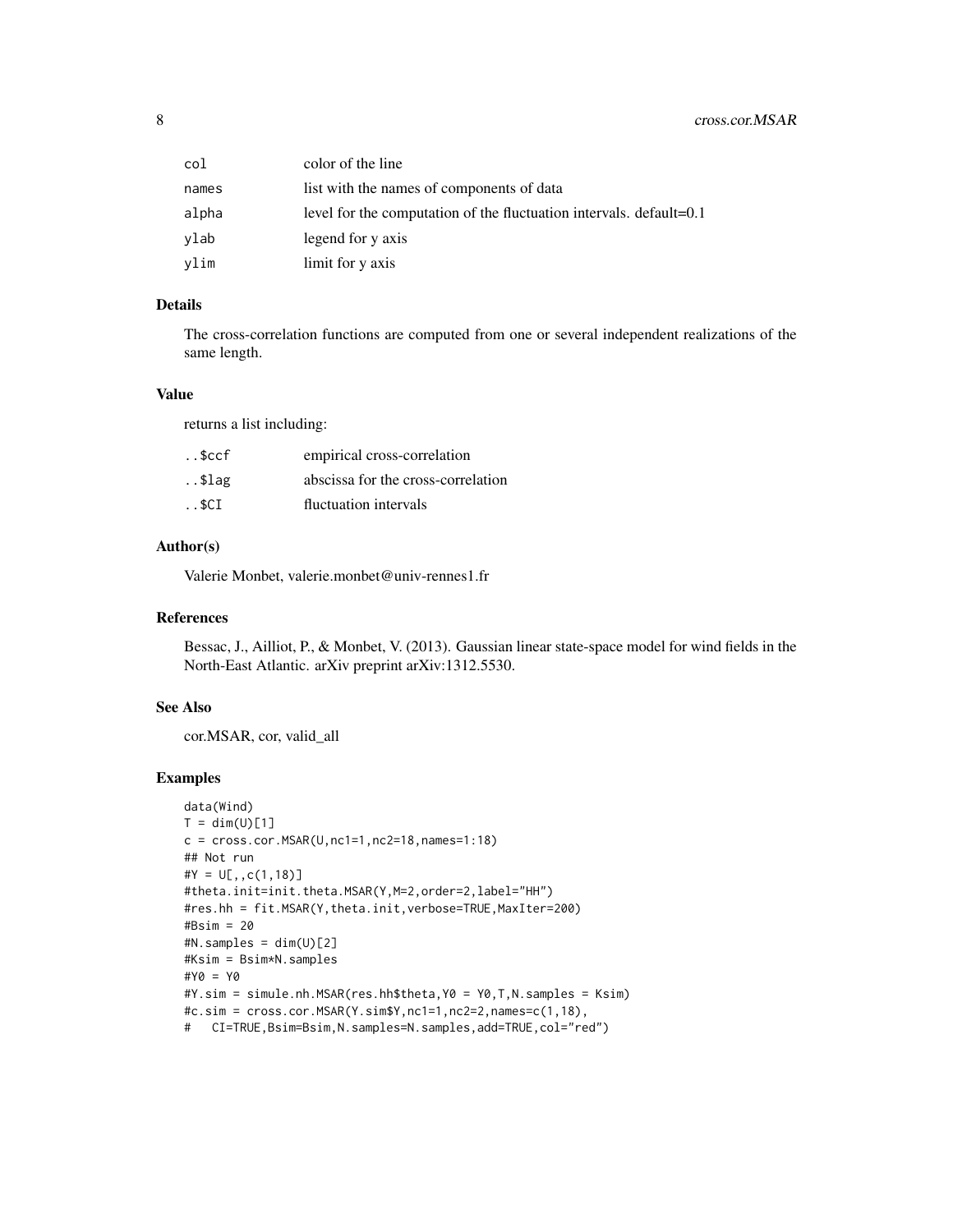<span id="page-8-0"></span>emisprob.MSAR.VM *Emission probabilities for von Mises MSAR*

# Description

Computes emission probabilities for von Mises MSAR models

#### Usage

```
emisprob.MSAR.VM(data, theta, covar = NULL)
```
# Arguments

| data  | array of univariate or multivariate series with dimension $T^*N$ .samples d. T:<br>number of time steps of each sample, N.samples: number of realisations of the<br>same stationary process, d: dimension. |
|-------|------------------------------------------------------------------------------------------------------------------------------------------------------------------------------------------------------------|
| theta | model's parameter; object of class MSAR. See also init. theta. MSAR. VM.                                                                                                                                   |
| covar | covariables for emission probabilities.                                                                                                                                                                    |

# Value

prob : emission probabilities for each observation and each regime

# Author(s)

Valerie Monbet, valerie.monbet@univ-rennes1.fr

# References

Ailliot P., Bessac J., Monbet V., Pene F., (2014) Non-homogeneous hidden Markov-switching models for wind time series. JSPI.

#### See Also

emisprob.MSAR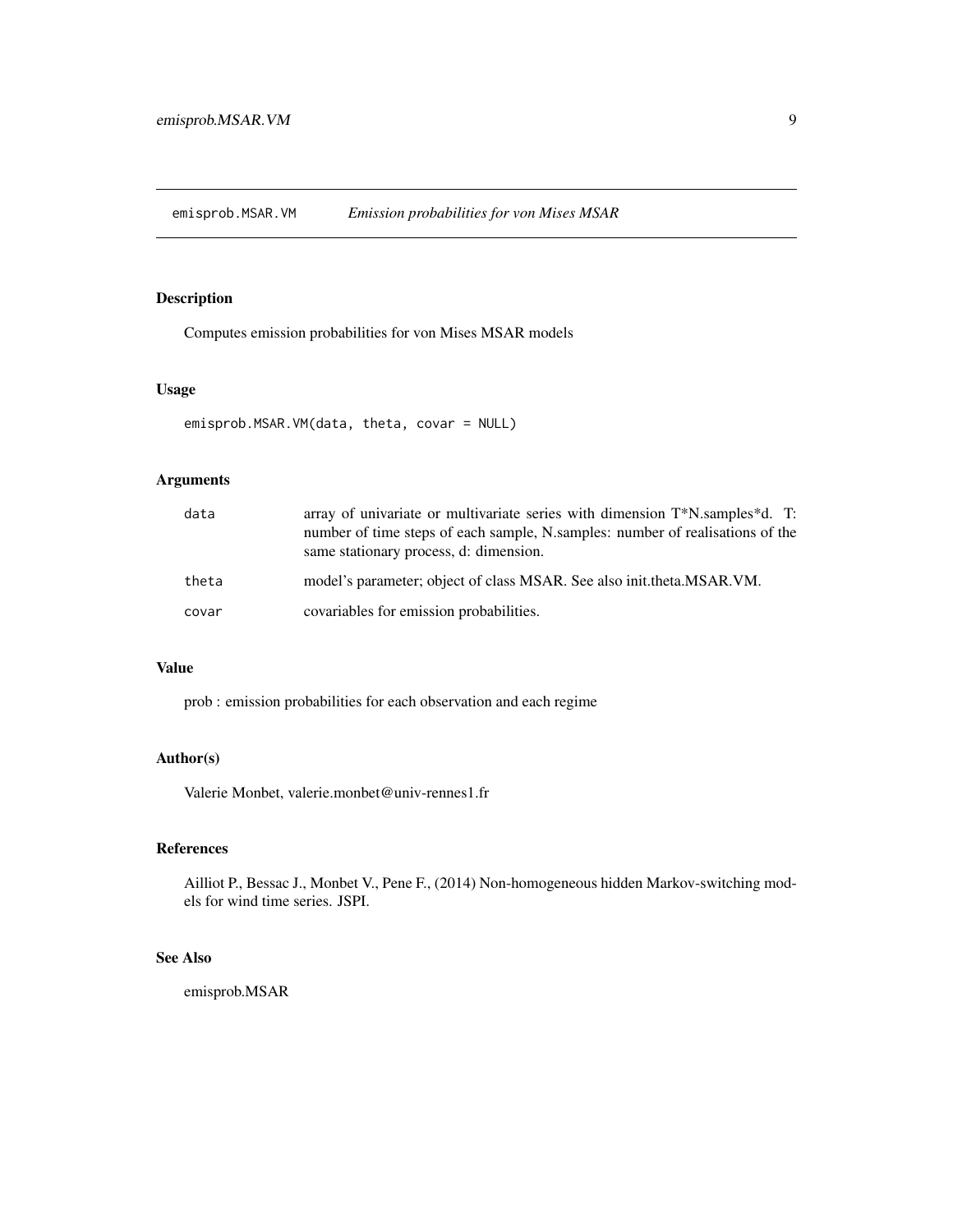<span id="page-9-0"></span>

# Description

Plots empirical expected number of upcrossings of level u with respect to P(Y<u)

# Usage

```
ENu_graph(data, u, lty = 1, col = 1, add = FALSE, CI = FALSE, alpha = 0.05,
N.s.data = NULL, xlab = "P(Y < u)",ylab = "Intensity of upcrossings", ylim = NULL)
```
# Arguments

| data     | array of univariate or multivariate series with dimension $T^*N$ . samples $d$ . T:<br>number of time steps of each sample, N.samples: number of realisations of the<br>same stationary process, d: dimension. |
|----------|----------------------------------------------------------------------------------------------------------------------------------------------------------------------------------------------------------------|
| u        | sequence of levels to be considered                                                                                                                                                                            |
| $1$ ty   | type of line                                                                                                                                                                                                   |
| col      | color of line                                                                                                                                                                                                  |
| add      | if add=TRUE lines is added to current plot                                                                                                                                                                     |
| CI       | if CI=TRUE a fluctuation interval at 1-alpha level of confidence is computed<br>and plotted                                                                                                                    |
| alpha    | confidence level                                                                                                                                                                                               |
| N.s.data |                                                                                                                                                                                                                |
| xlab     | a title for the x axis                                                                                                                                                                                         |
| ylab     | a title for the y axis                                                                                                                                                                                         |
| ylim     | numeric vectors of length 2, giving the y coordinates ranges.                                                                                                                                                  |
|          |                                                                                                                                                                                                                |

# Value

list including

| u   | sequence of levels                      |
|-----|-----------------------------------------|
| F   | empirical cdf: P(data <u)< td=""></u)<> |
| Nu  | number of upcrossings                   |
| CI. | fluctuation interval                    |

# Author(s)

Valerie Monbet, valerie.monbet@univ-rennes1.fr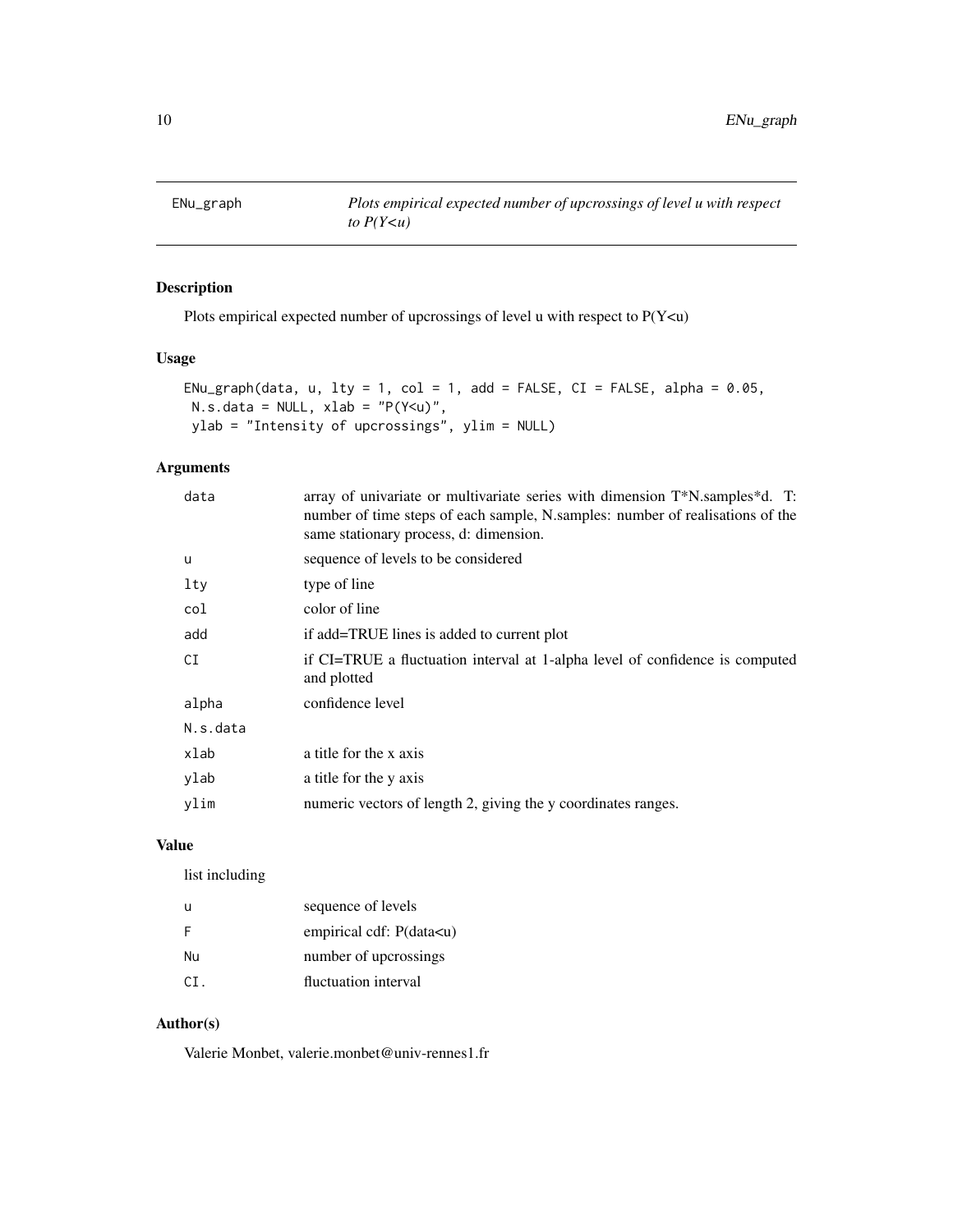# <span id="page-10-0"></span>Estep.MSAR 11

#### See Also

valid\_all

#### Examples

```
data(meteo.data)
data = array(meteo.data$temperature,c(31,41,1))
T = dim(data)[1]N.samples = dim(data)[2]
d = dim(data)[3]M = 2order = 1
theta.init = init.theta.MSAR(data,M=M,order=order,label="HH")
mod.hh= NULL
mod.hh$theta = theta.init
mod.hh$theta$A = matrix(c(0.40,0.88,-.09,-.13),2,2)
mod.hh$theta$A0 = matrix(c(6.75, 1.08), 2, 1)mod.hh$theta$signa = matrix(c(1.76, 3.40), 2, 1)mod.hh$theta$prior = matrix(c(0.37, 0.63), 2, 1)
mod.hh$theta$transmat = matrix(c(0.82,0.09,0.18,0.91),2,2)
#B.sim = 100*N.samples
#Y0 = array(data[1:2,sample(1:dim(data)[2],B.sim,replace=TRUE),],c(2,B.sim,1))
#Y.sim = simule.nh.MSAR(mod.hh$theta,Y0=Y0,T,N.samples=B.sim)
u = seq(min(data),max(data),by=.3)
gr.d = ENu_graph(data,u)
#gr = ENu_graph(Y.sim$Y,u,col=2,add=TRUE,CI = TRUE,N.s.data=dim(data)[2])
```
Estep.MSAR *Estep of the EM algorithm for fitting (non) homogeneous Markov switching auto-regressive models.*

#### Description

Forward-backward algorithm called in fit.MSAR.

#### Usage

```
Estep.MSAR(data, theta, smth = FALSE,
           verbose = FALSE,
           covar.emis = covar.emis, covar.trans = covar.trans)
```
#### Arguments

| data  | array of univariate or multivariate series with dimension $T^*N$ .samples d. T:<br>number of time steps of each sample, N.samples: number of realisations of the<br>same stationary process, d: dimension. |
|-------|------------------------------------------------------------------------------------------------------------------------------------------------------------------------------------------------------------|
| theta | model's parameter; object of class MSAR. See also init.theta.MSAR                                                                                                                                          |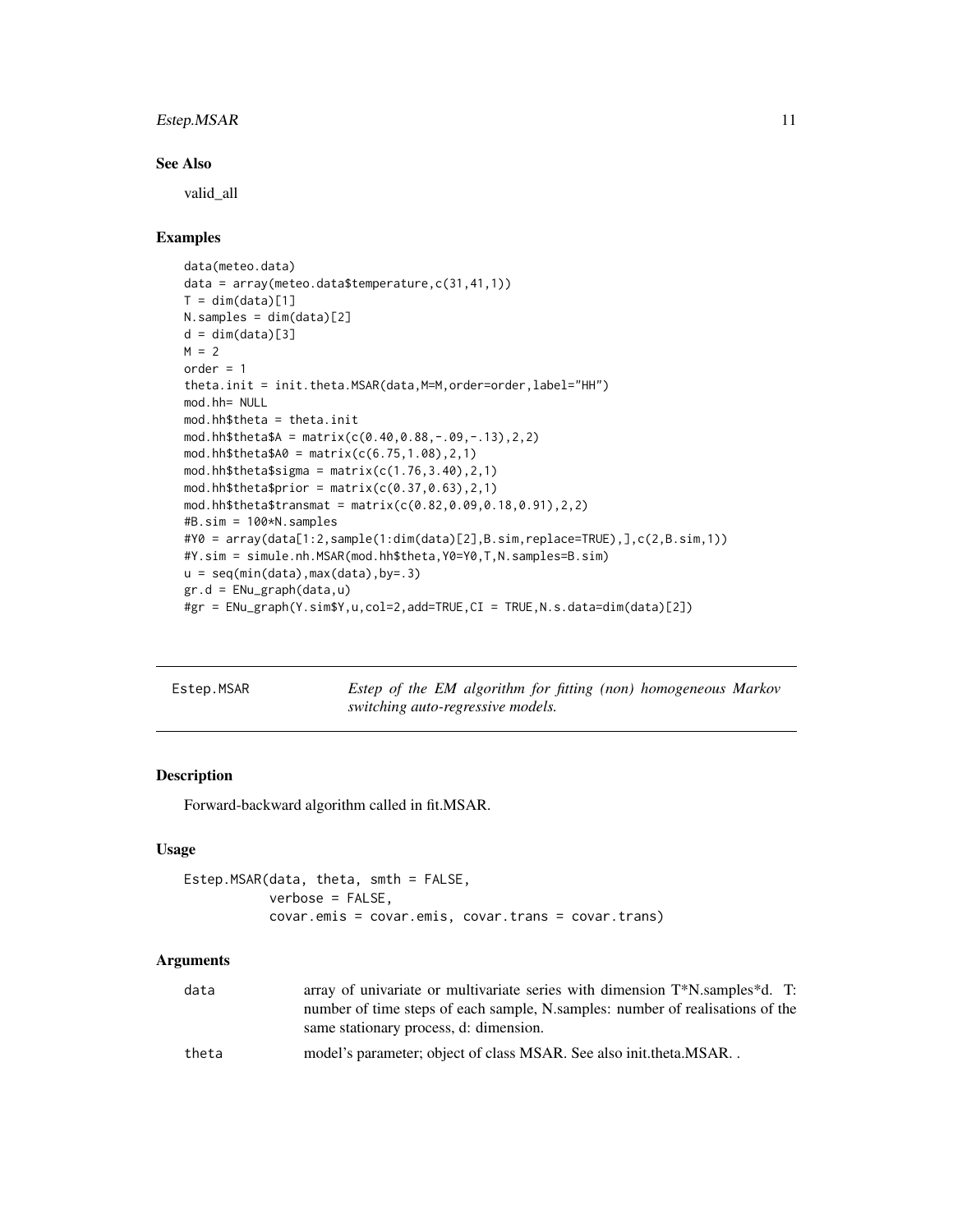<span id="page-11-0"></span>

| smth        | If smth=FALSE, only the forward step is computed for forecasting probabilities.<br>If smth=TRUE, the smoothing probabilities are computed too. |
|-------------|------------------------------------------------------------------------------------------------------------------------------------------------|
| verbose     | if verbose=TRUE some results are printed at each iteration.                                                                                    |
| covar.emis  | covariables for emission probabilities.                                                                                                        |
| covar.trans | covariables for transition probabilities.                                                                                                      |

# Value

A list including

| loglik | log likelihood                                                            |
|--------|---------------------------------------------------------------------------|
| probS  | smoothing probabilities: $P(S_t = s   y_0, \dots, y_T)$                   |
| probSS | one step smoothing probabilities: $P(S_t = s, S_{t+1}   y_0, \dots, y_T)$ |

# Author(s)

Valerie Monbet, valerie.monbet@univ-rennes1.fr

# References

Ailliot P., Monbet V., (2012), Markov switching autoregressive models for wind time series. Environmental Modelling & Software, 30, pp 92-101.

#### See Also

fit.MSAR, Mstep.hh.MSAR

#### Examples

#see fit.MSAR

Estep.MSAR.VM *Estep of the EM algorithm for fitting von Mises (non) homogeneous Markov switching auto-regressive models.*

# Description

Forward-backward algorithm called in fit.MSAR.

# Usage

```
Estep.MSAR.VM(data, theta, smth = FALSE, verbose = FALSE,
   covar.emis = NULL, covar.trans = NULL)
```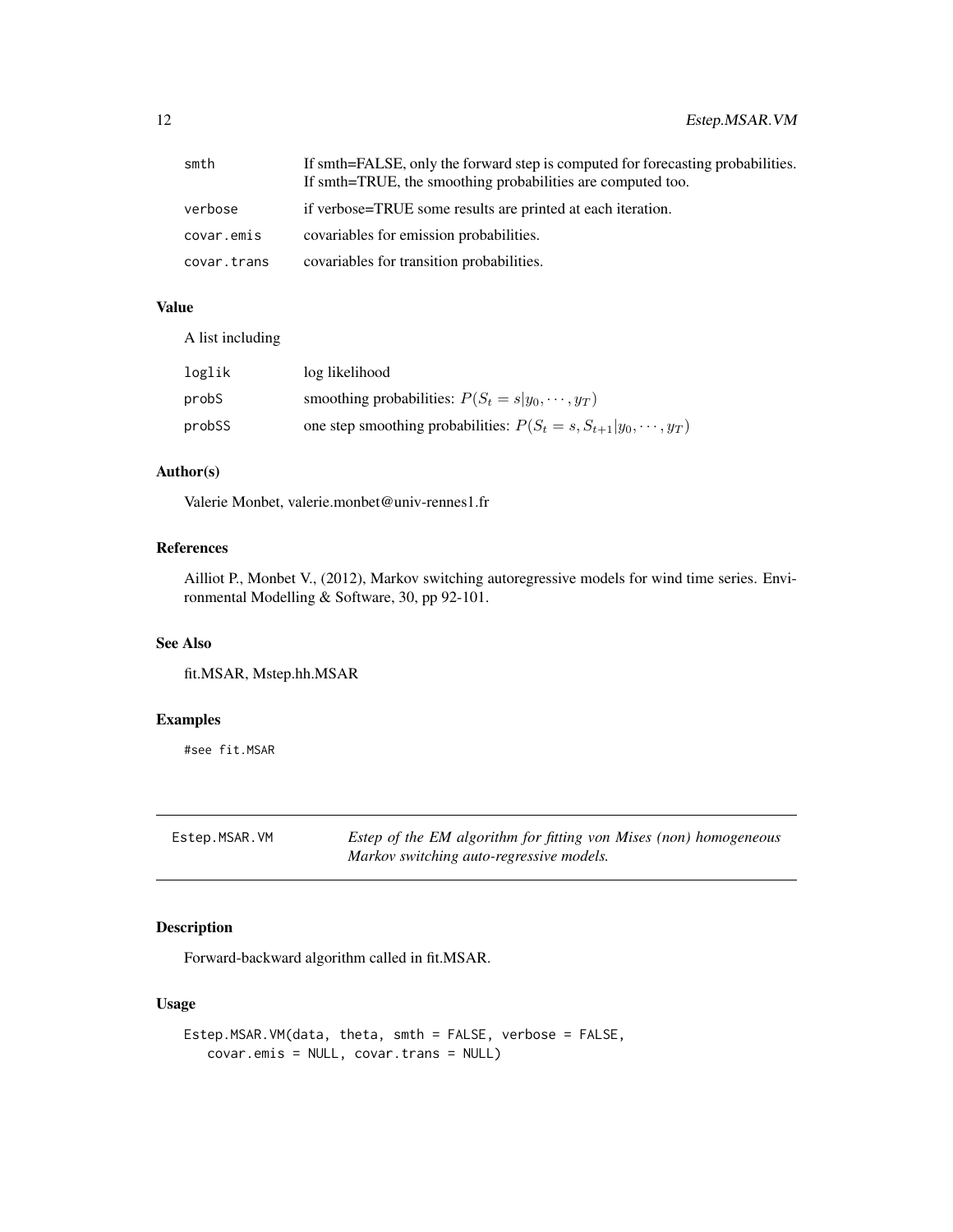<span id="page-12-0"></span>

| data        | array of univariate or multivariate series with dimension T*N.samples*d. T:<br>number of time steps of each sample, N.samples: number of realisations of the<br>same stationary process, d: dimension. |
|-------------|--------------------------------------------------------------------------------------------------------------------------------------------------------------------------------------------------------|
| theta       | model's parameter; object of class MSAR. See also init.theta.MSAR.                                                                                                                                     |
| smth        | If smth=FALSE, only the forward step is computed for forecasting probabilities.<br>If smth=TRUE, the smoothing probabilities are computed too.                                                         |
| verbose     |                                                                                                                                                                                                        |
| covar.emis  | covariables for emission probabilities.                                                                                                                                                                |
| covar.trans | covariables for transition probabilities                                                                                                                                                               |

#### Value

list including

| loglik | log likelihood                                                            |
|--------|---------------------------------------------------------------------------|
| probS  | smoothing probabilities: $P(S_t = s   y_0, \dots, y_T)$                   |
| probSS | one step smoothing probabilities: $P(S_t = s, S_{t+1}   y_0, \dots, y_T)$ |

#### Author(s)

Valerie Monbet, valerie.monbet@univ-rennes1.fr

#### References

Ailliot P., Bessac J., Monbet V., Pene F., (2014) Non-homogeneous hidden Markov-switching models for wind time series. JSPI.

#### See Also

fit.MSAR.VM, Mstep.hh.MSAR.VM,Estep.MSAR

fit.MSAR (NH-MSAR) *Fit (non) homogeneous Markov switching autoregressive models*

### Description

Fit (non) homogeneous Markov switching autoregressive models by EM algorithm. Non homogeneity may be introduced at the intercept level or in the probability transitions. The link functions are defined in the initialisation step (running init.theta.MSAR.R).

# Usage

```
fit.MSAR(data, theta, MaxIter = 100,eps = 1e-05, verbose = FALSE,covar.emis = NULL, covar.trans = NULL, method = NULL,
  constraints = FALSE, reduct=FALSE, K = NULL, d.y = NULL,
   ARfix = FALSE,penalty=FALSE,sigma.diag=FALSE, sigma.equal=FALSE,
   lambda1=.1,lambda2=.1,a=3.7,...)
```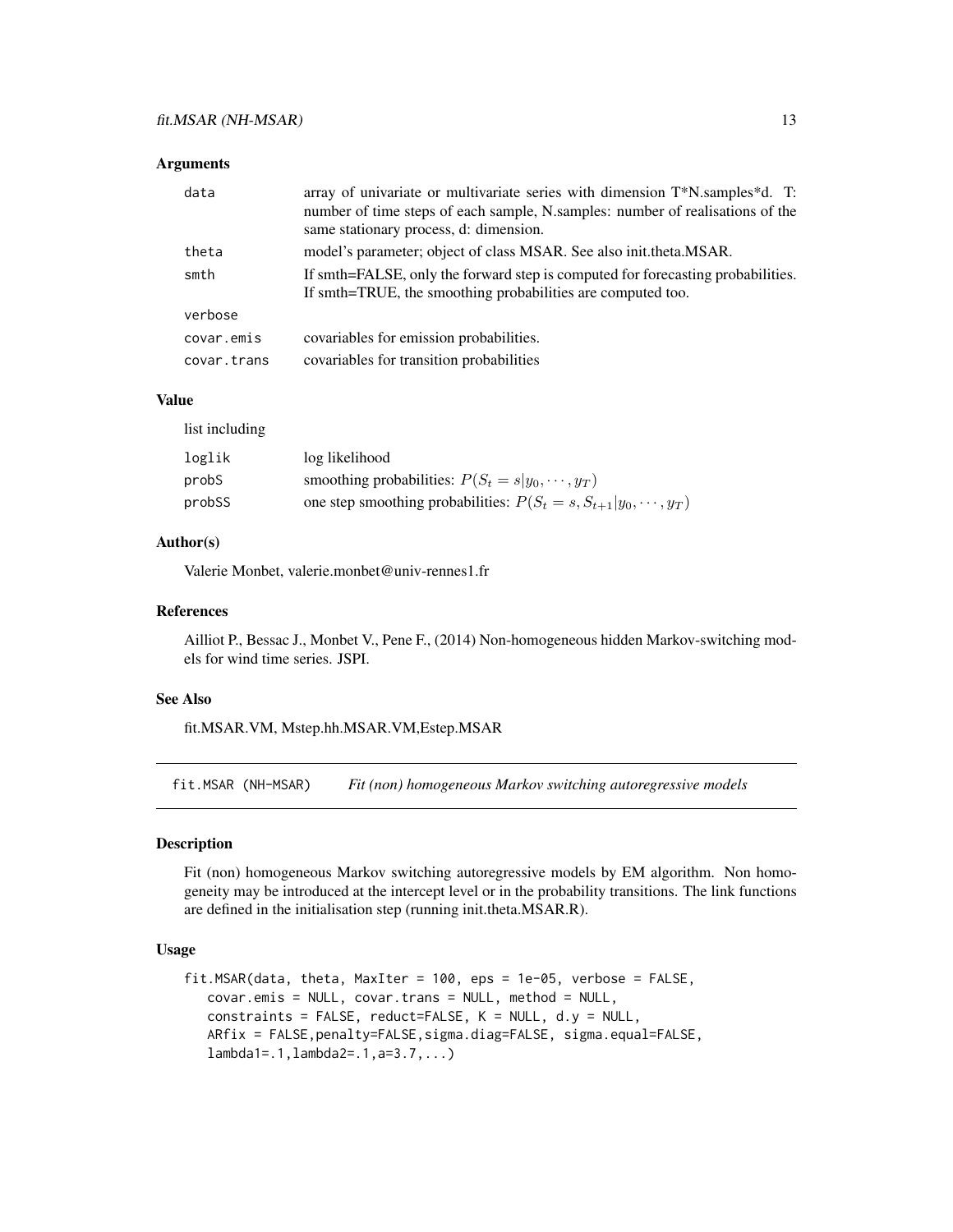| data        | array of univariate or multivariate series with dimension T*N.samples*d. T:<br>number of time steps of each sample, N.samples: number of realisations of the<br>same stationary process, d: dimension.                                           |
|-------------|--------------------------------------------------------------------------------------------------------------------------------------------------------------------------------------------------------------------------------------------------|
| theta       | initial parameter obtained running function init.theta.MSAR.R; object of class<br>MSAR.                                                                                                                                                          |
| MaxIter     | maximum number of iteration for EM algorithm (default : 100)                                                                                                                                                                                     |
| eps         | Tolerance for likelihood.                                                                                                                                                                                                                        |
| verbose     | if verbose=TRUE, the value of log-likelihood is printed at each EM-algorithm's<br>iteration                                                                                                                                                      |
| covar.emis  | array of univariate or multivariate series of covariate to take into account in<br>the intercept of the autoregressive models. The link function is defined in the<br>initialisation step (running init.theta.MSAR.R).                           |
| covar.trans | array of univariate or multivariate series of covariate to take into account in the<br>transition probabilities. The link function is defined in the initialisation step<br>(running init.theta.MSAR.R).                                         |
| method      | permits to choice the optimization algorithm if numerical optimisation is re-<br>quired in M step. Default : "ucminf". Other choices : "L-BFGS-B", "BFGS"                                                                                        |
| constraints | if constraints = TRUE constraints are added to theta in order that matrices A and<br>sigma are diagonal by blocks.                                                                                                                               |
| Κ           | number of sites. For instance, if one considers wind at k locations, K=k. Or<br>more generally number of independent groups of components.                                                                                                       |
| d.y         | dimension in each sites. For instance, if one considers only wind intensity than<br>$dy = 1$ ; but, if one considers cartesian components of wind, then d.y = 2.                                                                                 |
| ARfix       | if TRUE the AR parameters are not estimated, they stay fixed at their initial<br>value.                                                                                                                                                          |
| reduct      | if TRUE, autoregressive matrices and innovation covariance matrices are con-<br>strained to have the same pattern (zero and non zero coefficients) as the one of<br>initial matrices.                                                            |
| sigma.diag  | If sigma.diag==TRUE the estimated covariance of the innovation will be diago-<br>nal (default is FALSE) - available only for HH models                                                                                                           |
| sigma.equal | If sigma.equal==TRUE the estimated covariance of the innovation will be the<br>same in all regimes - available only for models with homogeneous emission<br>probabilities (default is FALSE)                                                     |
| penalty     | choice of the penalty for the autoregressive matrices. Possible values are ridge<br>(available for regression matrices only), lasso or SCAD (default).                                                                                           |
| lambda1     | penalization constant for the precision matrices. It may be a scalar or a vector<br>of length $M$ (with $M$ the number of regimes). If it is equal to 0 no penalization<br>is introduced for the precision matrices.                             |
| lambda2     | penalization constant for the autoregressive matrices (available only for MSAR<br>of order 1). It may be a scalar or a vector of length M (with M the number of<br>regimes). If lambda2 is a scalar, it is weighted by the prior in each regime. |
| a           | fixed penalisation constant for SCAD penalty                                                                                                                                                                                                     |
| .           | other arguments                                                                                                                                                                                                                                  |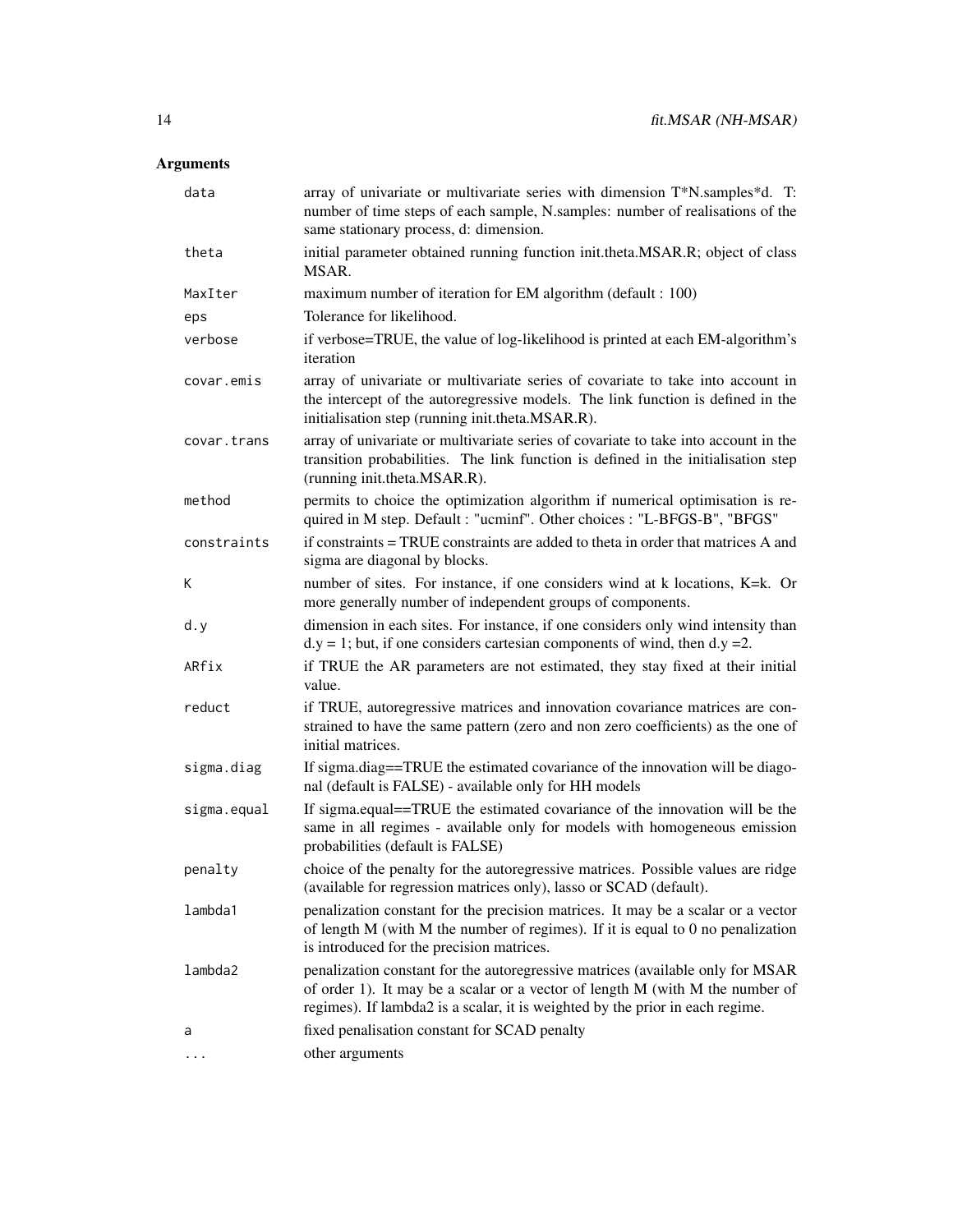#### Details

The homogeneous MSAR model is labeled "HH" and it is written

$$
P(X_t | X_{t-1} = x_{t-1}) = Q_{x_{t-1}, x_t}
$$

with  $X_t$  the hidden univariate process defined on  $\{1, \dots, M\}$ 

$$
Y_t | X_t = x_t, y_{t-1}, ..., y_{t-p} = \alpha_0^{x_t} + \alpha_1^{x_t} y_{t-1} + ... + \alpha_p^{x_t} y_{t-p} + \sigma \epsilon_t
$$

with  $Y_t$  the observed process and  $\epsilon$  a Gaussian white noise.  $Y_t$  may be mutivariate. The model with non homogeneous emissions is labeled "HN" and it is written

$$
P(X_t | X_{t-1} = x_{t-1}) = Q_{x_{t-1}, x_t}
$$

with  $X_t$  the hidden process

$$
Y_t | X_t = x_t, y_{t-1}, ..., y_{t-p} = f(z_t, \theta_z^{x_t}) + \alpha_1^{x_t} y_{t-1} + ... + \alpha_p^{x_t} y_{t-p} + \sigma \epsilon_t
$$

with  $Y_t$  the observed process,  $\epsilon$  a Gaussian white noise and  $Z_t$  a covariate. The model with non homogeneous transitions is labeled "NH" and it is written

$$
P(X_t | X_{t-1} = x_{t-1}) = q(z_t, \theta_{z_t})
$$

with  $X_t$  the hidden process and q a link function which has a Gaussian shape by default.

$$
Y_t | X_t = x_t, y_{t-1}, ..., y_{t-p} = \alpha_0^{x_t} + \alpha_1^{x_t} y_{t-1} + ... + \alpha_p^{x_t} y_{t-p} + \sigma \epsilon_t
$$

with  $Y_t$  the observed process,  $\epsilon$  a Gaussian white noise and  $Z_t$  a covariate.

#### Value

For fit.MSAR and its methods a list of class "MSAR" with the following elements:

Returns a list including:

| \$theta        | object of class MSAR containing the estimated values of the parameter and some<br>descriptors of the fitted model. See init.theta.MSAR for a detailled description. |
|----------------|---------------------------------------------------------------------------------------------------------------------------------------------------------------------|
| \$ll_history   | log-likelihood for each iterations of the EM algorithm.                                                                                                             |
| \$Iter         | number of iterations run before EM converged                                                                                                                        |
| \$Npar         | number of parameters in the model                                                                                                                                   |
| $. .$ \$BIC    | <b>Bayes Information Criterion</b>                                                                                                                                  |
| \$smoothedprob |                                                                                                                                                                     |

smoothing probabilities  $P(X_t|y_0, \dots, y_T)$ 

Penalized likelihood is considered if at least one of the lambdas parameters are non zero. When LASSO penalty is chosen, the LARS algorithm is used. When SCAD is chosen, a Newton-Raphson algorithm is run with a quadratic approximation of the penalized likelihood. For the precision matrices penalization, the package glasso is used. Limit of this function: likelihood penalization only works for VAR(1) models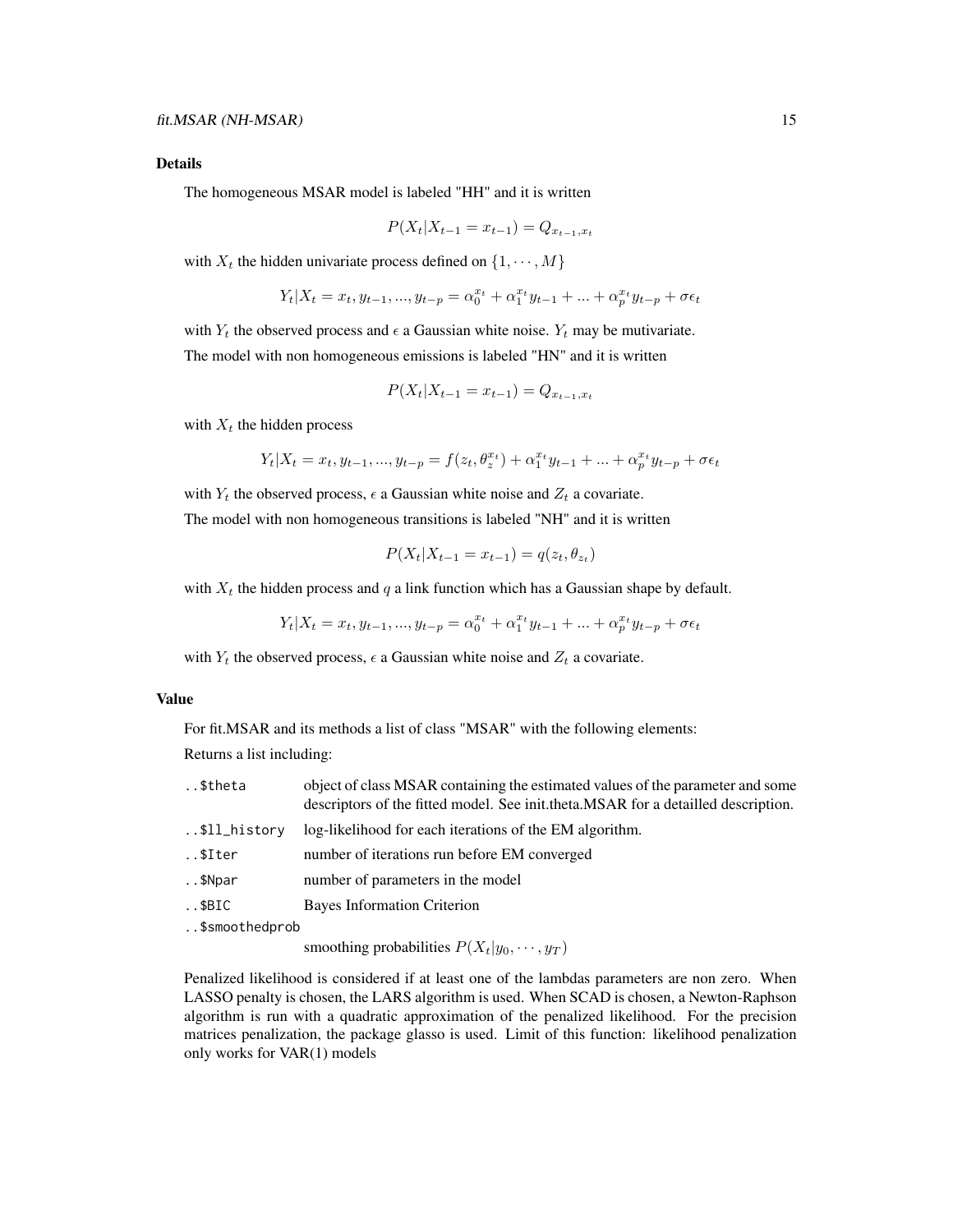#### Author(s)

Valerie Monbet, valerie.monbet at univ-rennes1.fr

#### References

Ailliot P., Monbet V., (2012), Markov-switching autoregressive models for wind time series. Environmental Modelling & Software, 30, pp 92-101. Efron, B., Hastie, T., Johnstone, I., Tibshirani, R., et al. (2004). Least angle regression. The Annals of statistics, 32(2):407-499.

Fan, J. and Li, R. (2001). Variable selection via nonconcave penalized likelihood and its oracle properties. Journal of the American statistical Association, 96(456):1348-1360. Hamilton J.D. (1989). A New Approach to the Economic Analysis of Nonstionary Time Series and the Business Cycle. Econometrica 57: 357-384.

#### See Also

init.theta.MSAR, regimes.plot.MSAR, simule.nh.ex.MSAR, depmixS4, MSBVAR

#### Examples

```
# Fit Homogeneous MS-AR models - univariate time series
data(meteo.data)
data = array(meteo.data$temperature,c(31,41,1))
k = 40T = dim(data)[1]N.samples = dim(data)[2]
d = dim(data)[3]M = 2order = 2 # MSAR of order 2
theta.init = init.theta.MSAR(data,M=M,order=order,label="HH")
mod.hh = fit.MSAR(data,theta.init,verbose=TRUE,MaxIter=20)
#regimes.plot.MSAR(mod.hh,data,ylab="temperatures")
#Y0 = array(data[1:2,sample(1:dim(data)[2],1),],c(2,1,1))
#Y.sim = simule.nh.MSAR(mod.hh$theta,Y0 = Y0,T,N.samples = 1)
## Not run
# Fit Non Homogeneous MS-AR models - univariate time series
#data(lynx)
#T = length(lynx)
#data = array(log10(lynx), c(T,1,1))#theta.init = init.theta.MSAR(data,M=2,order=2,label="HH")
#mod.lynx.hh = fit.MSAR(data,theta.init,verbose=TRUE,MaxIter=200)
#regimes.plot.MSAR(mod.lynx.hh,data,ylab="Captures number")
#theta.init = init.theta.MSAR(data,M=2,order=2,label="NH",nh.transitions="logistic")
attributes(theta.init)
#theta.init$A0 = mod.lynx.hh$theta$A0
#theta.init$A = mod.lynx.hh$theta$A
#theta.init$sigma = mod.lynx.hh$theta$sigma
#theta.init$transmat = mod.lynx.hh$theta$transmat
#theta.init$prior = mod.lynx.hh$theta$prior
#Y = array(data[2:T, 1, 0; C(T-1, 1, 1))
```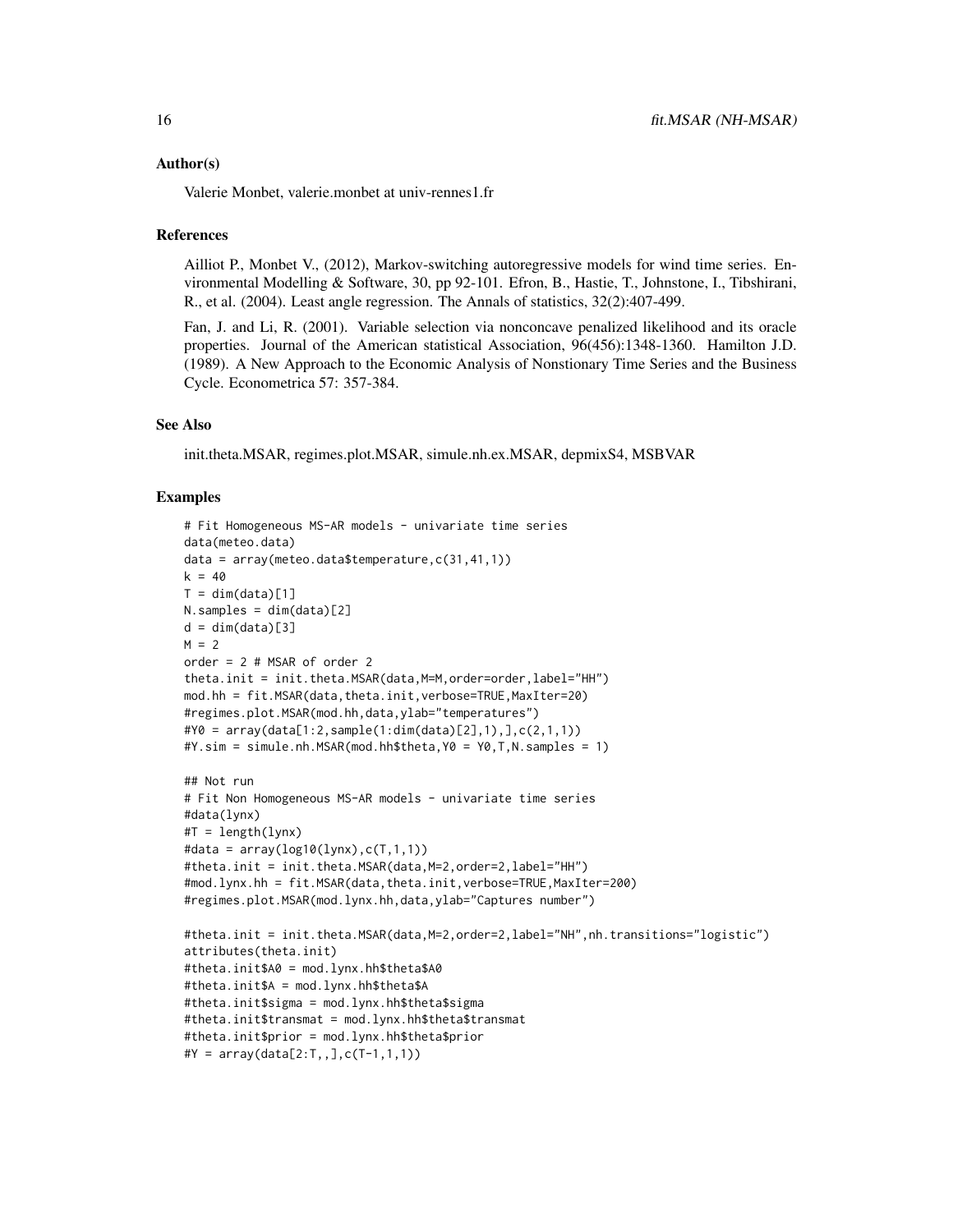```
#Z = array(data[1:(T-1),], c(T-1,1,1))#mod.lynx = fit.MSAR(Y,theta.init,verbose=TRUE,MaxIter=200,covar.trans=Z)
#regimes.plot.MSAR(mod.lynx,Y),ylab="Captures number")
# Fit Homogeneous MS-AR models - multivariate time series
#data(PibDetteDemoc)
#T = length(unique(PibDetteDemoc$year))-1
#N.samples = length(unique(PibDetteDemoc$country))
#PIB = matrix(PibDetteDemoc$PIB,N.samples,T+1)
#Dette = matrix(PibDetteDemoc$Dette,N.samples,T+1)
#Democratie = matrix(PibDetteDemoc$Democratie,N.samples,T+1)
#d = 2#Y = array(0, c(T, N.samples, 2))#for (k in 1:N.samples) {
# Y[,k,1] = diff(log(PIB[k,]))
# Y[, k, 2] = diff(log(Dette[k,]))#}
#Democ = Democratie[,2:(T+1)]
#theta.hh = init.theta.MSAR(Y,M=M,order=1,label="HH")
#res.hh = fit.MSAR(Y,theta.hh,verbose=TRUE,MaxIter=200)
#regime.hh = apply(res.hh$smoothedprob,c(1,2),which.max)
## Not run
# Fit Non Homogeneous (emission) MS-AR models - multivariate time series
#theta.hn = init.theta.MSAR(Y,M=M,order=1,label="HN",ncov.emis=1)
#theta.hn$A0 = res.hh$theta$A0
#theta.hn$A = res.hh$theta$A
#theta.hn$sigma = res.hh$theta$sigma
#theta.hn$transmat = res.hh$theta$transmat
#theta.hn$prior = res.hh$theta$prior
#Z = array(t(Democ[, 2:T]), c(T, N.samples, 1))#res.hn = fit.MSAR(Y,theta.hn,verbose=TRUE,MaxIter=200,covar.emis=Z)
# Fit Non Homogeneous (transitions) MS-AR models - multivariate time series
#theta.nh = init.theta.MSAR(Y,M=M,order=1,label="NH",nh.transitions="gauss",ncov.trans=1)
#theta.nh$A0 = res.hh$theta$A0
#theta.nh$A = res.hh$theta$A
#theta.nh$sigma = res.hh$theta$sigma
#theta.nh$transmat = res.hh$theta$transmat
#theta.nh$prior = res.hh$theta$prior
#theta.nh$par.trans[1:2,1] = 10
#theta.nh$par.trans[3:4,1] = 0
#theta.nh$par.trans[,2] = 2
#Z = array(t(Democ[, 2:T]), c(T, N.samples, 1))#res.nh = fit.MSAR(Y,theta.nh,verbose=TRUE,MaxIter=200,covar.trans=Z)
```
fit.MSAR.VM *Fit von Mises (non) homogeneous Markov switching autoregressive models*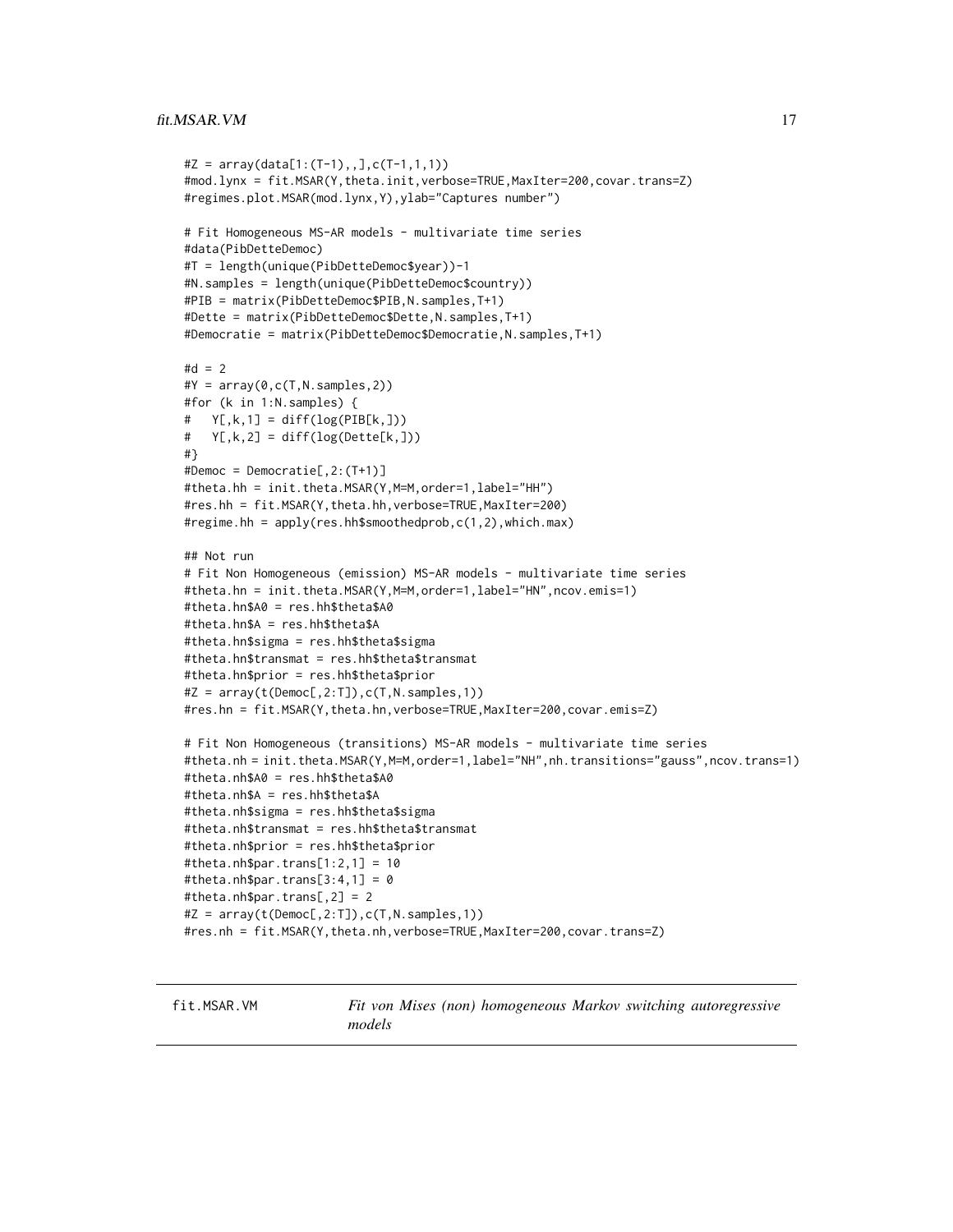#### Description

Fit von Mises (non) homogeneous Markov switching autoregressive models by EM algorithm. Non homogeneity may be introduced at the intercept level or in the probability transitions. The link functions are defined in the initialisation step (running init.theta.MSAR.VM.R).

#### Usage

```
fit.MSAR.VM(data, theta,
          MaxIter = 100, eps = 1e-05, verbose = FALSE,
          covar.emis = NULL, covar.trans = NULL,
          method = NULL, constr = 0, ...)
```
# Arguments

| data        | array of univariate or multivariate series with dimension T*N.samples*d. T:<br>number of time steps of each sample, N.samples: number of realisations of the<br>same stationary process, d: dimension.                 |
|-------------|------------------------------------------------------------------------------------------------------------------------------------------------------------------------------------------------------------------------|
| theta       | initial parameter obtained running function init.theta.MSAR.R; object of class<br>MSAR.                                                                                                                                |
| MaxIter     | maximum number of iteration for EM algorithm (default : 100)                                                                                                                                                           |
| eps         | Tolerance for likelihood.                                                                                                                                                                                              |
| verbose     | if verbose=TRUE, the value of log-likelihood is printed at each EM-algorithm's<br>iteration                                                                                                                            |
| covar.emis  | array of univariate or multivariate series of covariate to take into account in<br>the intercept of the autoregressive models. The link function is defined in the<br>initialisation step (running init.theta.MSAR.R). |
| covar.trans | array of univariate or multivariate series of covariate to take into account in the<br>transition probabilities. The link function is defined in the initialisation step<br>(running init.theta.MSAR.R).               |
| method      | permits to choice the optimization algorithm if numerical optimisation is re-<br>quired in M step. Default : "ucminf". Other choices : "L-BFGS-B", "BFGS"                                                              |
| constr      | if constr $= 1$ constraints are added to theta                                                                                                                                                                         |
| $\cdots$    | other arguments                                                                                                                                                                                                        |

### Details

The homogeneous MSAR model is labeled "HH" and it is written

$$
P(X_t | X_{t-1} = x_{t-1}) = Q_{x_{t-1}, x_t}
$$

with  $X_t$  the hidden univariate process defined on  $\{1, \dots, M\}$ 

$$
Y_t | X_t = x_t, y_{t-1}, \dots, y_{t-p}
$$

has a von Mises distribution with density

$$
p_2(y_t|x_t, y_{t-s}^{t-1}) = \frac{1}{b(x_t, y_{t-s}^{t-1})} \exp\left(\kappa_0^{(x_t)} \cos(y_t - \phi_0^{(x_t)}) + \sum_{\ell=1}^s \kappa_\ell^{(x_t)} \cos(y_t - y_{t-\ell} - \phi_\ell^{(x)})\right)
$$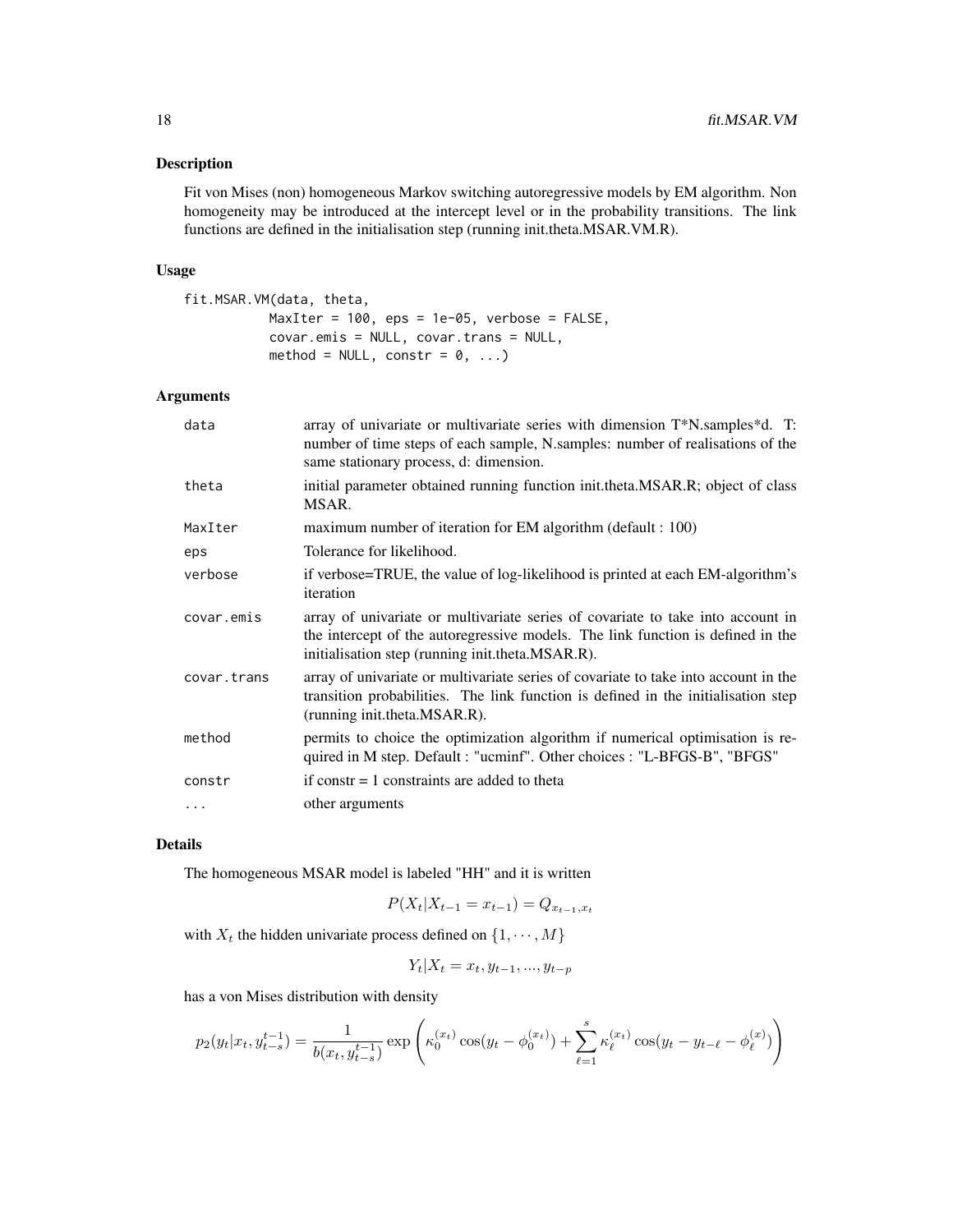which is equivalent to

$$
p_2(y_t|x_t, y_{t-s}^{t-1}) = \frac{1}{b(x_t, y_{t-s}^{t-1})} \left| \exp \left( [\gamma_0^{(x_t)} + \sum_{\ell=1}^s \gamma_\ell^{(x_t)} e^{iy_{t-\ell}}] e^{-iy_t} \right) \right|
$$

 $b(x_t, y_{t-s}^{t-1})$  is a normalization constant.

Both the real and the complex formulation are implemented. In practice, the complex version is used if the initial  $\kappa$  is complex.

The model with non homogeneous transitions is labeled "NH" and it is written

$$
P(X_t | X_{t-1} = x_{t-1}) = q(z_t, \theta_{z_t})
$$

with  $X_t$  the hidden process and  $q$  von Mises link function such that

$$
p_1(x_t|x_{t-1}, z_t) = \frac{q_{x_{t-1},x_t} \left| \exp\left(\tilde{\lambda}_{x_{t-1},x_t} e^{-iz_t}\right) \right|}{\sum_{x'=1}^M q_{x_{t-1},x'} \left| \exp\left(\tilde{\lambda}_{x_{t-1},x'} e^{-iz_t}\right) \right|},
$$

 $\mathcal{L}$ 

with  $\tilde{\lambda}_{x,x'}$  a complex parameter (by taking  $\tilde{\lambda}_{x,x'} = \lambda_{x,x'} e^{i\psi_{x,x'}}$ ).

#### Value

For fit.MSAR and its methods a list of class "MSAR" with the following elements:

Returns a list including:

| \$theta        | object of class MSAR containing the estimated values of the parameter and some<br>descriptors of the fitted model. See init.theta.MSAR.VM for a detailled descrip-<br>tion. |
|----------------|-----------------------------------------------------------------------------------------------------------------------------------------------------------------------------|
| \$ll_history   | log-likelihood for each iterations of the EM algorithm.                                                                                                                     |
| \$Iter         | number of iterations run before EM converged                                                                                                                                |
| \$Npar         | number of parameters in the model                                                                                                                                           |
| $. .$ \$BIC    | <b>Bayes Information Criterion</b>                                                                                                                                          |
| \$smoothedprob |                                                                                                                                                                             |
|                | smoothing probabilities $P(X_t y_0, \dots, y_T)$                                                                                                                            |
|                |                                                                                                                                                                             |

#### Author(s)

Valerie Monbet, valerie.monbet at univ-rennes1.fr

# References

Ailliot P., Bessac J., Monbet V., Pene F., (2014) Non-homogeneous hidden Markov-switching models for wind time series. JSPI.

# See Also

init.theta.MSAR.VM, regimes.plot.MSAR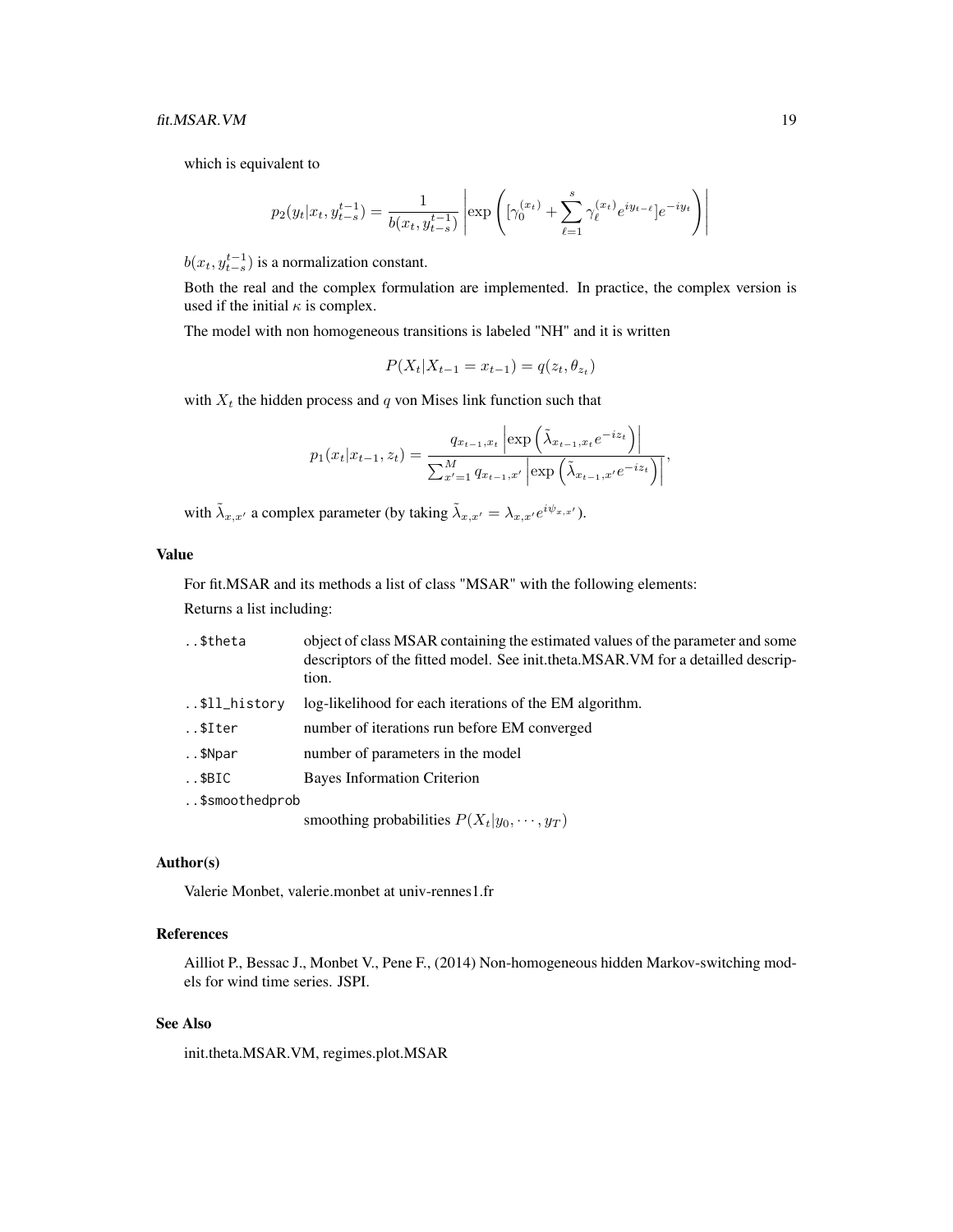#### Examples

```
## Not run
# data(WindDir)
# T = dim(WindDir)[1]# N.samples = dim(WindDir)[2]
# Y = array(WindDir,c(T,N.samples,1))
# von Mises homogeneous MSAR
# M = 2
# order = 2# theta.init = init.theta.MSAR.VM(Y,M=M,order=order,label="HH")
# res.hh = fit.MSAR.VM(Y,theta.init,MaxIter=3,verbose=TRUE,eps=1e-8)
## von Mises non homogeneous MSA
# theta.init = init.theta.MSAR.VM(Y,M=M,order=order,label="NH",ncov=1,nh.transitions="VM")
#theta.init$mu = res.hh$theta$mu
#theta.init$kappa = res.hh$theta$kappa
#theta.init$prior = res.hh$theta$prior
#theta.init$transmat = res.hh$theta$transmat
#theta.init$par.trans = matrix(c(res.hh[[M]][[order+1]]$theta$mu,.1*matrix(1,M,1)),2,2)
#Y.tmp = array(Y[2:T,,],c(T-1,N.samples,1))#Z = array(Y[1:(T-1),], C(T-1), N.samples, 1))#res.nh = fit.MSAR.VM(Y.tmp,theta.init,MaxIter=10,verbose=T,eps=1e-8,covar.trans=Z)
```
forecast.prob.MSAR *Forecast probabilities for (non) homogeneous MSAR models*

# Description

Computes, for each time t, the conditional probabilities for MSAR models  $P(Y_t|y_{1:(t-1)})$  where Y is the observed process and  $y$  the observed time series.

#### Usage

forecast.prob.MSAR(data, theta, yrange = NULL, covar.emis = NULL, covar.trans = NULL)

#### Arguments

| data        | observed time series, array of dimension T*N.samples*d                                                                                                                                                   |
|-------------|----------------------------------------------------------------------------------------------------------------------------------------------------------------------------------------------------------|
| theta       | object of class MSAR including the model's parameter and description. See<br>init.theta.MSAR for more details.                                                                                           |
| yrange      | values at which to compute the forecast probabilities                                                                                                                                                    |
| covar.emis  | emission covariate if any.                                                                                                                                                                               |
| covar.trans | array of univariate or multivariate series of covariate to take into account in the<br>transition probabilities. The link function is defined in the initialisation step<br>(running init.theta.MSAR.R). |

<span id="page-19-0"></span>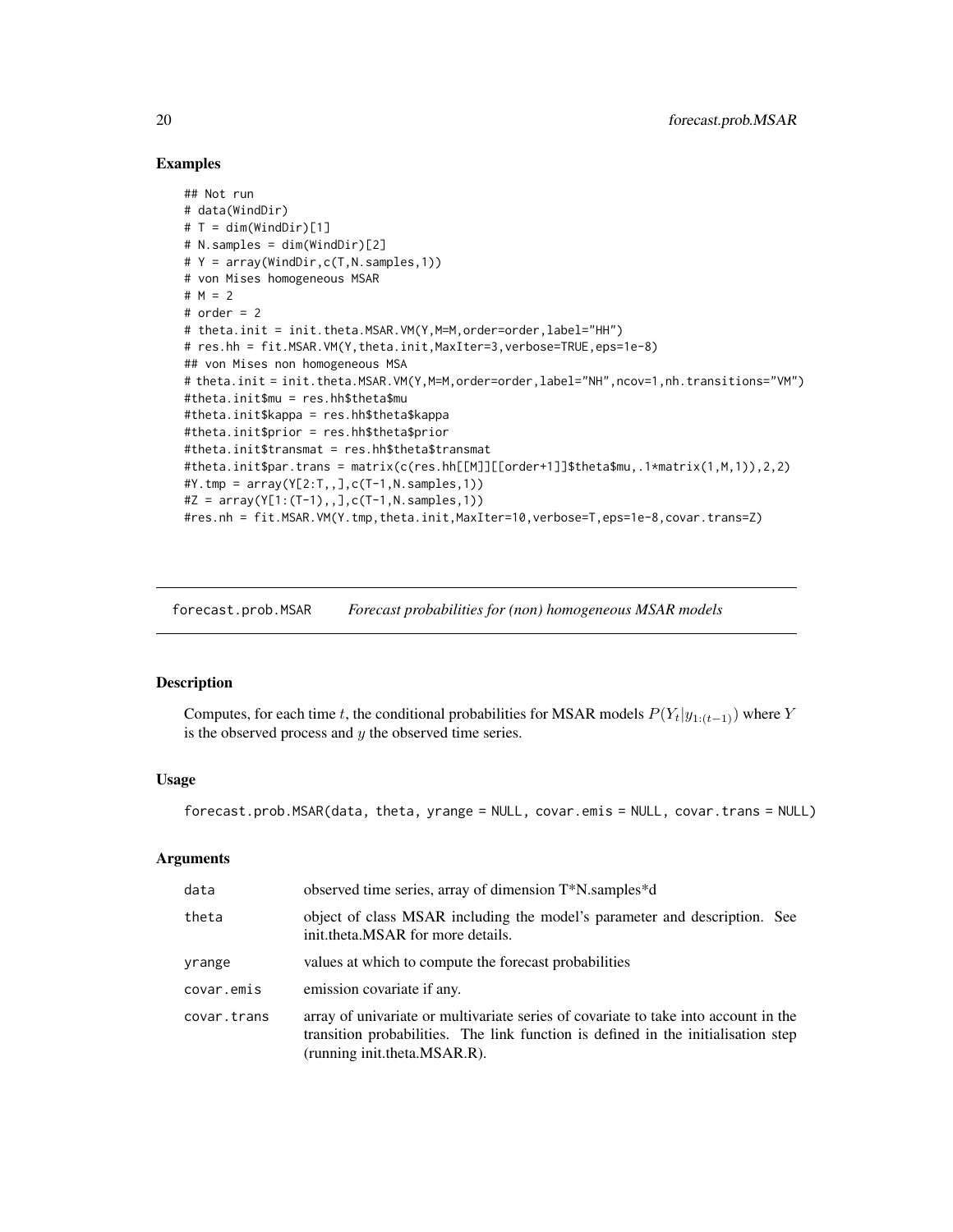#### <span id="page-20-0"></span>Value

A list containing

| \$vrange | abscissa for the forecast probabilities |
|----------|-----------------------------------------|
| \$prob.  | forecast probabilities                  |
| Yhat     | forecasted value                        |

#### Author(s)

Valerie Monbet, valerie.monbet@univ-rennes1.fr

#### See Also

prediction.MSAR

# Examples

```
## Not run
#data(meteo.data)
#data = array(meteo.data$temperature,c(31,41,1))
#T = dim(data)[1]#N.samples = dim(data)[2]
#d = dim(data)[3]#M = 2
#theta.init = init.theta.MSAR(data,M=M,order=2,label="HH")
#res.hh.2 = fit.MSAR(data,theta.init,verbose=TRUE,MaxIter=200)
#FP = forecast.prob.MSAR(data,res.hh.2$theta)
#plot(data[,1,],typ="l")
#lines(FP$Yhat[,1],col="red")
#alpha = .1#IC.emp = matrix(0, 2, T)#for (k in 1:length(data[,1,])) {
# tmp = cumsum(FP$prob[,k,1])/sum(FP$prob[,k,1])
# IC.emp[1,k] = FP$yrange[max(which(tmp<alpha/2))]
# IC.emp[2,k] = FP$yrange[max(which(tmp<(1-alpha/2)))]
#}
#lines(IC.emp[1,],lty=2,col="red")
#lines(IC.emp[2,],lty=2,col="red")
```
forwards\_backwards *Forward Backward for homogeneous MSAR models*

#### Description

Computes the posterior (or smoothing) probabilities in an homogenenous HMM or MSAR model using the forwards backwards algo. 'filter\_only' is an optional argument (default: 0). If 1, we do filtering, if 0, smoothing.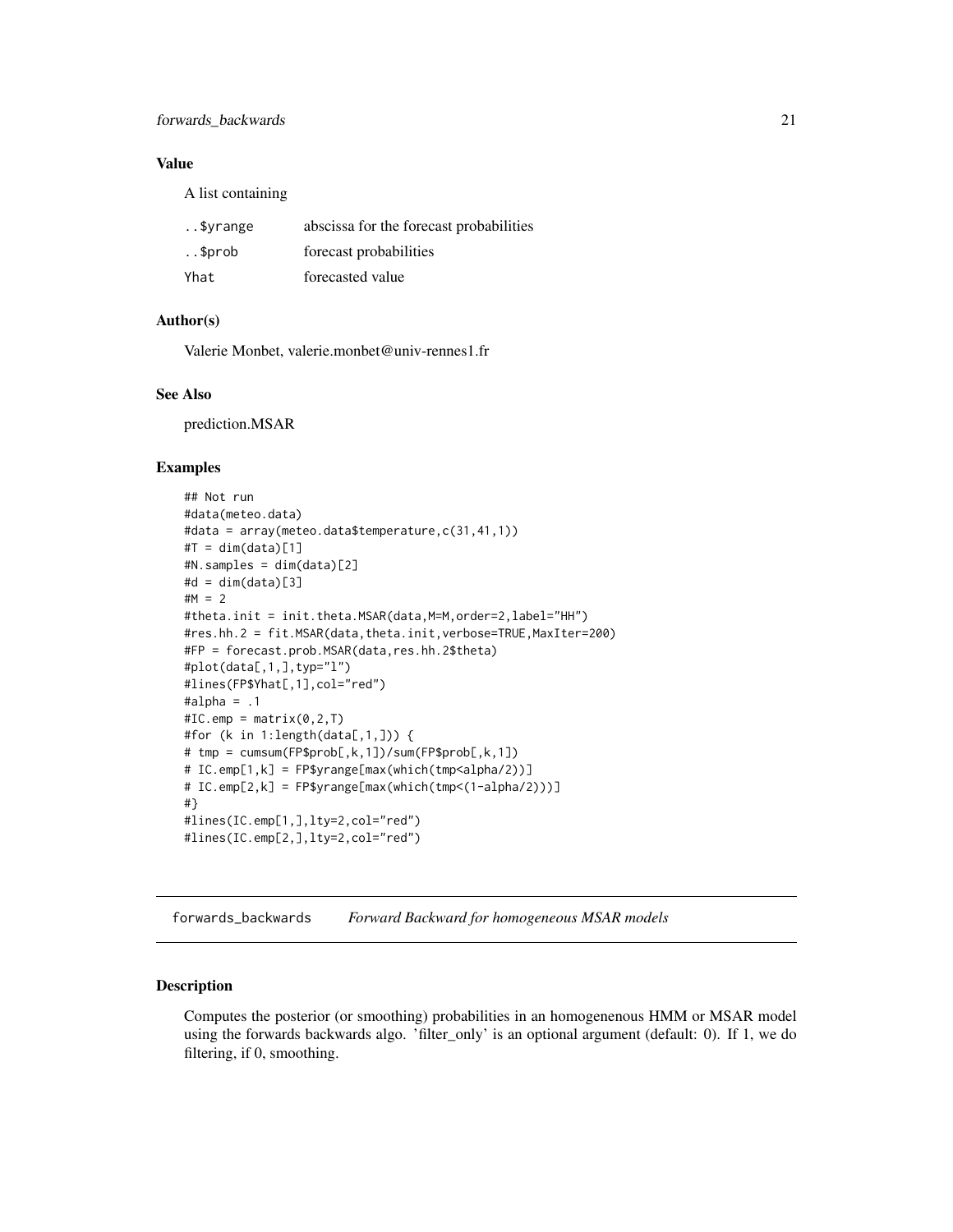#### <span id="page-21-0"></span>Usage

forwards\_backwards(prior, transmat, obslik, filter\_only = FALSE)

# Arguments

| prior       | prior probabilities $PRIOR(I) = Pr(X(1) = I)$                                               |
|-------------|---------------------------------------------------------------------------------------------|
| transmat    | transition matrice TRANSMAT(I,J) = $Pr(X(T+1)=J   X(T)=I)$                                  |
| obslik      | emission probabilities OBSLIK $(I,t) = Pr(Y(t)   X(t)=I)$                                   |
| filter_only | optional argument (default: 0). If TRUE, we do filtering, if FALSE, smoothing<br>(default). |

#### Value

List including

| \$gamma   | smoothing probabilities $P(X(t) Y(0),,Y(T))$                    |
|-----------|-----------------------------------------------------------------|
| \$xi      | two steps smoothing probabilities $P(X(t), X(t+1) Y(0),, Y(T))$ |
| \$loglik  | log likelihood                                                  |
| $. .$ \$M | Number of regimes                                               |
| \$alpha   | intermediate component in the FB algorithm (forward)            |
| \$beta    | intermediate component in the FB algorithm (backward)           |

#### Author(s)

Valerie Monbet, valerie.monbet@univ-rennes1.fr

# See Also

fit.MSAR, Estep.MSAR

init.theta.MSAR (NH-MSAR)

*Initialisation function for MSAR model fitting*

# Description

Initialization before fitting (non) homogeneous Markov switching autoregressive models by EM algorithm. Non homogeneity may be introduce at the intercept level or in the probability transitions. The link functions are defined here.

#### Usage

```
init.theta.MSAR(data, ..., M, order, regime_names = NULL, nh.emissions = NULL,
nh. transitions = NULL, label = NULL, ncov.emis = 0, ncov.trans = 0, cl.init="mean")
```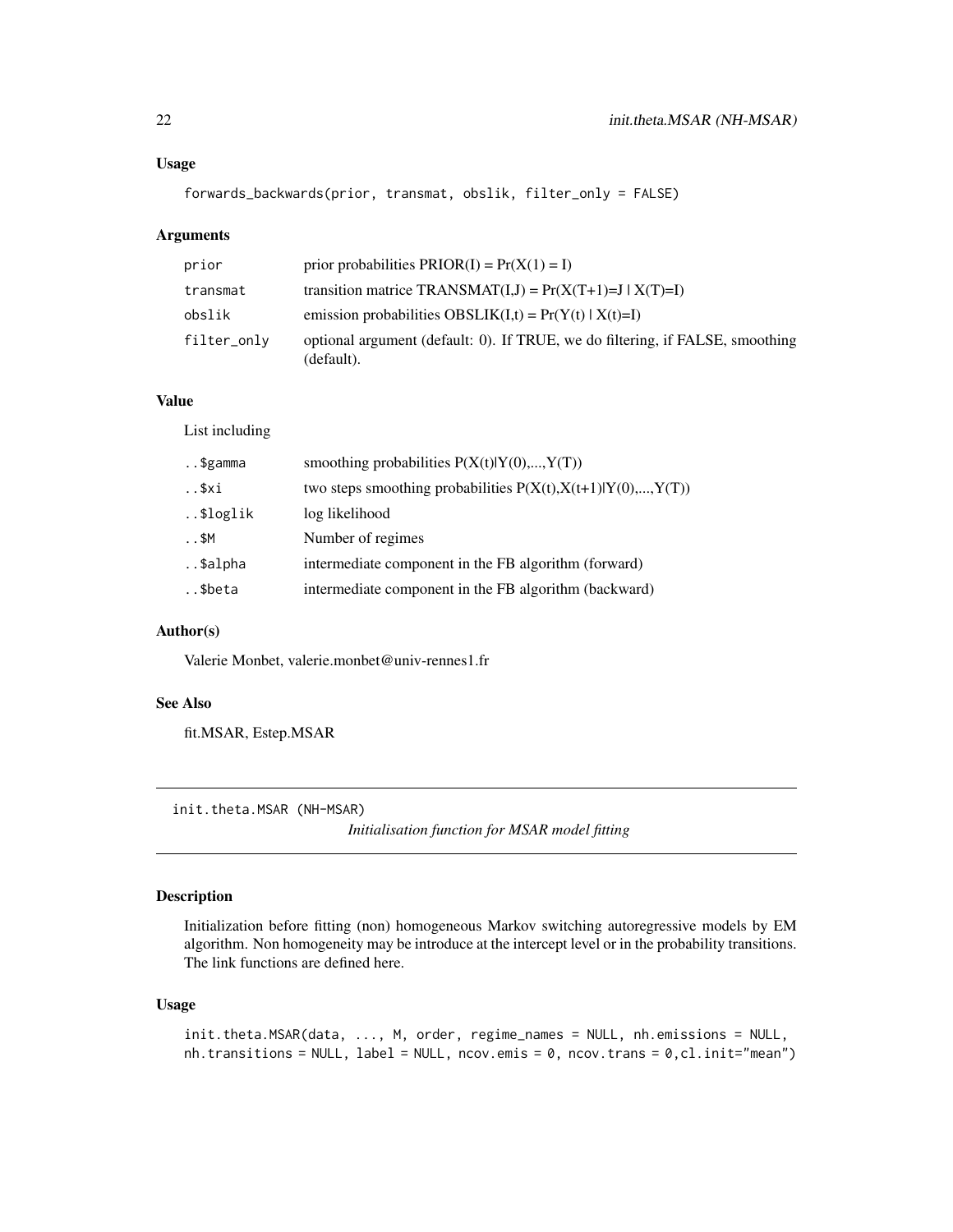| data         | array of univariate or multivariate series with dimension T*N samples*d with T:<br>number of time steps of each sample, N.samples: number of realisations of the<br>same stationary process, d: dimension                                                                                                                              |
|--------------|----------------------------------------------------------------------------------------------------------------------------------------------------------------------------------------------------------------------------------------------------------------------------------------------------------------------------------------|
| M            | number of regimes                                                                                                                                                                                                                                                                                                                      |
| order        | order of AR processes                                                                                                                                                                                                                                                                                                                  |
| label        | "HH" (default) for homogeneous MS AR model \ "HN" for non homogeneous<br>emissions \ "NH" for non homogeneous transitions \ "NN" for non homogeneous<br>emissions and non homogeneous transitions                                                                                                                                      |
| regime_names | (optional) regime's names may be chosen                                                                                                                                                                                                                                                                                                |
| nh.emissions | link function for non homogeneous emissions. If nh.emissions="linear" (de-<br>fault) linear link is used. If you define an other function it should follow the<br>sample nh.emissions $\lt$ - function(covar, par.emis) with par.emis of dimension M<br>by ncovemis+1.                                                                 |
|              | nh. transitions link function for non homogeneous transitions. If nh.transitions="gauss" (de-<br>fault) gaussian link is used. If M=2, "logistic" may be chosen. If you define an<br>other function it should follow the sample nh.transitions <- function(covar, par.trans, transma)<br>with par.emis of dimension M by ncov.trans+1. |
| ncov.emis    | number of covariates in HN model                                                                                                                                                                                                                                                                                                       |
| ncov.trans   | number of covariates in NH model                                                                                                                                                                                                                                                                                                       |
| cl.init      | allows to choose the initialization method.                                                                                                                                                                                                                                                                                            |
| $\cdots$     |                                                                                                                                                                                                                                                                                                                                        |

#### Details

The default implemented link function for non homogneneous intercept is the linear function

$$
A0_t^{(x)} = \theta_{A0}^{(x)} Z(t)
$$

 $\theta_{A0}^{(x)}$  $A_0^{(x)}$  denotes a line vector here. Other link functions can be defined using nh.emissions (see above).

The default implemented link function for non homogneneous transitions is the Gauss function. Transition from  $i$  to  $j$  is defined as follows.

$$
f(Z, \theta_Q, Q; i, j) = Q_{ij} \exp \left( -\frac{1}{2} \frac{(Z - \theta_Q^{(j)}(1))^2}{\theta_Q^{(j)}(2)} \right)
$$

then  $f$  is normalized in order to define a stochastic matrix.

When, only two regimes are considered, the logistic link can be used. Probability of staying in state  $i$  is defined as follows

$$
f(Z, \theta_Q, Q; i, i) = \epsilon + (-2 - \epsilon) / (1 + \exp(\theta_Q^{(i)}(1) + \theta_Q^{(i)}[2 : (d_Z + 1)]Z))
$$

$$
f(Z, \theta_Q, Q; i, j) = 1 - f(Z, \theta_Q, Q; i, i)
$$

with  $Z$  the covariate and eqnd $Z$  its dimension (number of covariates)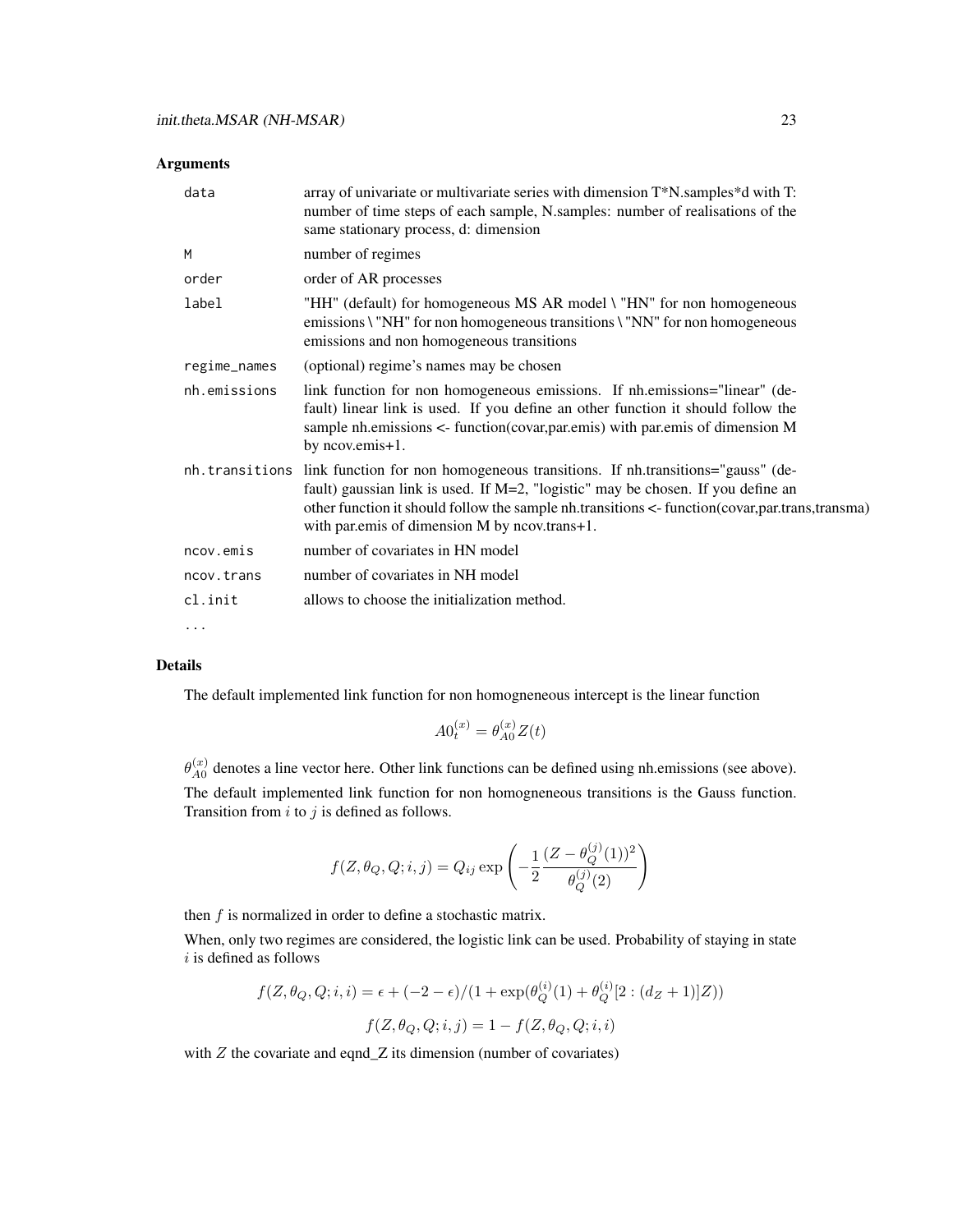# Value

return a list of class MSAR including

| theta                | parameter                                                    |
|----------------------|--------------------------------------------------------------|
| \$transmat           | transition matrix                                            |
| \$prior              | prior probabilities                                          |
| $. .$ \$A            | list including the autoregressive coefficients (or matrices) |
| $. .$ \$A0           | intercepts                                                   |
| \$sigma              | variances of innovations                                     |
| \$par.emis           | parameters of non homogeneous emissions                      |
| $\ldots$ \$par.trans | parameters of non homogeneous transitions                    |
| label                | model's label                                                |

# Author(s)

Val\'erie Monbet, valerie.monbet at univ-rennes1.fr

#### References

Ailliot, Monbet

# See Also

fit.MSAR

# Examples

```
data(meteo.data)
data = array(meteo.data$temperature,c(31,41,1))
k = 40T = dim(data)[1]N.samples = dim(data)[2]
d = dim(data)[3]# Fit Homogeneous MS-AR models
M = 2order = 2theta.init = init.theta.MSAR(data, M=M, order=order, label="HH")
mod.hh = fit.MSAR(data,theta.init,verbose=TRUE,MaxIter=10)
regimes.plot.MSAR(mod.hh,data,ylab="temperatures")
## Not run
# Fit Non Homogeneous MS-AR models
#theta.init = init.theta.MSAR(data,M=M,order=order,label="NH",nh.transitions="gauss")
#attributes(theta.init)
#mod.nh = fit.MSAR(array(data[2:T,,],c(T-1,N.samples,1)),theta.init,verbose=TRUE,MaxIter=50,
#covar.trans=array(data[1:(T-1),,],c(T-1,N.samples,1)))
```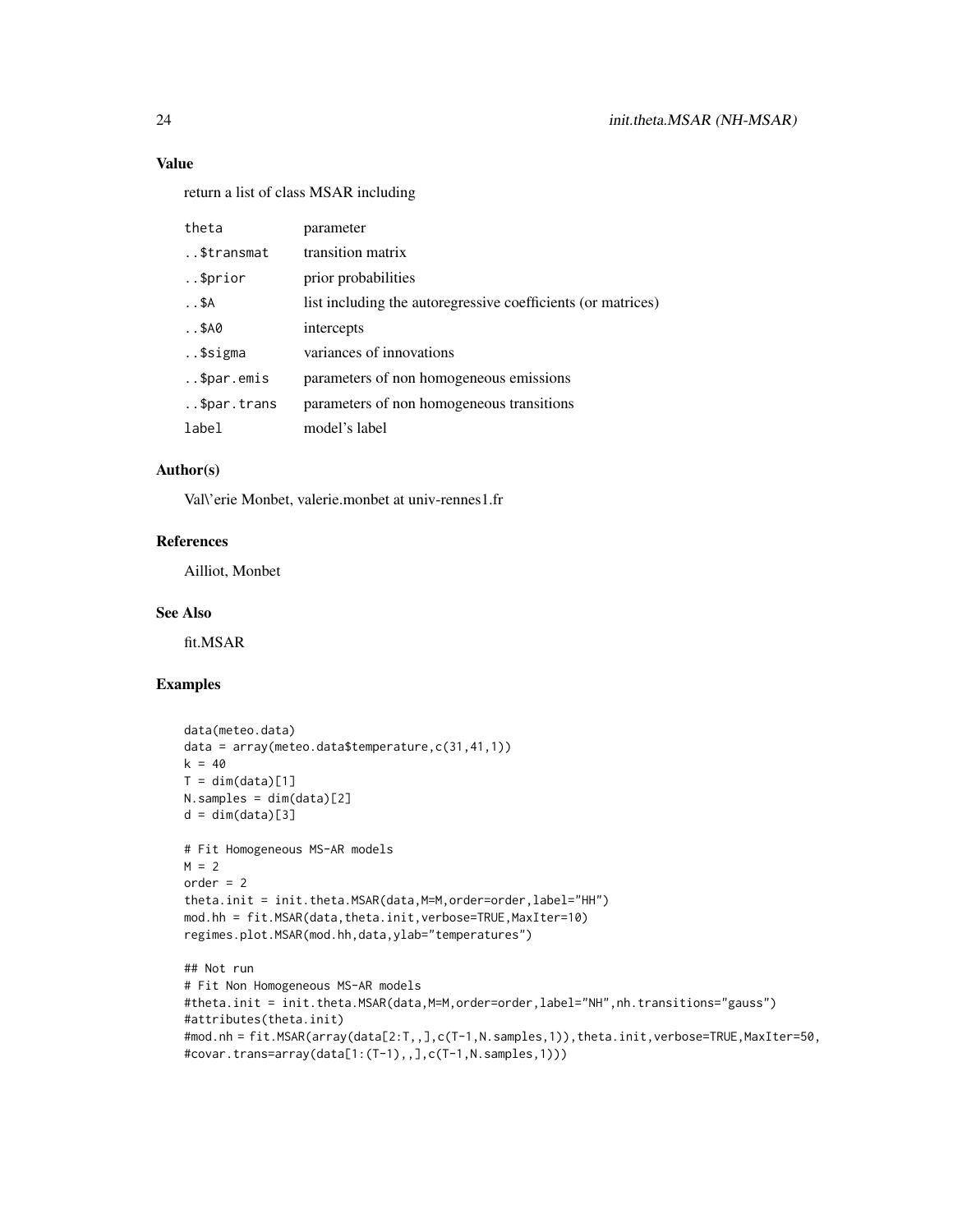```
#regimes.plot.MSAR(mod.nh,data,ex=40,ylab="temperature (deg. C)")
```

```
## Not run
# Fit Non Homogeneous MS-AR models to lynx data
#data(lynx)
#data = array(lynx,c(length(lynx),1,1))
#theta.init = init.theta.MSAR(data, M=2, order=2, label="NH", nh.transitions="logistic")
#attributes(theta.init)
#mod.lynx = fit.MSAR(array(data[2:T,,],c(T-1,1,1)),theta.init,verbose=TRUE,MaxIter=200,
#covar.trans=array(data[1:(T-1),,],c(T-1,1,1)))
#regimes.plot.MSAR(mod.lynx,data,ylab="Captures number")
```
init.theta.MSAR.VM *Initialisation function for von Mises MSAR model fitting* 

### Description

Initialization before fitting von Mises (non) homogeneous Markov switching autoregressive models by EM algorithm. Non homogeneity may be introduce in the probability transitions. The link function is defined here.

#### Usage

```
init.theta.MSAR.VM(data, ..., M, order,
                  regime_names = NULL,
                  nh.emissions = NULL, nh.transitions = NULL,
                  label = NULL, ncov-emis = 0, ncov.transpose = 0)
```
#### Arguments

| data         | array of univariate or multivariate series with dimension T*N.samples*d with T:<br>number of time steps of each sample, N.samples: number of realisations of the<br>same stationary process, d: dimension |
|--------------|-----------------------------------------------------------------------------------------------------------------------------------------------------------------------------------------------------------|
| M            | number of regimes                                                                                                                                                                                         |
| order        | order of AR processes                                                                                                                                                                                     |
| label        | "HH" (default) for homogeneous MS AR model "NH" for non homogeneous<br>transitions                                                                                                                        |
| regime_names | (optional) regime's names may be chosen                                                                                                                                                                   |
| nh.emissions | not available - under development.                                                                                                                                                                        |
|              | nh. transitions link function for non homogeneous transitions. Default: von Mises (see details).                                                                                                          |
| ncov.emis    | not available - under development.                                                                                                                                                                        |
| ncov.trans   | number of covariates in NH model                                                                                                                                                                          |
|              |                                                                                                                                                                                                           |

...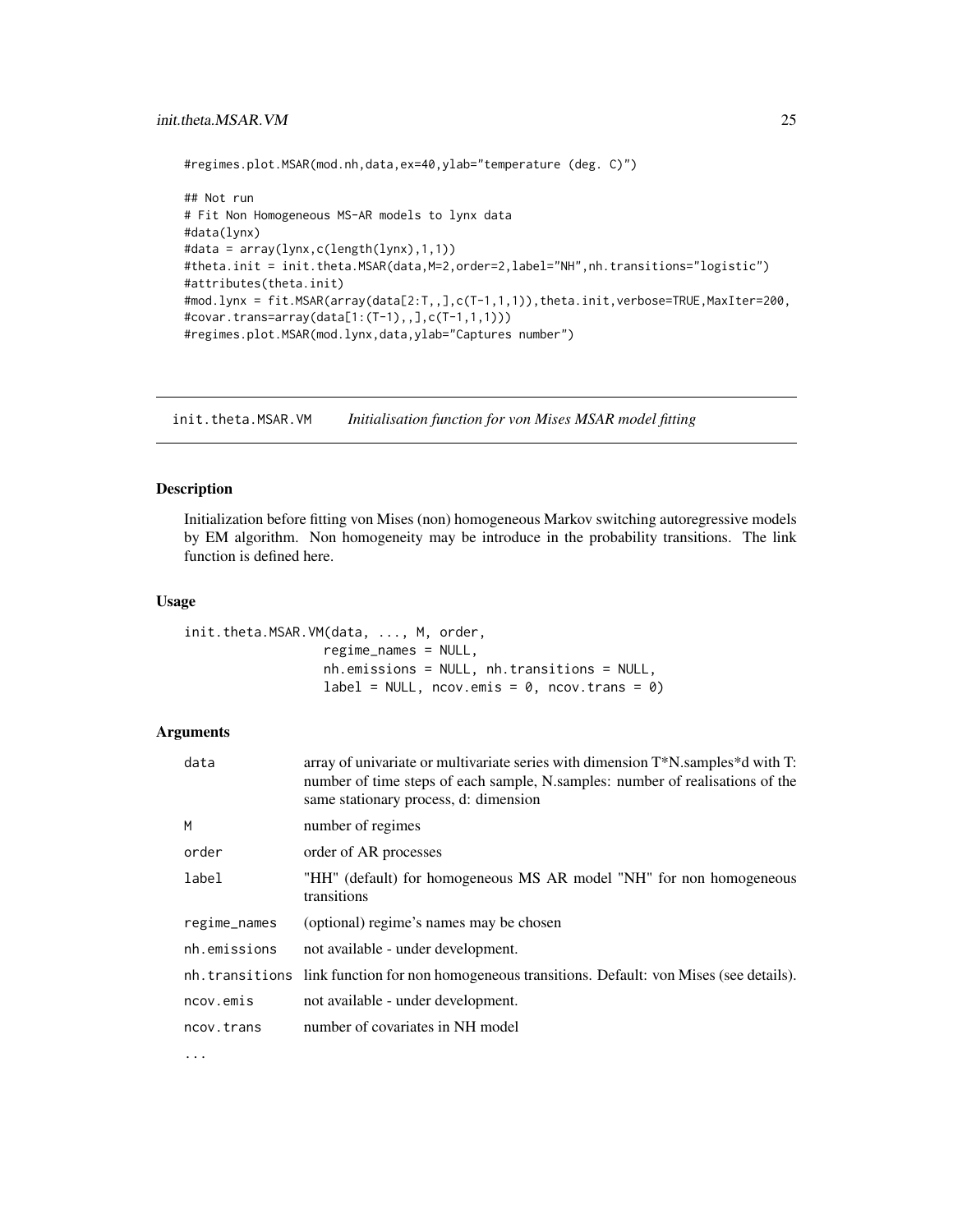# Details

The model with non homogeneous transitions is labeled "NH" and it is written

$$
P(X_t | X_{t-1} = x_{t-1}) = q(z_t, \theta_{z_t})
$$

with  $X_t$  the hidden process and  $q$  von Mises link function such that

$$
p_1(x_t|x_{t-1}, z_t) = \frac{q_{x_{t-1},x_t} \left| \exp\left(\tilde{\lambda}_{x_{t-1},x_t} e^{-iz_t}\right) \right|}{\sum_{x'=1}^M q_{x_{t-1},x'} \left| \exp\left(\tilde{\lambda}_{x_{t-1},x'} e^{-iz_t}\right) \right|},
$$

with  $\tilde{\lambda}_{x,x'}$  a complex parameter (by taking  $\tilde{\lambda}_{x,x'} = \lambda_{x,x'} e^{i\psi_{x,x'}}$ ).

# Value

return a list of class MSAR including

| theta         | parameter                                            |
|---------------|------------------------------------------------------|
| \$transmat    | transition matrix                                    |
| $.$ \$prior   | prior probabilities                                  |
| $\ldots$ \$mu | vector of intercepts                                 |
| \$kappa       | matrix of 'AR' coefficients (not complex by default) |
| \$par.emis    | parameters of non homogeneous emissions (not used)   |
| \$par.trans   | parameters of non homogeneous transitions            |
| label         | model's label                                        |

# Author(s)

Val\'erie Monbet, valerie.monbet@univ-rennes1.fr

# References

Ailliot P., Bessac J., Monbet V., Pene F., (2014) Non-homogeneous hidden Markov-switching models for wind time series. JSPI.

#### See Also

fit.MSAR.VM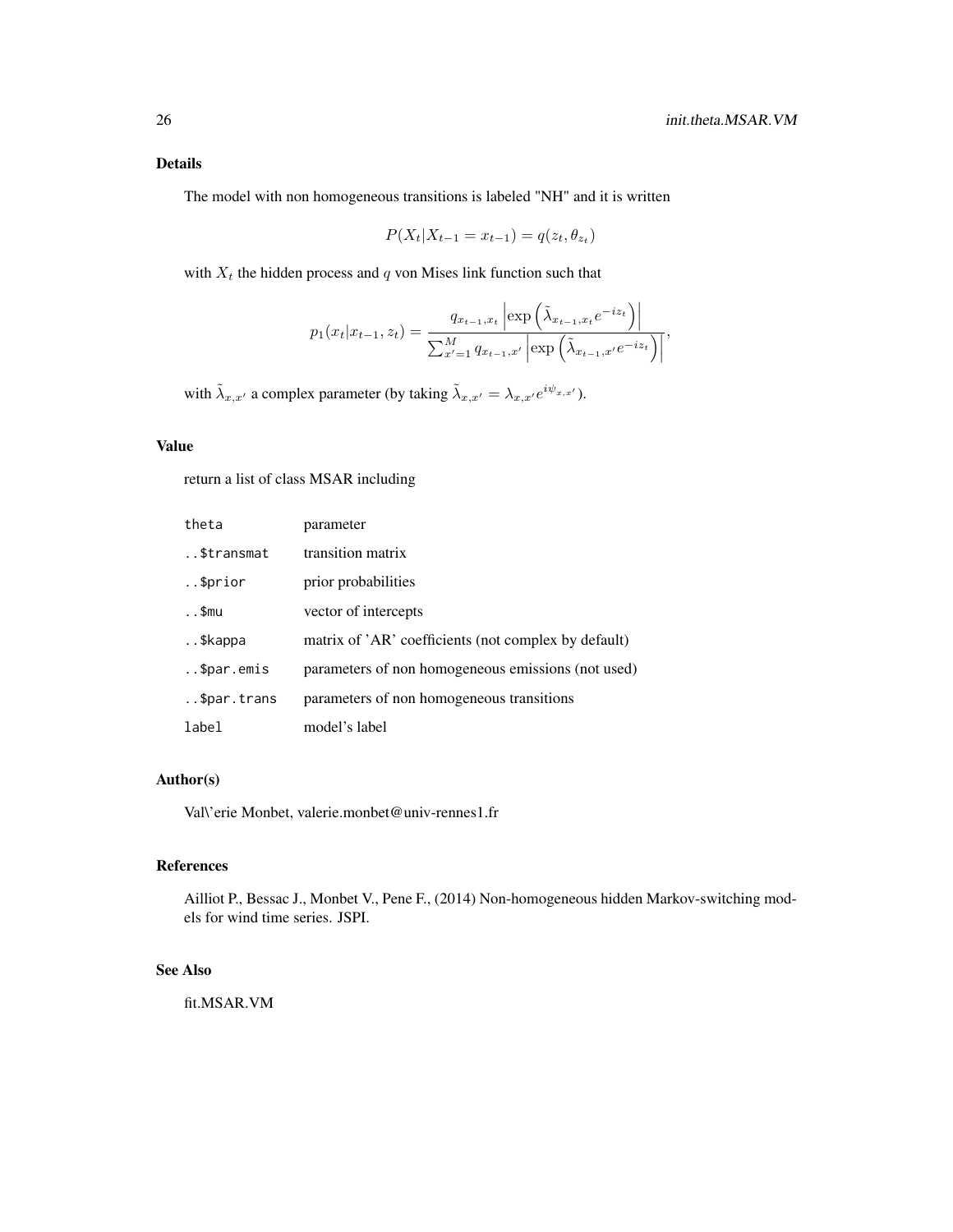# <span id="page-26-0"></span>Description

von Mises log likelihood.

#### Usage

log\_dens\_Von\_Mises(x, m, k)

# Arguments

| x | vector of data       |
|---|----------------------|
| m | location parameter   |
| k | dispersion parameter |

# Details

Log-likelihood of von Mises distribution with density

 $exp(kcos(x - m))$  $2\pi I_0(k)$ 

where  $I_0$  is the modified Bessel function of order 0.

#### Value

log likelihood

# Author(s)

Valerie Monbet, valerie.monbet at univ-rennes1.fr

# References

Mardia, K.; Jupp, P. E. (1999). Directional Statistics. Wiley.

#### See Also

circular package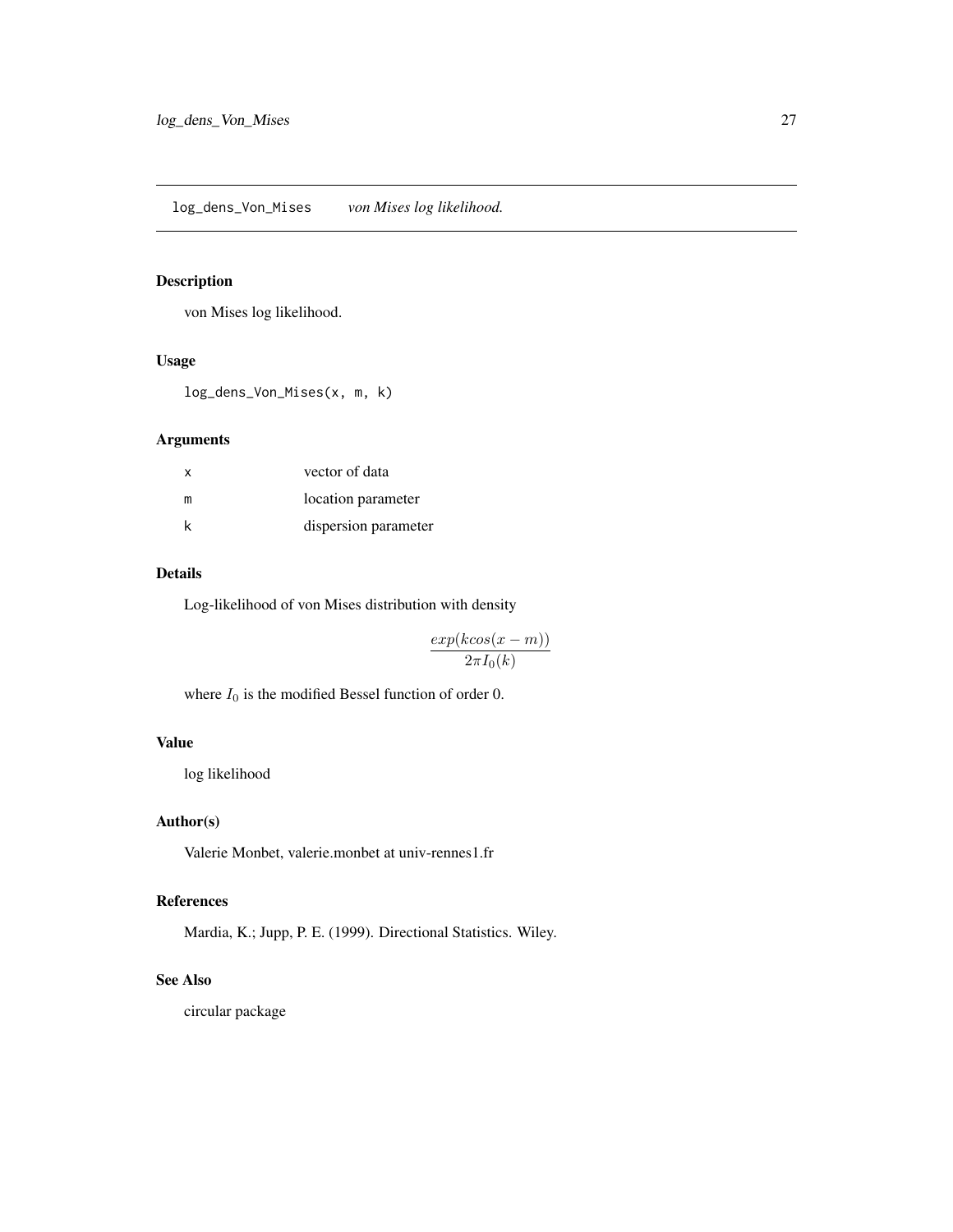<span id="page-27-0"></span>

#### Description

Plot the mean duration of sojourn over thresholds for an observed time series and a simulated one with respect to the empirical cumulative distribution function. Fluctuation intervals are plotted too.

#### Usage

MeanDurOver(data, data.sim, u, alpha = 0.05,col="red",plot=TRUE)

#### Arguments

| data     | observed (or reference) time series, array of dimension T*N.samples*1                                                                            |
|----------|--------------------------------------------------------------------------------------------------------------------------------------------------|
| data.sim | simulated time series, array of dimension $T^*N \cdot \sin^*1$ . N.sim have to be $K^*N$ samples<br>with K large enough (for instance, $K=100$ ) |
| u        | vector of thresholds                                                                                                                             |
| alpha    | 1-confidence level for fluctuation intervals. Default $= 0.05$                                                                                   |
| col      | color of the lines for simulated data                                                                                                            |
| plot     | statistic are plotted if TRUE (default)                                                                                                          |
|          |                                                                                                                                                  |

#### Value

Returns a plot and a list including ..\$F : empirical cdf of data for levels u ..\$mdo.data : mean duration over levels u for data ..\$F.sim : empirical cdf of simulations for levels u ..\$mdo.sim : mean duration over levels u for simulations ..\$CI : confidence intervals of mean duration over levels u for simulations ..\$mod.sim.all : mean duration over levels u for all simulations

#### Author(s)

Valerie Monbet, valerie.monbet@univ-rennes1.fr

#### See Also

valid\_all.MSAR, MeanDurUnder

#### Examples

```
data(meteo.data)
data = array(meteo.data$temperature,c(31,41,1))
k = 40T = dim(data)[1]N.samples = dim(data)[2]
d = dim(data)[3]M = 2order = 2
```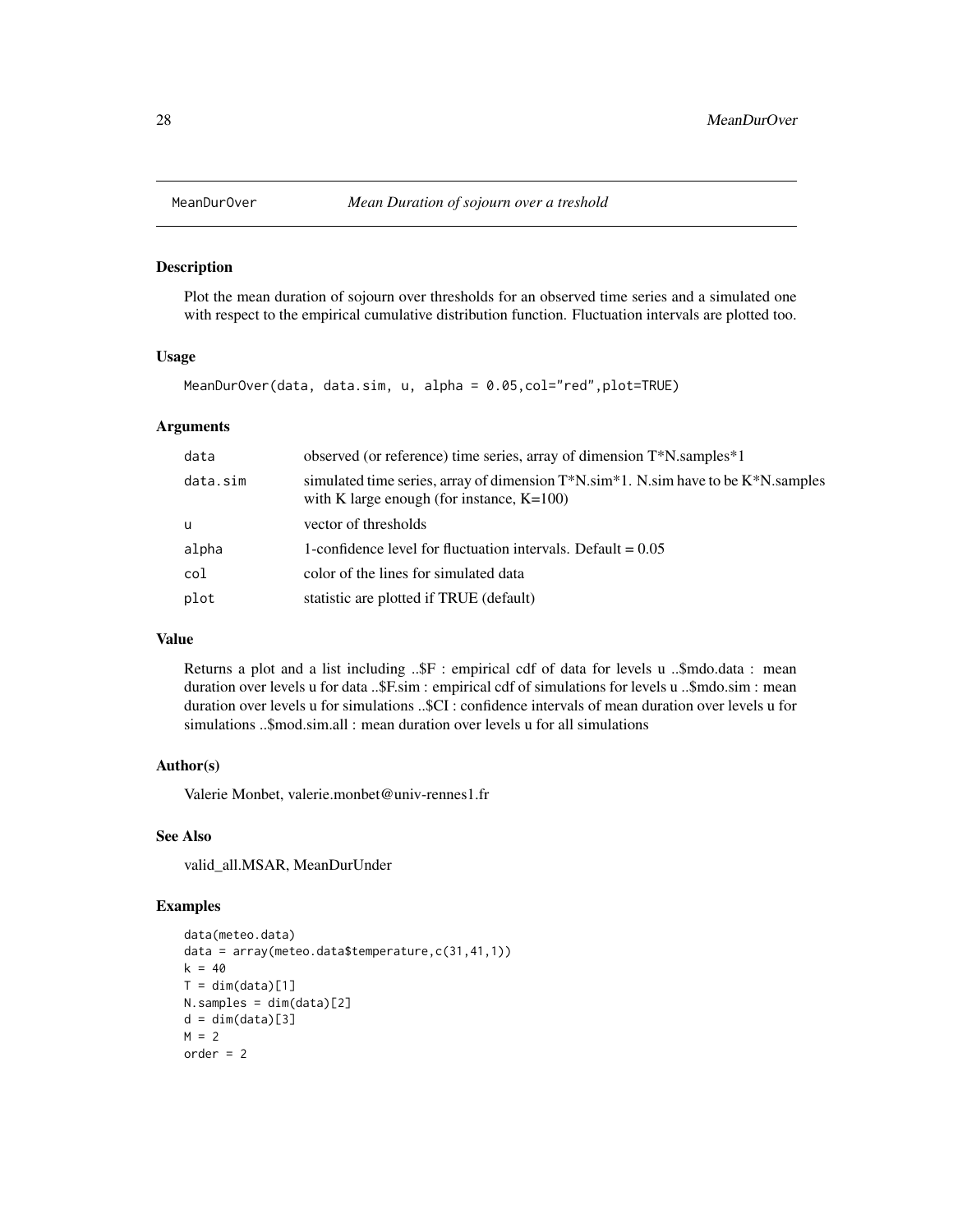# <span id="page-28-0"></span>MeanDurUnder 29

```
theta.init = init.theta.MSAR(data,M=M,order=order,label="HH")
mod.hh= NULL
mod.hh$theta = theta.init
mod.hh$theta$A = matrix(c(0.40, 0.88, -.09, -.13), 2, 2)mod.hh$theta$A0 = matrix(c(6.75, 1.08), 2, 1)mod.hh$theta$signa = matrix(c(1.76, 3.40), 2, 1)mod.hh$theta$prior = matrix(c(0.37, 0.63), 2,1)
mod.hh$theta$transmat = matrix(c(0.82,0.09,0.18,0.91),2,2)
B.sim = 20*N.samples
Y0 = array(data[1:2,sample(1:dim(data)[2],B.sim,replace=TRUE),],c(2,B.sim,1))
Y.sim = simule.nh.MSAR(mod.hh$theta,Y0=Y0,T,N.samples=B.sim)
u = seq(min(data),max(data),length.out=30)
MDO = MeanDurOver(data,Y.sim$Y,u)
```

```
MeanDurUnder Mean Duration of sojourn under a treshold
```
# **Description**

Plot the mean duration of sojourn under thresholds for an observed time series and a simulated one with respect to teh empirical cumulative distribution function (cdf). Confidence intervals are plotted too.

#### Usage

```
MeanDurUnder(data, data.sim, u, alpha = 0.05,col="red",plot=TRUE)
```
#### Arguments

| data     | observed (or reference) time series, array of dimension T*N.samples*1                                                                                    |
|----------|----------------------------------------------------------------------------------------------------------------------------------------------------------|
| data.sim | simulated time series, array of dimension $T^*N$ . Sim <sup>*1</sup> . N.sim have to be $K^*N$ . samples<br>with K large enough (for instance, $K=100$ ) |
| u        | vector of thresholds                                                                                                                                     |
| alpha    | 1-confidence level for confidence intervals. Default $= 0.05$                                                                                            |
| col      | color of the lines for simulated data, default is red                                                                                                    |
| plot     | statistic are plotted if TRUE (default)                                                                                                                  |
|          |                                                                                                                                                          |

#### Value

Returns a plot and a list including ...\$F : empirical cdf of data for levels u ...\$mdu.data : mean duration under levels u for data ..\$F.sim : empirical cdf of simulations for levels u ..\$mdu.sim : mean duration under levels u for simulations ..\$CI : confidence intervals of mean duration under levels u for simulations

# Author(s)

Valerie Monbet, valerie.monbet@univ-rennes1.fr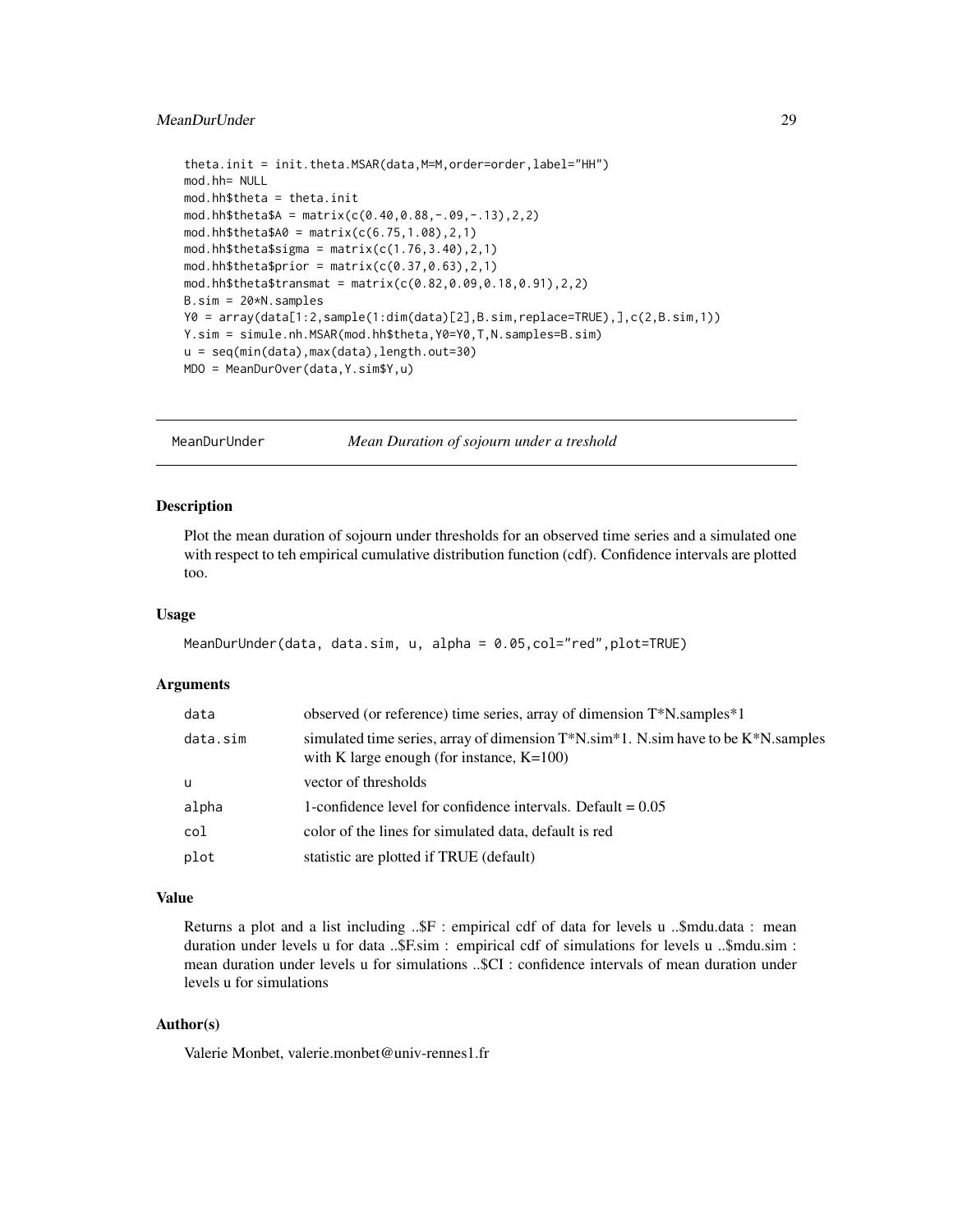#### See Also

valid\_all.MSAR, MeanDurOver

#### Examples

```
data(meteo.data)
data = array(meteo.data$temperature,c(31,41,1))
k = 40T = dim(data)[1]N.samples = dim(data)[2]
d = dim(data)[3]M = 2order = 2
theta.init = init.theta.MSAR(data,M=M,order=order,label="HH")
mod.hh= NULL
mod.hh$theta = theta.init
mod.hh$theta$A = matrix(c(0.40,0.88,-.09,-.13),2,2)
mod.hh$theta$A0 = matrix(c(6.75, 1.08), 2, 1)mod.hh$theta$signa = matrix(c(1.76, 3.40), 2, 1)mod.hh$theta$prior = matrix(c(0.37, 0.63), 2,1)
mod.hh$theta$transmat = matrix(c(0.82,0.09,0.18,0.91),2,2)
B.sim = 20*N.samples
Y0 = array(data[1:2,sample(1:dim(data)[2],B.sim,replace=TRUE),],c(2,B.sim,1))
Y.sim = simule.nh.MSAR(mod.hh$theta,Y0=Y0,T,N.samples=B.sim)
u = seq(min(data),max(data),length.out=30)
MeanDurUnder(data,Y.sim$Y,u)
```
meteo.data *Meteorological at Brest (France) for January month from 1973 to 2013*

#### Description

The data sets contains daily temperatures (degrees), daily precipitations (mm), mean wind (m/s) and mean pressure. Some data are missing.

#### Usage

```
data(meteo.data)
```
#### Source

http://eca.knmi.nl/dailydata/index.php

#### Examples

data(meteo.data)

<span id="page-29-0"></span>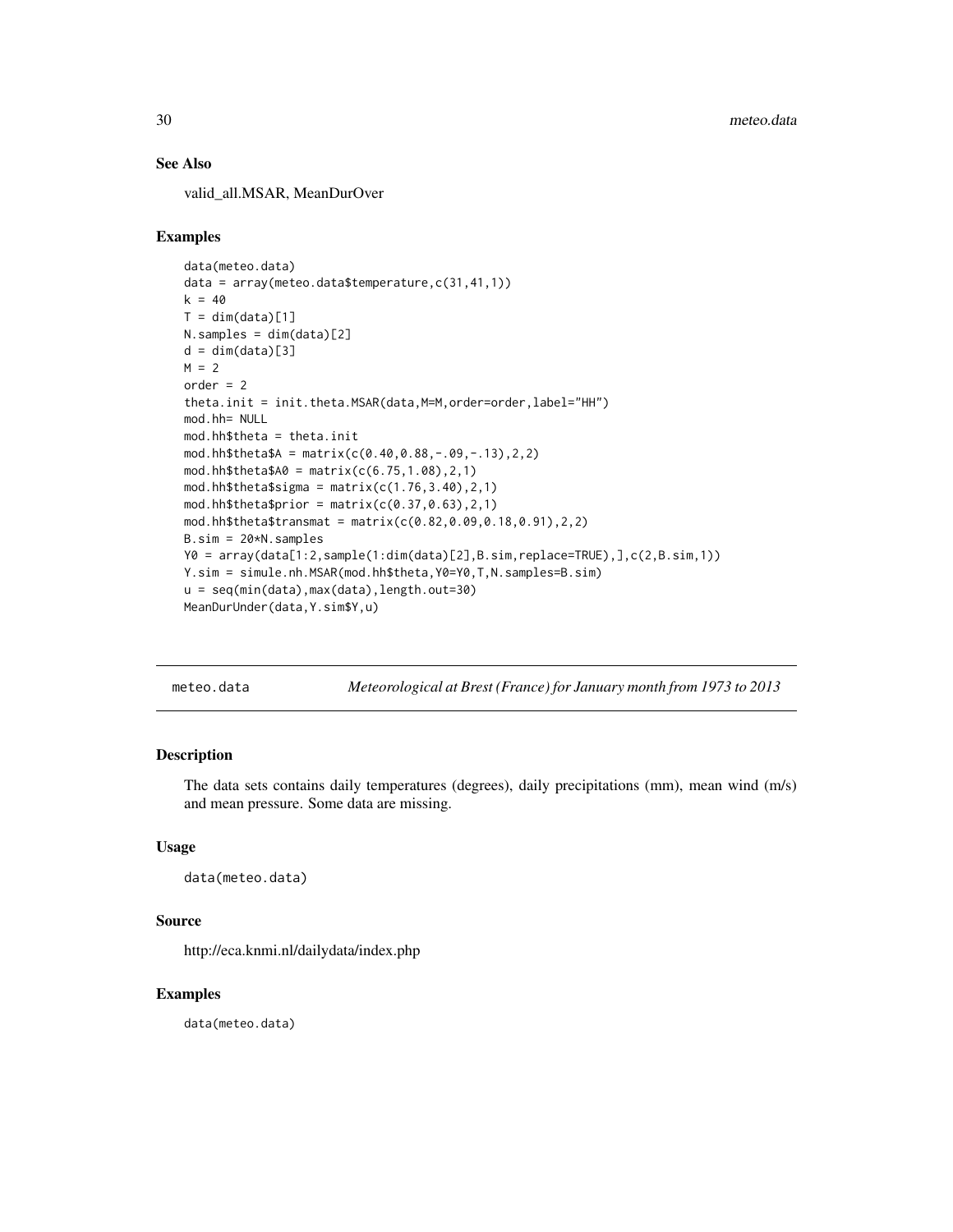<span id="page-30-0"></span>

# Description

fit an AR model for each class of C by maximum likelihood method.

# Usage

Mstep.classif(data, C, order,sigma.diag=FALSE)

# Arguments

| data       | array of univariate or multivariate series with dimension T*N.samples*d. T:   |
|------------|-------------------------------------------------------------------------------|
|            | number of time steps of each sample, N.samples: number of realisations of the |
|            | same stationary process, d: dimension.                                        |
| C          | Class sequence                                                                |
| order      | order of AR models (all models will have the same order)                      |
| sigma.diag | if TRUE the covariance matrices will be diagonal (default FALSE)              |

# Value

list containing

| A0    | intercept              |
|-------|------------------------|
| A     | AR coefficients        |
| sigma | variance of innovation |
| Ħ     | log likelihood         |

# Author(s)

Valerie Monbet, valerie.monbet@univ-rennes1.fr

# See Also

fit.MSAR

# Examples

```
data(meteo.data)
data = array(meteo.data$temperature,c(31,41,1))
k = 40T = dim(data)[1]N.samples = dim(data)[2]
d = dim(data)[3]order = 2
C = array(meteo.data>0, c(31, 41, 1))res = Mstep.classif(data,C,order=order)
str(res)
```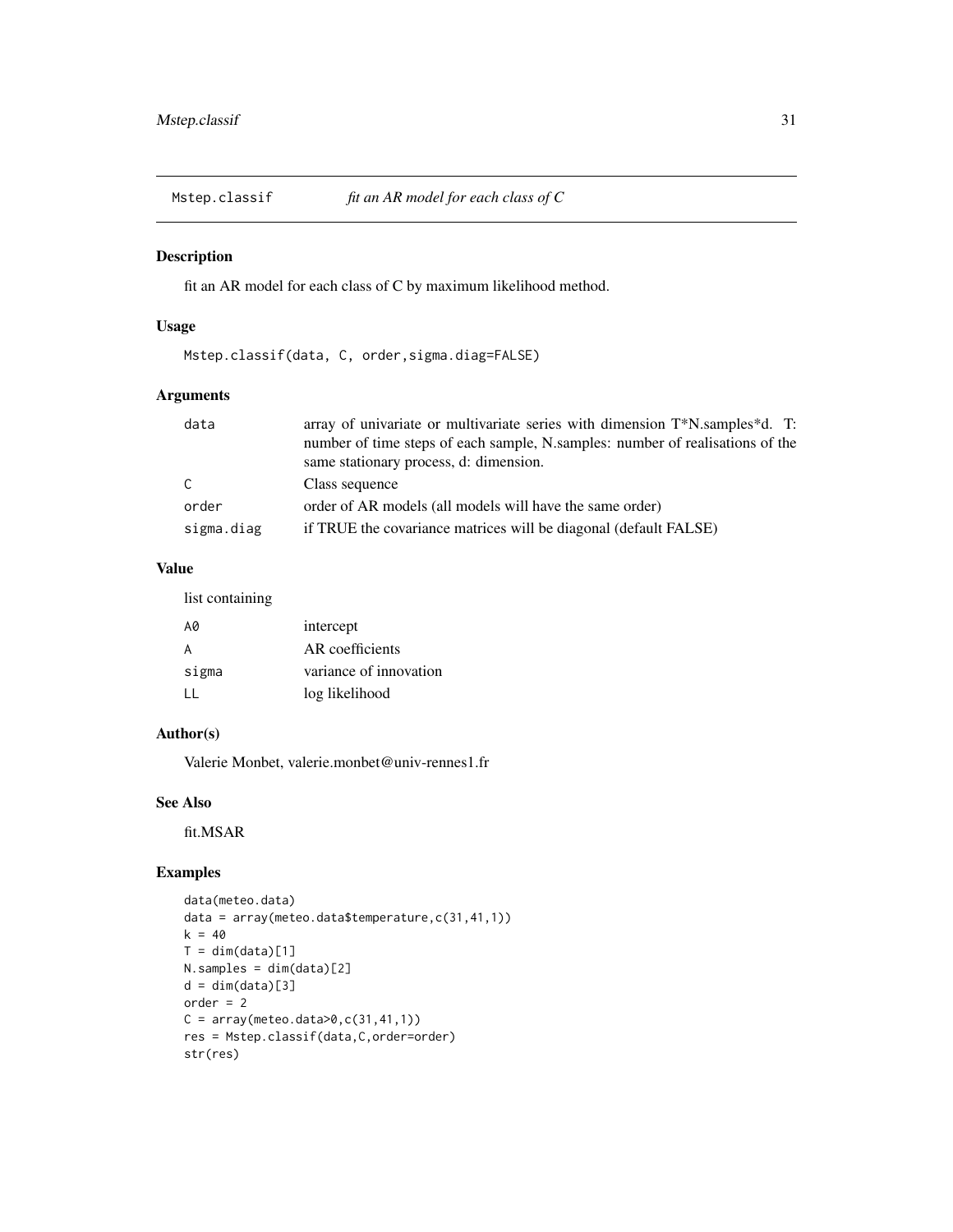<span id="page-31-0"></span>Mstep.hh.lasso.MSAR *M step of the EM algorithm for fitting homogeneous multivariate Markov switching auto-regressive models with penalization of parameters of the VAR(1) models.*

# Description

M step of the EM algorithm for fitting homogeneous multivariate Markov switching auto-regressive models with penalization of parameters of the VAR(1) models, called in fit.MSAR. Penalized maximum likelihood is used. Penalization may be add to the autoregressive matrices of order 1 and to the precision matrices (inverse of variance of innovation).

#### Usage

Mstep.hh.lasso.MSAR(data, theta, FB)

# Arguments

| data  | array of univariate or multivariate series with dimension $T \times N$ samples $x$ d. T:<br>number of time steps of each sample, N.samples: number of realisations of the<br>same stationary process, d: dimension. |
|-------|---------------------------------------------------------------------------------------------------------------------------------------------------------------------------------------------------------------------|
| theta | model's parameter; object of class MSAR. See also initiate that MSAR.                                                                                                                                               |
| FB    | Forward-Backward results, obtained by calling Estep. MSAR function                                                                                                                                                  |

#### Details

The lars algorithm of pagkage lars is used.

# Value

| A0        | intercepts                        |
|-----------|-----------------------------------|
| А         | AR coefficients                   |
| sigma     | variance of innovation            |
| sigma.inv | inverse of variance of innovation |
| prior     | prior probabilities               |
| transmat  | transition matrix                 |

# Author(s)

Valerie Monbet, valerie.monbet@univ-rennes1.fr

#### References

Efron, B., Hastie, T., Johnstone, I., Tibshirani, R., et al. (2004). Least angle regression. The Annals of statistics, 32(2):407-499.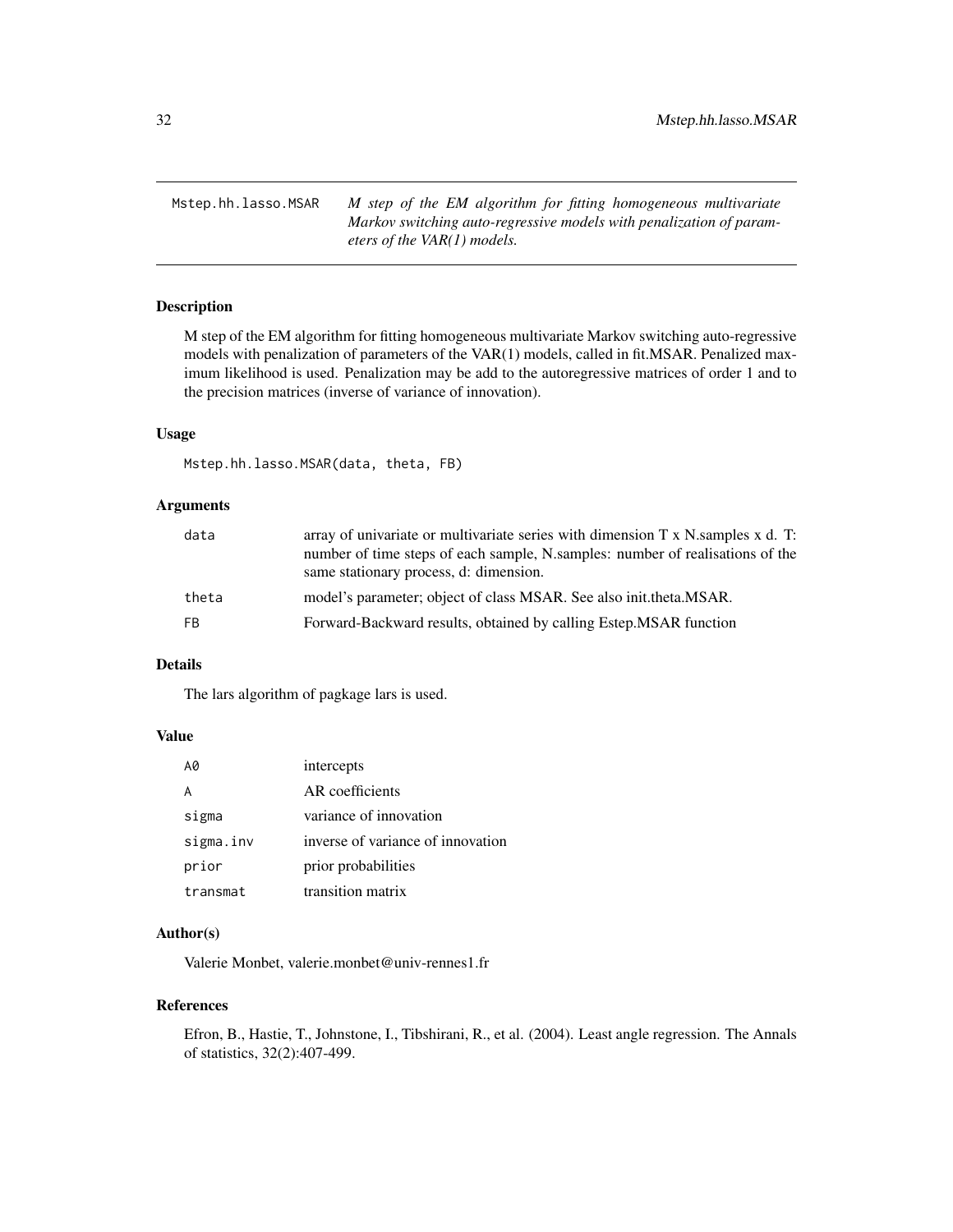# <span id="page-32-0"></span>Mstep.hh.MSAR 33

# See Also

Mstep.hh.MSAR, fit.MSAR

Mstep.hh.MSAR *M step of the EM algorithm for fitting homogeneous Markov switching auto-regressive models.*

# Description

M step of the EM algorithm for fitting homogeneous Markov switching auto-regressive models, called in fit.MSAR.

# Usage

Mstep.hh.MSAR(data, theta, FB, sigma.diag=FALSE, sigma.equal=FALSE)

# Arguments

| data        | array of univariate or multivariate series with dimension T*N.samples*d. T:<br>number of time steps of each sample, N.samples: number of realisations of the<br>same stationary process, d: dimension. |
|-------------|--------------------------------------------------------------------------------------------------------------------------------------------------------------------------------------------------------|
| theta       | model's parameter; object of class MSAR. See also init.theta.MSAR.                                                                                                                                     |
| <b>FB</b>   | Forward-Backward results, obtained by calling Estep. MSAR function                                                                                                                                     |
| sigma.diag  | If sigma.diag==TRUE the estimated covariance of the innovation will be diago-<br>nal (default is FALSE) - available only for HH models                                                                 |
| sigma.equal | If sigma.equal==TRUE the estimated covariance of the innovation will be the<br>same in all regimes - available only for models with homogeneous emission<br>probabilities (default is FALSE)           |

#### Value

A list containing

| A0       | intercepts             |
|----------|------------------------|
| A        | AR coefficients        |
| sigma    | variance of innovation |
| prior    | prior probabilities    |
| transmat | transition matrix      |

# Author(s)

Valerie Monbet, valerie.monbet@univ-rennes1.fr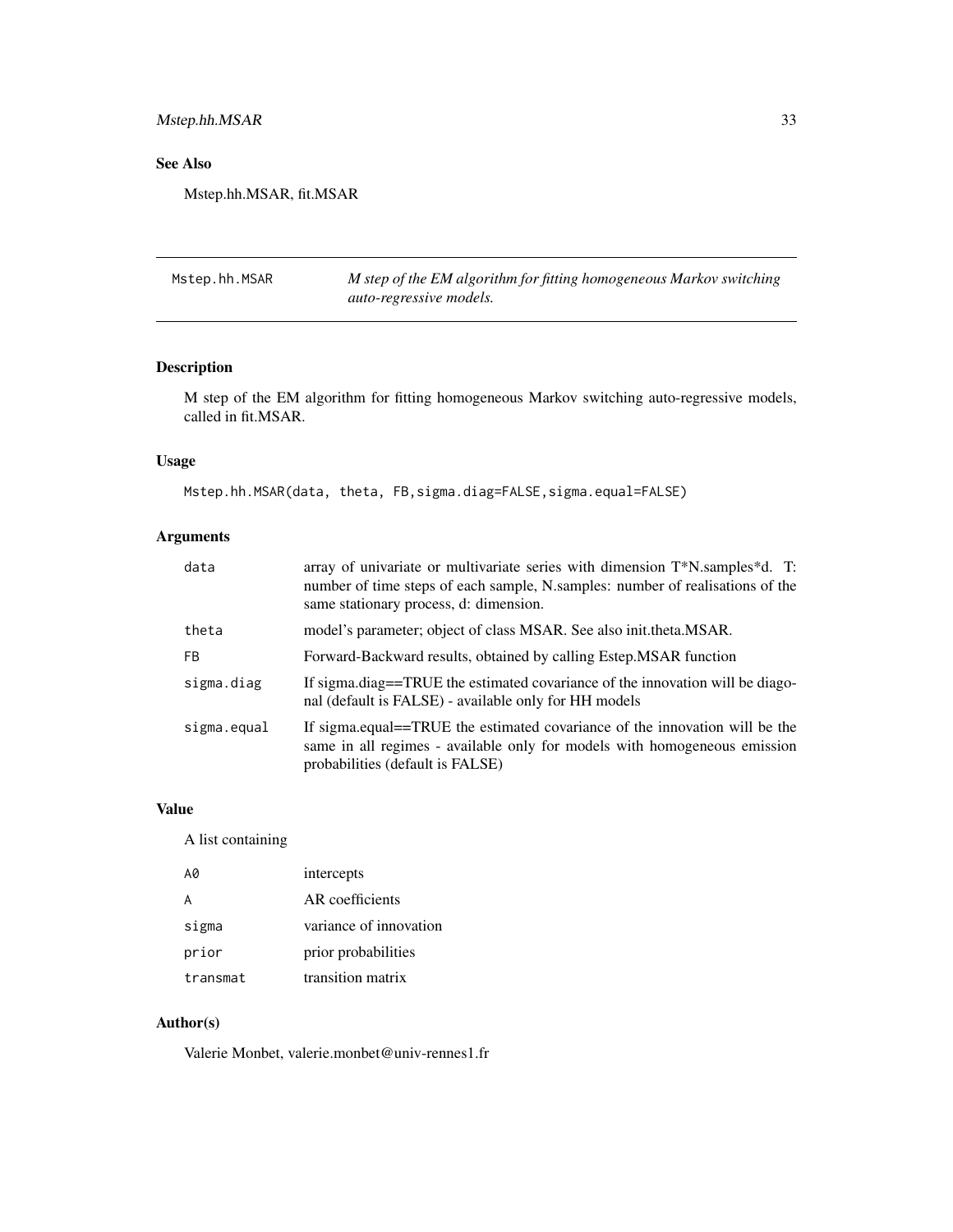# <span id="page-33-0"></span>References

Ailliot P., Monbet V., (2012), Markov switching autoregressive models for wind time series. Environmental Modelling & Software, 30, pp 92-101.

# See Also

fit.MSAR, Estep.MSAR, Mstep.classif

| Mstep.hh.MSAR.VM | M step of the EM algorithm for fitting von Mises Markov switching |
|------------------|-------------------------------------------------------------------|
|                  | auto-regressive models.                                           |

# Description

M step of the EM algorithm for fitting homogeneous Markov switching auto-regressive models, called in fit.MSAR.VM.

# Usage

Mstep.hh.MSAR.VM(data, theta, FB, constr = 0)

# Arguments

| data   | array of univariate or multivariate series with dimension T*N.samples*d. T:<br>number of time steps of each sample, N.samples: number of realisations of the<br>same stationary process, d: dimension. |
|--------|--------------------------------------------------------------------------------------------------------------------------------------------------------------------------------------------------------|
| theta  | model's parameter; object of class MSAR. See also init.theta.MSAR.                                                                                                                                     |
| FB.    | Forward-Backward results, obtained by calling Estep. MSAR function                                                                                                                                     |
| constr | constraints are added to the $\kappa$ parameter (A preciser)                                                                                                                                           |

#### Details

The homogeneous MSAR model is labeled "HH" and it is written

$$
P(X_t | X_{t-1} = x_{t-1}) = Q_{x_{t-1}, x_t}
$$

with  $X_t$  the hidden univariate process defined on  $\{1, \dots, M\}$ 

$$
Y_t | X_t = x_t, y_{t-1}, ..., y_{t-p}
$$

has a von Mises distribution with density

$$
p_2(y_t|x_t, y_{t-s}^{t-1}) = \frac{1}{b(x_t, y_{t-s}^{t-1})} \exp\left(\kappa_0^{(x_t)} \cos(y_t - \phi_0^{(x_t)}) + \sum_{\ell=1}^s \kappa_\ell^{(x_t)} \cos(y_t - y_{t-\ell} - \phi_\ell^{(x)})\right)
$$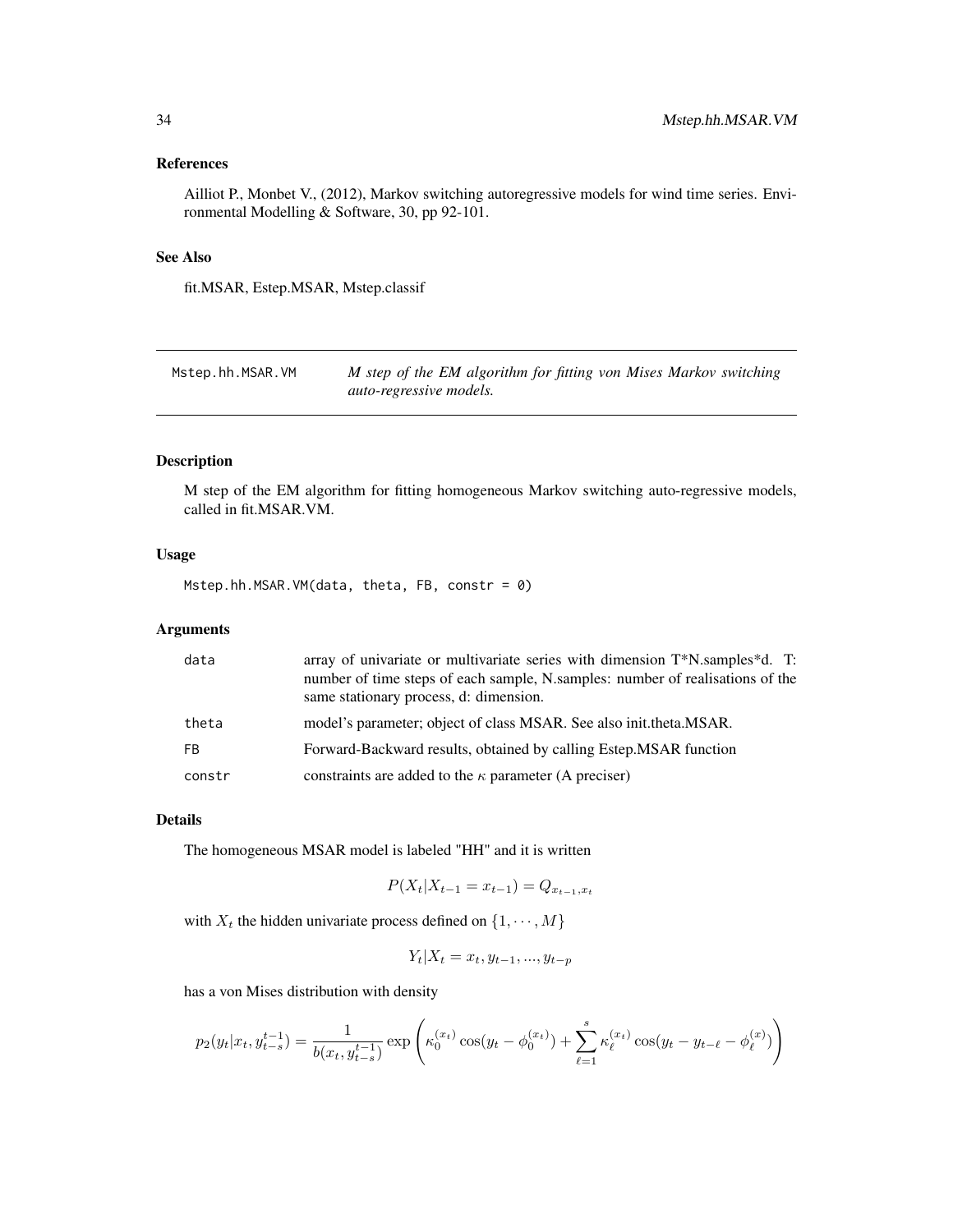<span id="page-34-0"></span>which is equivalent to

$$
p_2(y_t|x_t, y_{t-s}^{t-1}) = \frac{1}{b(x_t, y_{t-s}^{t-1})} \left| \exp \left( [\gamma_0^{(x_t)} + \sum_{\ell=1}^s \gamma_\ell^{(x_t)} e^{iy_{t-\ell}}] e^{-iy_t} \right) \right|
$$

 $b(x_t, y_{t-s}^{t-1})$  is a normalisation constant.

Both the real and the complex formulation are implemented. In practice, the complex version is used if the initial  $\kappa$  is complex.

#### Value

List containing

| mu       | intercepts                |
|----------|---------------------------|
| kappa    | von Mises AR coefficients |
| prior    | prior probabilities       |
| transmat | transition matrix         |

# Author(s)

Valerie Monbet, valerie.monbet@univ-rennes1.fr

#### References

Ailliot P., Bessac J., Monbet V., Pene F., (2014) Non-homogeneous hidden Markov-switching models for wind time series. JSPI.

# See Also

fit.MSAR.VM, Estep.MSAR.VM

Mstep.hh.MSAR.with.constraints

*M step of the EM algorithm for fitting homogeneous multivariate Markov switching auto-regressive models with constraints on VAR models.*

# Description

M step of the EM algorithm for fitting homogeneous multivariate Markov switching auto-regressive models with constraints on VAR models, called in fit.MSAR. Maximum likelihood is used. Matrices A and sigma are diagonal by blocks.

#### Usage

```
Mstep.hh.MSAR.with.constraints(data, theta, FB, K, d.y)
```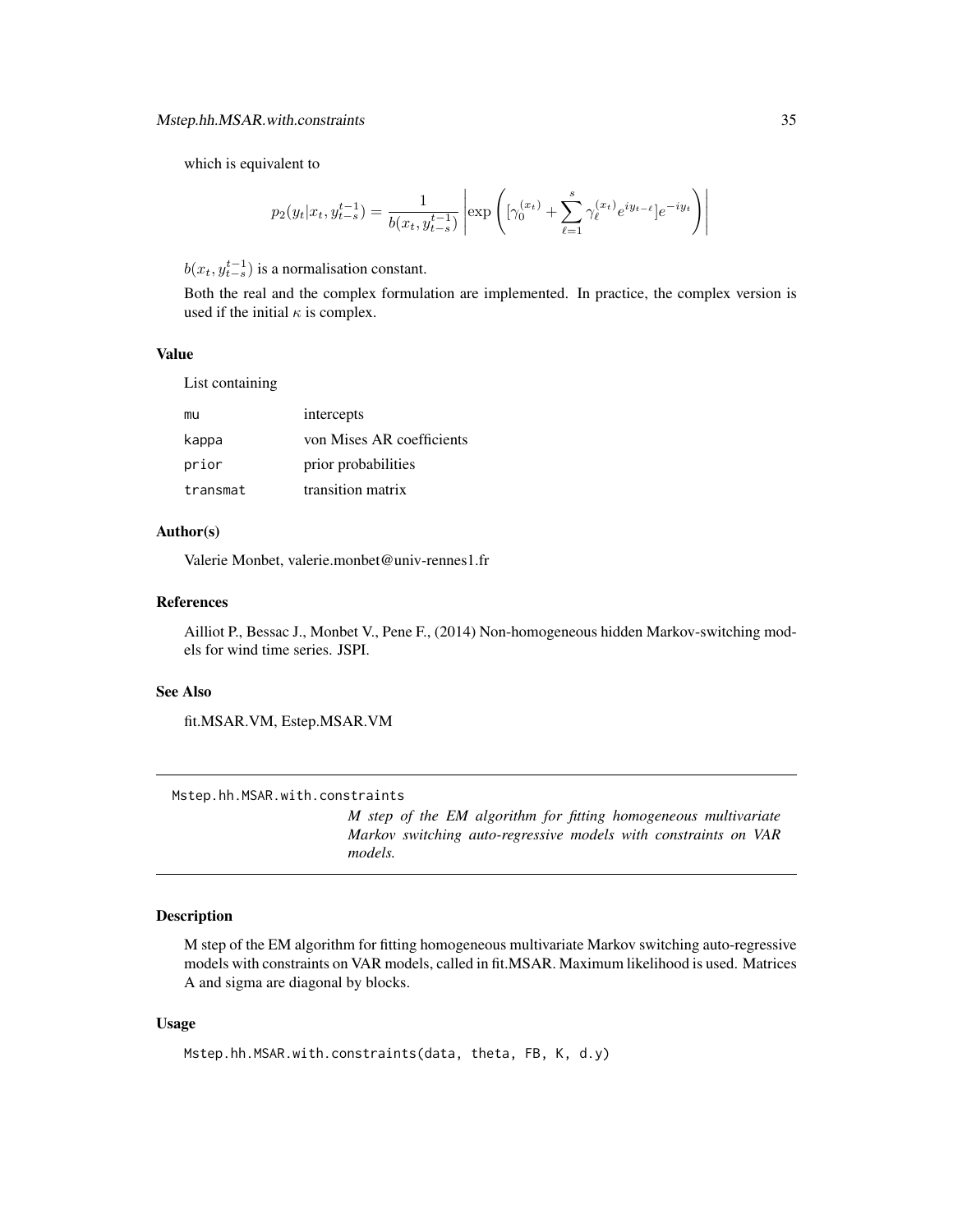<span id="page-35-0"></span>

| data      | array of univariate or multivariate series with dimension $T \times N$ . Samples $x \, d$ . T:<br>number of time steps of each sample, N.samples: number of realisations of the<br>same stationary process, d: dimension. |
|-----------|---------------------------------------------------------------------------------------------------------------------------------------------------------------------------------------------------------------------------|
| theta     | model's parameter; object of class MSAR. See also init.theta.MSAR.                                                                                                                                                        |
| <b>FB</b> | Forward-Backward results, obtained by calling Estep. MSAR function                                                                                                                                                        |
| К         | number of sites. For instance, if one considers wind at k locations, K=k. Or<br>more generally number of independent groups of components.                                                                                |
| d.y       | dimension in each sites. For instance, if one considers only wind intensity than<br>$dy = 1$ ; but, if one considers cartesian components of wind, then d.y = 2.                                                          |

# Value

| A0       | intercepts             |
|----------|------------------------|
| А        | AR coefficients        |
| sigma    | variance of innovation |
| prior    | prior probabilities    |
| transmat | transition matrix      |

#### Author(s)

Valerie Monbet, valerie.monbet@univ-rennes1.fr

#### See Also

Mstep.hh.MSAR, fit.MSAR, Mstep.hh.SCAD.MSAR

Mstep.hh.reduct.MSAR *M step of the EM algorithm for fitting homogeneous Markov switching auto-regressive models with constraints on the matrices.*

# Description

M step of the EM algorithm for fitting homogeneous Markov switching auto-regressive model swith constraints on the matrices, called in fit.MSAR. The matrices are constrained to have the same pattern ()zeros and non zeros coefficients) as the initial matrices.

# Usage

```
Mstep.hh.reduct.MSAR(data, theta, FB, sigma.diag=FALSE)
```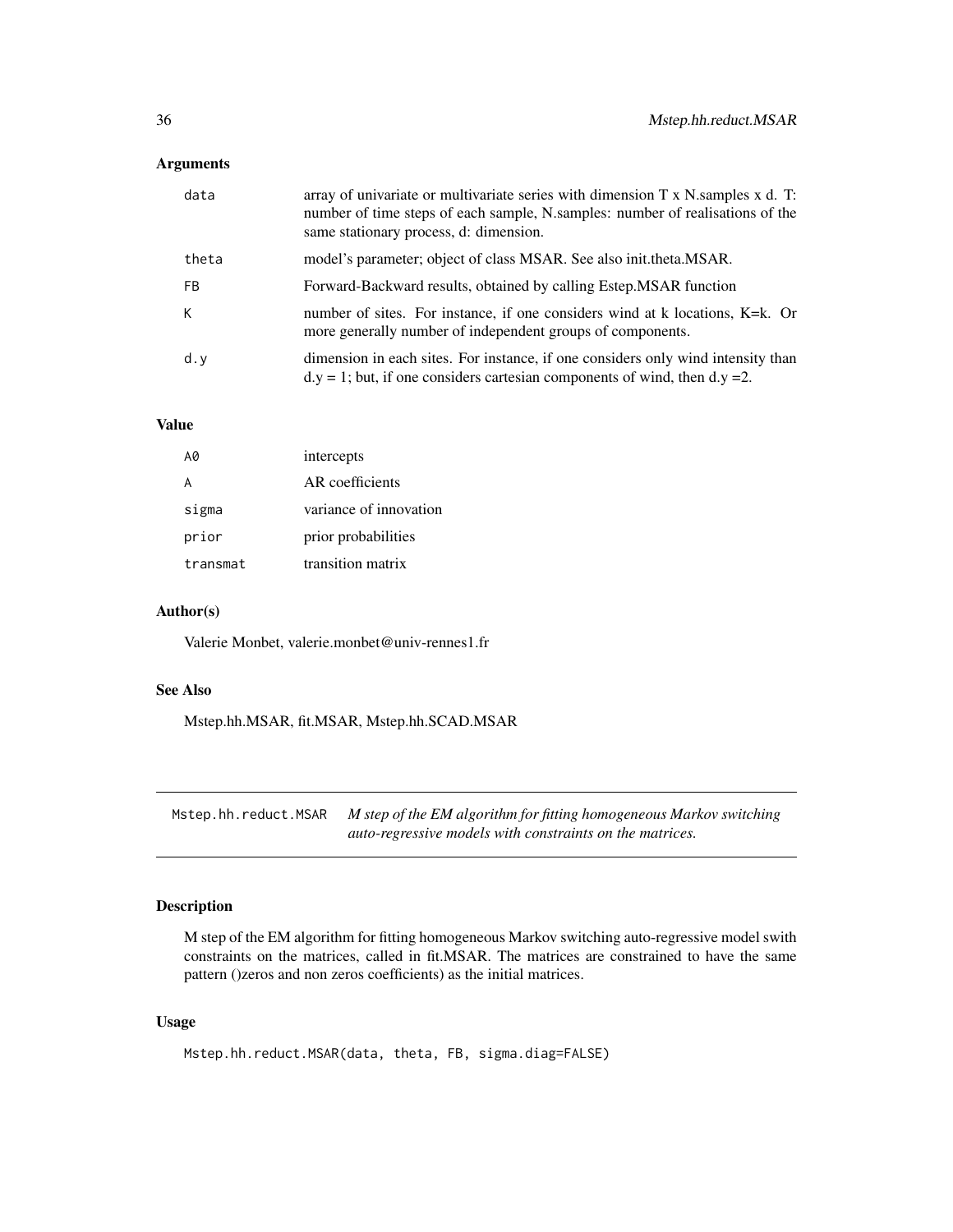<span id="page-36-0"></span>

| data       | array of univariate or multivariate series with dimension T*N.samples*d. T:<br>number of time steps of each sample, N.samples: number of realisations of the<br>same stationary process, d: dimension. |
|------------|--------------------------------------------------------------------------------------------------------------------------------------------------------------------------------------------------------|
| theta      | model's parameter; object of class MSAR. See also init.theta.MSAR.                                                                                                                                     |
| FB.        | Forward-Backward results, obtained by calling Estep. MSAR function                                                                                                                                     |
| sigma.diag | if TRUE the innovation covariance matrices are diagonal.                                                                                                                                               |

# Value

A list containing

| A0       | intercepts             |
|----------|------------------------|
| А        | AR coefficients        |
| sigma    | variance of innovation |
| prior    | prior probabilities    |
| transmat | transition matrix      |

# Author(s)

Valerie Monbet, valerie.monbet@univ-rennes1.fr

#### References

Ailliot P., Monbet V., (2012), Markov switching autoregressive models for wind time series. Environmental Modelling & Software, 30, pp 92-101.

# See Also

Mstep.hh.MSAR, fit.MSAR, Estep.MSAR, Mstep.classif

| Mstep.hh.ridge.MSAR | M step of the EM algorithm for fitting homogeneous multivariate     |
|---------------------|---------------------------------------------------------------------|
|                     | Markov switching auto-regressive models with penalization of param- |
|                     | eters of the VAR(1) models.                                         |

# Description

M step of the EM algorithm for fitting homogeneous multivariate Markov switching auto-regressive models with penalization of parameters of the VAR(1) models, called in fit.MSAR. Penalized maximum likelihood is used. Penalization may be add to the autoregressive matrices of order 1 and to the precision matrices (inverse of variance of innovation).

#### Usage

Mstep.hh.ridge.MSAR(data, theta, FB,lambda)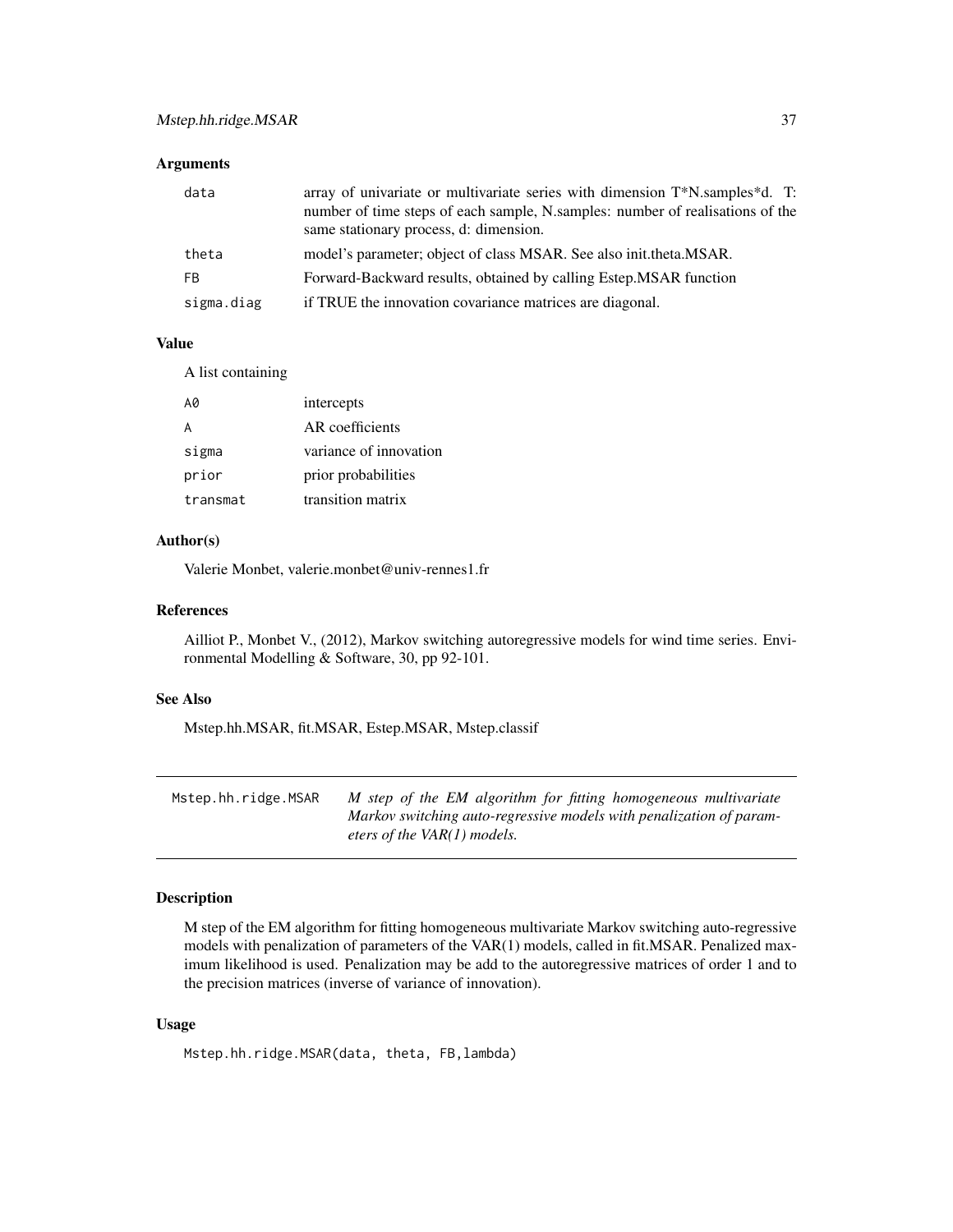<span id="page-37-0"></span>

| data   | array of univariate or multivariate series with dimension $T \times N$ . Samples $x \, d$ . T:<br>number of time steps of each sample, N.samples: number of realisations of the<br>same stationary process, d: dimension. |
|--------|---------------------------------------------------------------------------------------------------------------------------------------------------------------------------------------------------------------------------|
| theta  | model's parameter; object of class MSAR. See also init.theta.MSAR.                                                                                                                                                        |
| FB.    | Forward-Backward results, obtained by calling Estep. MSAR function                                                                                                                                                        |
| lambda | penalisation constant                                                                                                                                                                                                     |
|        |                                                                                                                                                                                                                           |

#### Value

| Α0        | intercepts                        |
|-----------|-----------------------------------|
|           | AR coefficients                   |
| sigma     | variance of innovation            |
| sigma.inv | inverse of variance of innovation |
| prior     | prior probabilities               |
| transmat  | transition matrix                 |

#### Author(s)

Valerie Monbet, valerie.monbet@univ-rennes1.fr

# See Also

Mstep.hh.MSAR, fit.MSAR

Mstep.hh.SCAD.cw.MSAR *M step of the EM algorithm for fitting homogeneous multivariate Markov switching auto-regressive models with SCAD penalization of parameters of the VAR(1) models.*

# Description

M step of the EM algorithm for fitting homogeneous multivariate Markov switching auto-regressive models with penalization of parameters of the VAR(1) models, called in fit.MSAR. Penalization may be add to the autoregressive matrices of order 1 and to the precision matrices (inverse of variance of innovation). For the autoregressive matrices the ncvreg component wise procedure is used (see package ncvreg). For the precision matrices the graphcal lasso algortihm of glasso is used with the adaptative lasso of Zou.

#### Usage

```
Mstep.hh.SCAD.cw.MSAR(data, theta, FB, lambda1=.1,lambda2=.1,penalty=,par=NULL)
```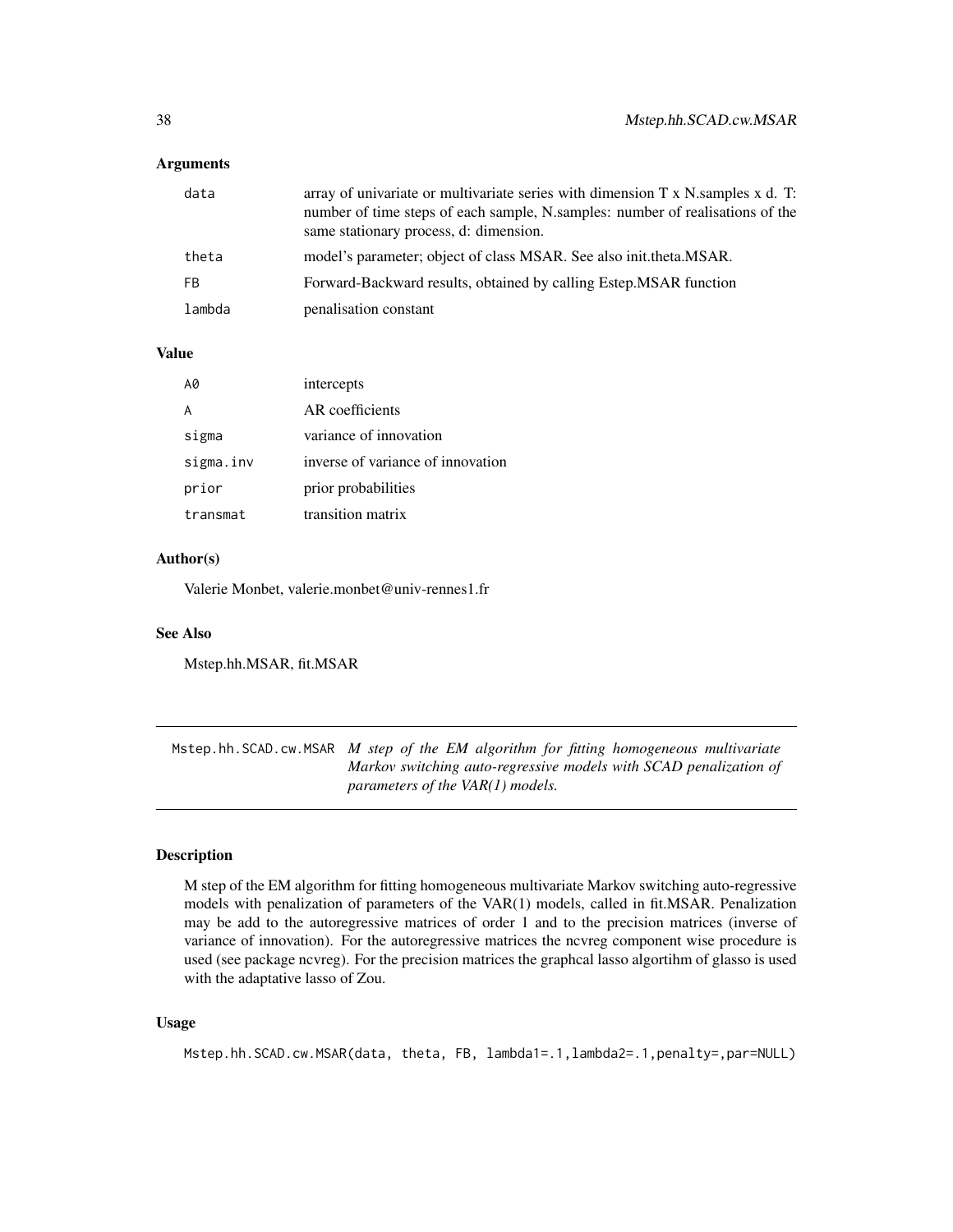| data    | array of univariate or multivariate series with dimension T x N samples x d. T:<br>number of time steps of each sample, N.samples: number of realisations of the<br>same stationary process, d: dimension.                      |
|---------|---------------------------------------------------------------------------------------------------------------------------------------------------------------------------------------------------------------------------------|
| theta   | model's parameter; object of class MSAR. See also init.theta.MSAR.                                                                                                                                                              |
| FB.     | Forward-Backward results, obtained by calling Estep. MSAR function                                                                                                                                                              |
| lambda1 | penalization constant for the precision matrices. It may be a scalar or a vector<br>of length M (with M the number of regimes). If it is equal to 0 no penalization is<br>introduced for the precision matrices.                |
| lambda2 | penalization constant for the autoregressive matrices. It may be a scalar or a vec-<br>tor of length $M$ (with $M$ the number of regimes). If it is equal to 0 no penalization<br>is introduced for the atoregression matrices. |
| penalty | choice of the penalty for the autoregressive matrices. Possible values are ridge,<br>lasso or SCAD (default).                                                                                                                   |
| par     | allows to give an initial value to the precision matrices.                                                                                                                                                                      |

### Details

When LASSO penalty is chosen, the LARS algorithm is used. When SCAD is chosen, a Newton-Raphson algorithm is run with a quadratic approximation of the penalized likelihood. For the precision matrices penalization, the package glasso is used.

Limit of this function: only works for VAR(1) models

#### Value

| A0        | intercepts                        |
|-----------|-----------------------------------|
|           | AR coefficients                   |
| sigma     | variance of innovation            |
| sigma.inv | inverse of variance of innovation |
| prior     | prior probabilities               |
| transmat  | transition matrix                 |

#### Author(s)

Valerie Monbet, valerie.monbet@univ-rennes1.fr

#### References

Breheny, P., & Huang, J. (2011). Coordinate descent algorithms for nonconvex penalized regression, with applications to biological feature selection. The annals of applied statistics, 5(1), 232.

Efron, B., Hastie, T., Johnstone, I., Tibshirani, R., et al. (2004). Least angle regression. The Annals of statistics, 32(2):407-499.

Fan, J. and Li, R. (2001). Variable selection via nonconcave penalized likelihood and its oracle properties. Journal of the American statistical Association, 96(456):1348-1360.

Friedman, J., Hastie, T., & Tibshirani, R. (2008). Sparse inverse covariance estimation with the graphical lasso. Biostatistics, 9(3), 432-441.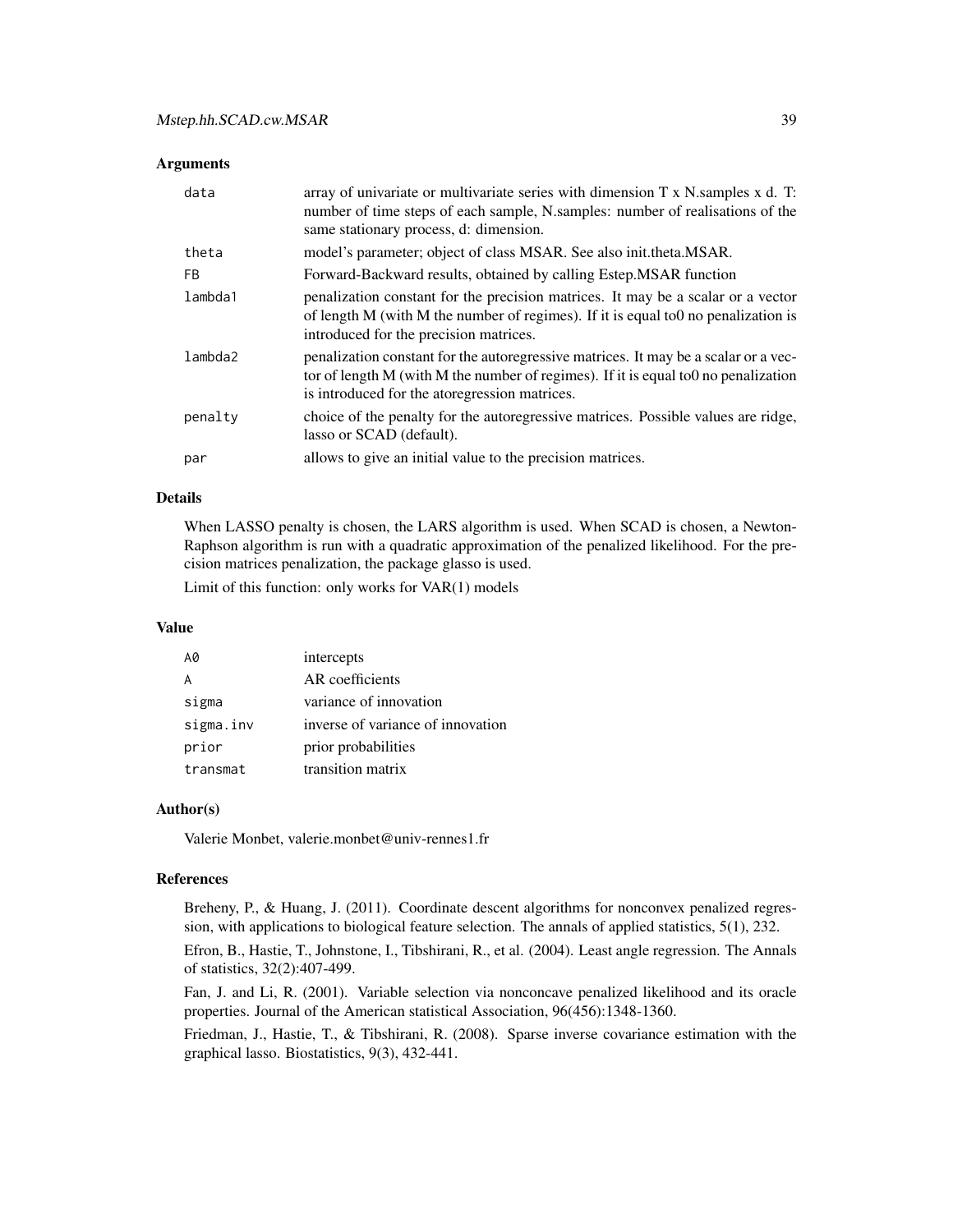#### <span id="page-39-0"></span>See Also

Mstep.hh.MSAR, fit.MSAR, Mste.hh.SCAD.MSAR

Mstep.hh.SCAD.MSAR *M step of the EM algorithm for fitting homogeneous multivariate Markov switching auto-regressive models with penalization of parameters of the VAR(1) models.*

#### Description

M step of the EM algorithm for fitting homogeneous multivariate Markov switching auto-regressive models with penalization of parameters of the VAR(1) models, called in fit.MSAR. Penalized maximum likelihood is used. Penalization may be add to the autoregressive matrices of order 1 and to the precision matrices (inverse of variance of innovation). Ridge, LASSO and SCAD penalization are implmented for the autoregressive matrices and only SCAD for the precision matrices.

#### Usage

Mstep.hh.SCAD.MSAR(data, theta, FB, lambda1=.1,lambda2=.1,penalty=,par=NULL)

#### Arguments

| data    | array of univariate or multivariate series with dimension T x N samples x d. T:<br>number of time steps of each sample, N.samples: number of realisations of the<br>same stationary process, d: dimension.                    |
|---------|-------------------------------------------------------------------------------------------------------------------------------------------------------------------------------------------------------------------------------|
| theta   | model's parameter; object of class MSAR. See also init.theta.MSAR.                                                                                                                                                            |
| FB.     | Forward-Backward results, obtained by calling Estep.MSAR function                                                                                                                                                             |
| lambda1 | penalization constant for the precision matrices. It may be a scalar or a vector<br>of length M (with M the number of regimes). If it is equal to 0 no penalization is<br>introduced for the precision matrices.              |
| lambda2 | penalization constant for the autoregressive matrices. It may be a scalar or a vec-<br>tor of length M (with M the number of regimes). If it is equal to $0$ no penalization<br>is introduced for the atoregression matrices. |
| penalty | choice of the penalty for the autoregressive matrices. Possible values are ridge,<br>lasso or SCAD (default).                                                                                                                 |
| par     | allows to give an initial value to the precision matrices.                                                                                                                                                                    |

#### Details

When LASSO penalty is chosen, the LARS algorithm is used. When SCAD is chosen, a Newton-Raphson algorithm is run with a quadratic approximation of the penalized likelihood. For the precision matrices penalization, the package glasso is used.

Limit of this function: only works for VAR(1) models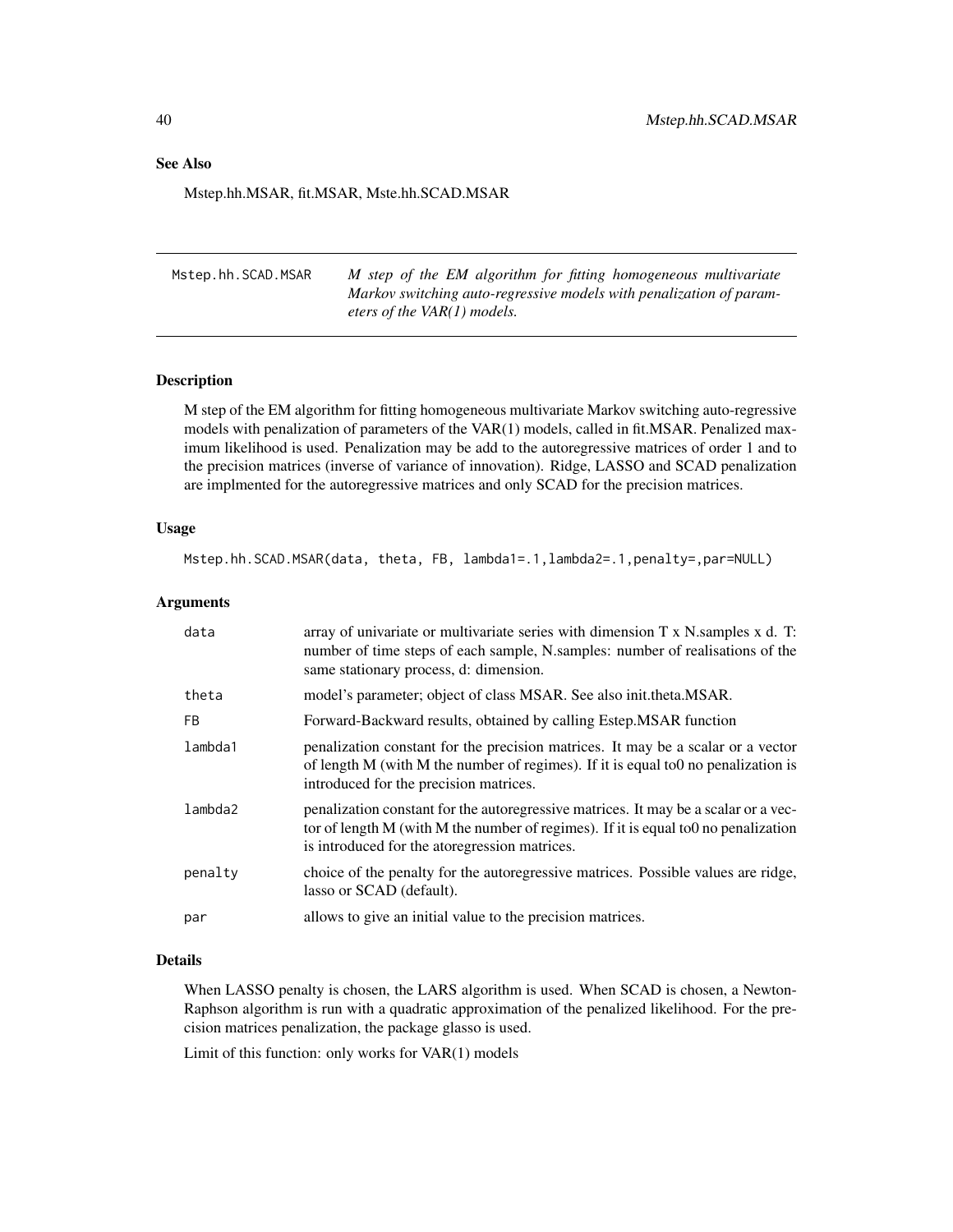# <span id="page-40-0"></span>Mstep.hn.MSAR 41

# Value

| AØ.       | intercepts                        |
|-----------|-----------------------------------|
| A         | AR coefficients                   |
| sigma     | variance of innovation            |
| sigma.inv | inverse of variance of innovation |
| prior     | prior probabilities               |
| transmat  | transition matrix                 |

# Author(s)

Valerie Monbet, valerie.monbet@univ-rennes1.fr

#### References

Efron, B., Hastie, T., Johnstone, I., Tibshirani, R., et al. (2004). Least angle regression. The Annals of statistics, 32(2):407-499.

Fan, J. and Li, R. (2001). Variable selection via nonconcave penalized likelihood and its oracle properties. Journal of the American statistical Association, 96(456):1348-1360.

#### See Also

Mstep.hh.MSAR, fit.MSAR

| Mstep.hn.MSAR | M step of the EM algorithm for fitting Markov switching auto- |  |  |  |
|---------------|---------------------------------------------------------------|--|--|--|
|               | regressive models with non homogeneous emissions.             |  |  |  |

# Description

The M step contains two parts. One for the estimation of the parameters of the hidden Markov chain and the other for the parameters of the auto-regressive models. A numerical algortihm is used for the emission parameters.

#### Usage

```
Mstep.hn.MSAR(data, theta, FB, covar = NULL, verbose = FALSE)
```
#### Arguments

| data    | array of univariate or multivariate series with dimension T*N.samples*d. T:<br>number of time steps of each sample, N.samples: number of realisations of the |
|---------|--------------------------------------------------------------------------------------------------------------------------------------------------------------|
|         | same stationary process, d: dimension.                                                                                                                       |
| theta   | model's parameter; object of class MSAR. See also initiate that MSAR.                                                                                        |
| FB.     | Forward-Backward results, obtained by calling Estep. MSAR function                                                                                           |
| covar   | emissions covariates (the covariables act on the intercepts)                                                                                                 |
| verbose | if verbose is TRUE some iterations of the numerical optimisation are print on                                                                                |
|         | the console.                                                                                                                                                 |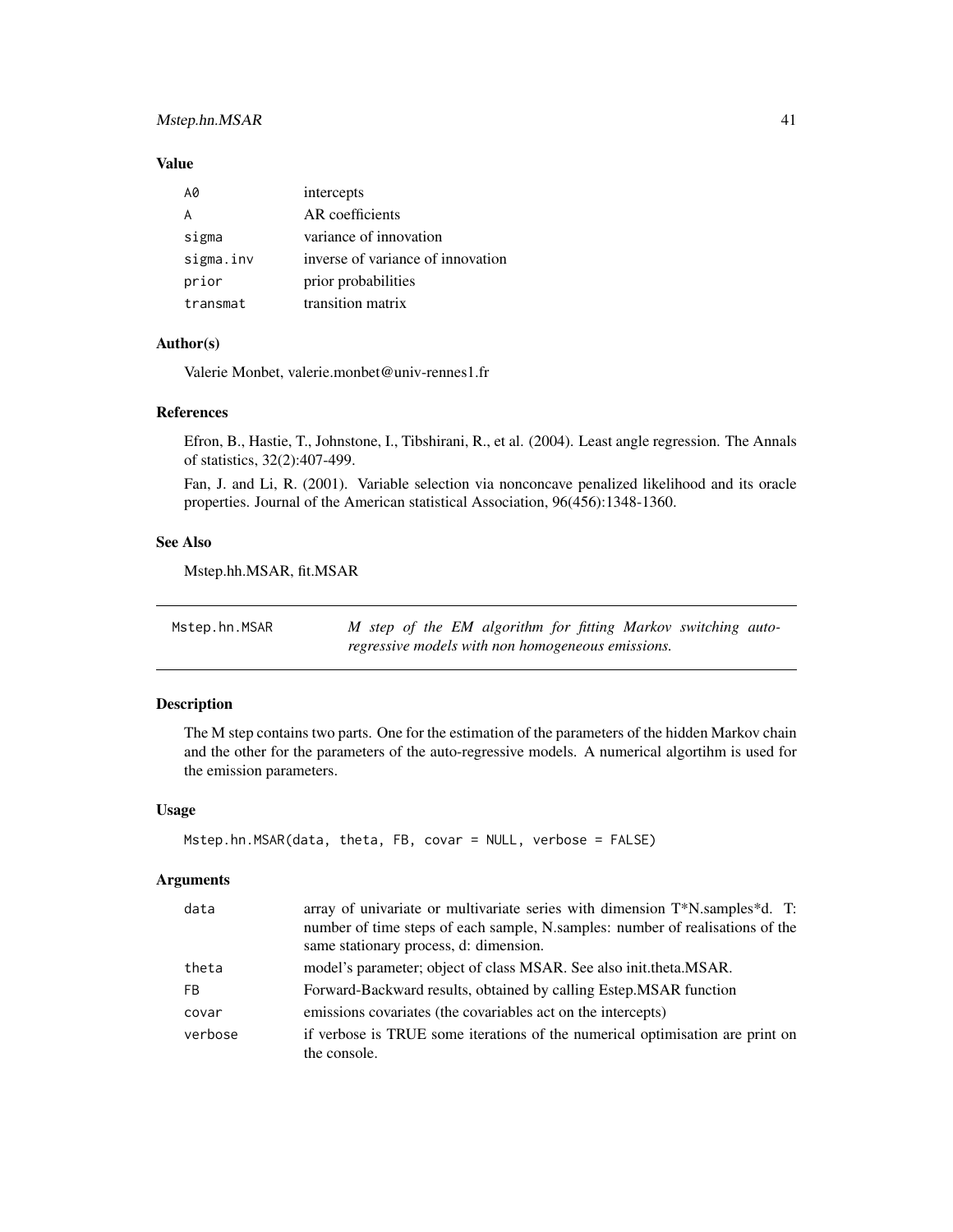#### <span id="page-41-0"></span>Details

The default numerical optimization method is ucminf (see ucminf).

#### Value

List containing

| $. .$ \$A0   | intercepts             |
|--------------|------------------------|
| $. .$ \$ $A$ | AR coefficients        |
| \$sigma      | variance of innovation |
| \$prior      | prior probabilities    |
| \$transmat   | transition matrix      |
| \$par_emis   | emission parameters    |

# Author(s)

Valerie Monbet, valerie.monbet@univ-rennes1.fr

#### References

Ailliot P., Monbet V., (2012), Markov switching autoregressive models for wind time series. Environmental Modelling & Software, 30, pp 92-101.

#### See Also

fit.MSAR, init.theta.MSAR, Mstep.hh.MSAR

Mstep.nh.MSAR *M step of the EM algorithm.*

# Description

M step of the EM algorithm for fitting Markov switching auto-regressive models with non homogeneous transitions.

# Usage

```
Mstep.nh.MSAR(data,theta,FB,covar=NULL,method=method,
ARfix=FALSE,reduct=FALSE,penalty=FALSE,sigma.diag=FALSE,sigma.equal=FALSE,
lambda1=lambda1,lambda2=lambda2,par = NULL)
```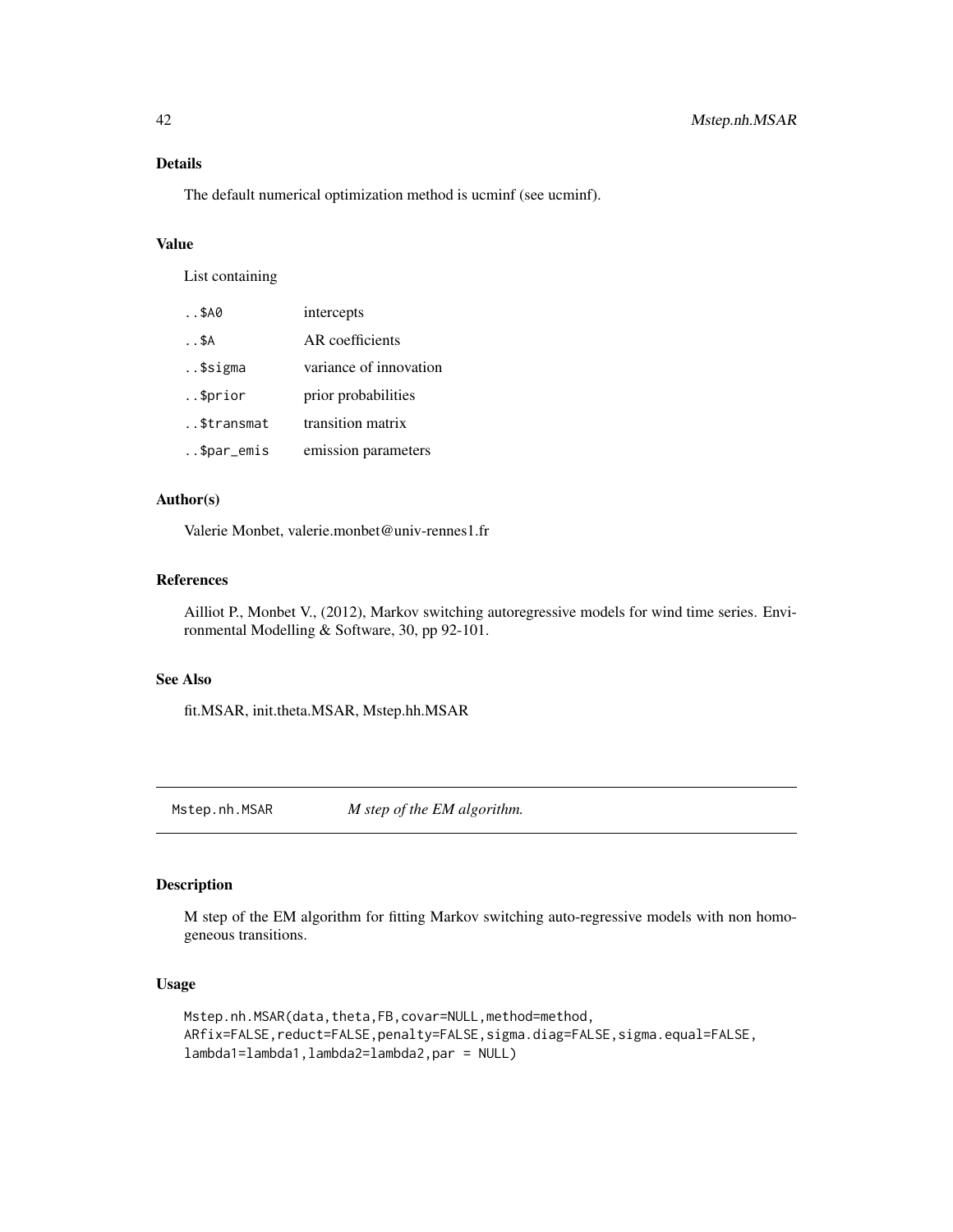| data        | array of univariate or multivariate series with dimension T*N.samples*d. T:<br>number of time steps of each sample, N.samples: number of realisations of the<br>same stationary process, d: dimension.                          |
|-------------|---------------------------------------------------------------------------------------------------------------------------------------------------------------------------------------------------------------------------------|
| theta       | model's parameter; object of class MSAR. See also init.theta.MSAR.                                                                                                                                                              |
| <b>FB</b>   | Forward-Backward results, obtained by calling Estep.MSAR function                                                                                                                                                               |
| covar       | transitions covariates                                                                                                                                                                                                          |
| method      | permits to choice the optimization algorithm. default is "ucminf", other possible<br>choices are "BFGS" or "L-BFGS-B"                                                                                                           |
| sigma.diag  | if TRUE the innovation covariance matrices are diagonal.                                                                                                                                                                        |
| sigma.equal | If sigma.equal==TRUE the estimated covariance of the innovation will be the<br>same in all regimes - available only for models with homogeneous emission<br>probabilities (default is FALSE)                                    |
| reduct      | if TRUE, autoregressive matrices and innovation covariance matrices are con-<br>strained to have the same pattern (zero and non zero coefficients) as the one of<br>initial matrices.                                           |
| ARfix       | if TRUE the AR parameters are not estimated, they stay fixed at their initial<br>value.                                                                                                                                         |
| lambda1     | penalization constant for the precision matrices. It may be a scalar or a vector<br>of length M (with M the number of regimes). If it is equal to 0 no penalization is<br>introduced for the precision matrices.                |
| lambda2     | penalization constant for the autoregressive matrices. It may be a scalar or a vec-<br>tor of length $M$ (with $M$ the number of regimes). If it is equal to 0 no penalization<br>is introduced for the atoregression matrices. |
| penalty     | choice of the penalty for the autoregressive matrices. Possible values are ridge,<br>lasso or SCAD (default).                                                                                                                   |
| par         | allows to give an initial value to the precision matrices.                                                                                                                                                                      |

# Value

List containing

| $. .$ \$A0   | intercepts             |
|--------------|------------------------|
| $. .$ \$ $A$ | AR coefficients        |
| \$sigma      | variance of innovation |
| \$prior      | prior probabilities    |
| \$transmat   | transition matrix      |
| \$par.trans  | transitions parameters |

# Author(s)

Valerie Monbet, valerie.monbet@univ-rennes1.fr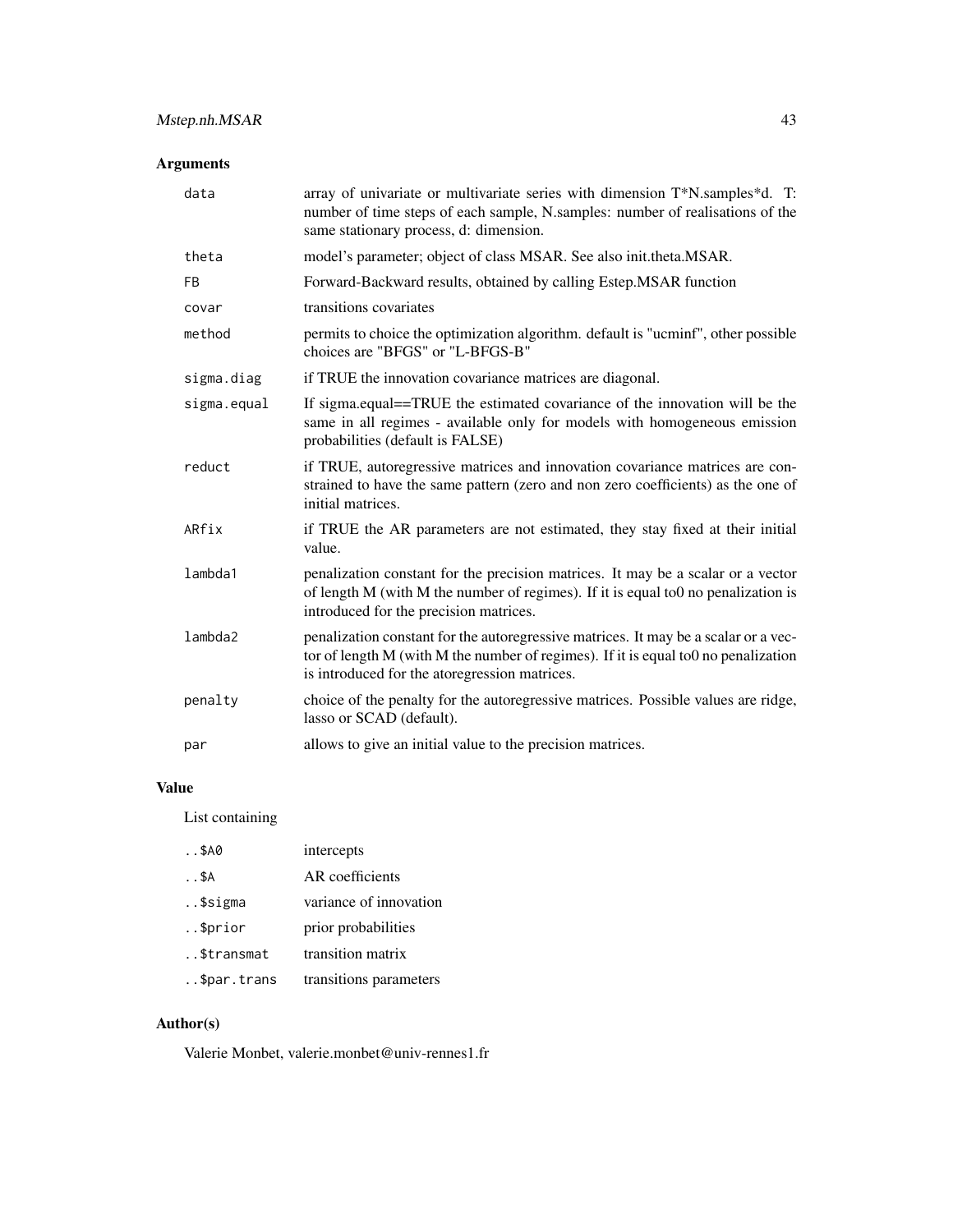# <span id="page-43-0"></span>References

Ailliot P., Monbet V., (2012), Markov switching autoregressive models for wind time series. Environmental Modelling & Software, 30, pp 92-101.

# See Also

fit.MSAR, init.theta.MSAR, Mstep.hh.MSAR

Mstep.nh.MSAR.VM *M step of the EM algorithm for von Mises MSAR models*

#### Description

M step of the EM algorithm for fitting von Mises Markov switching auto-regressive models with non homogeneous transitions.

#### Usage

Mstep.nh.MSAR.VM(data, theta, FB, covar.trans = NULL, method = method, constr = 0)

#### Arguments

| data        | array of univariate or multivariate series with dimension $T^*N$ . samples $d$ . T:<br>number of time steps of each sample, N.samples: number of realisations of the<br>same stationary process, d: dimension. |
|-------------|----------------------------------------------------------------------------------------------------------------------------------------------------------------------------------------------------------------|
| theta       | model's parameter; object of class MSAR. See also init.theta.MSAR.                                                                                                                                             |
| FB.         | Forward-Backward results, obtained by calling Estep. MSAR function                                                                                                                                             |
| covar.trans | transitions covariates                                                                                                                                                                                         |
| method      | permits to choice the optimization algorithm. default is "ucminf", other possible<br>choices are "BFGS" or "L-BFGS-B"                                                                                          |
| constr      | if constr=1 contraints are added the the $kappa$ parameters                                                                                                                                                    |

#### Value

List containing

| mu          | intercepts                |
|-------------|---------------------------|
| kappa       | von Mises AR coefficients |
| prior       | prior probabilities       |
| transmat    | transition matrix         |
| \$par.trans | transitions parameters    |

# Author(s)

Valerie Monbet, valerie.monbet@univ-rennes1.fr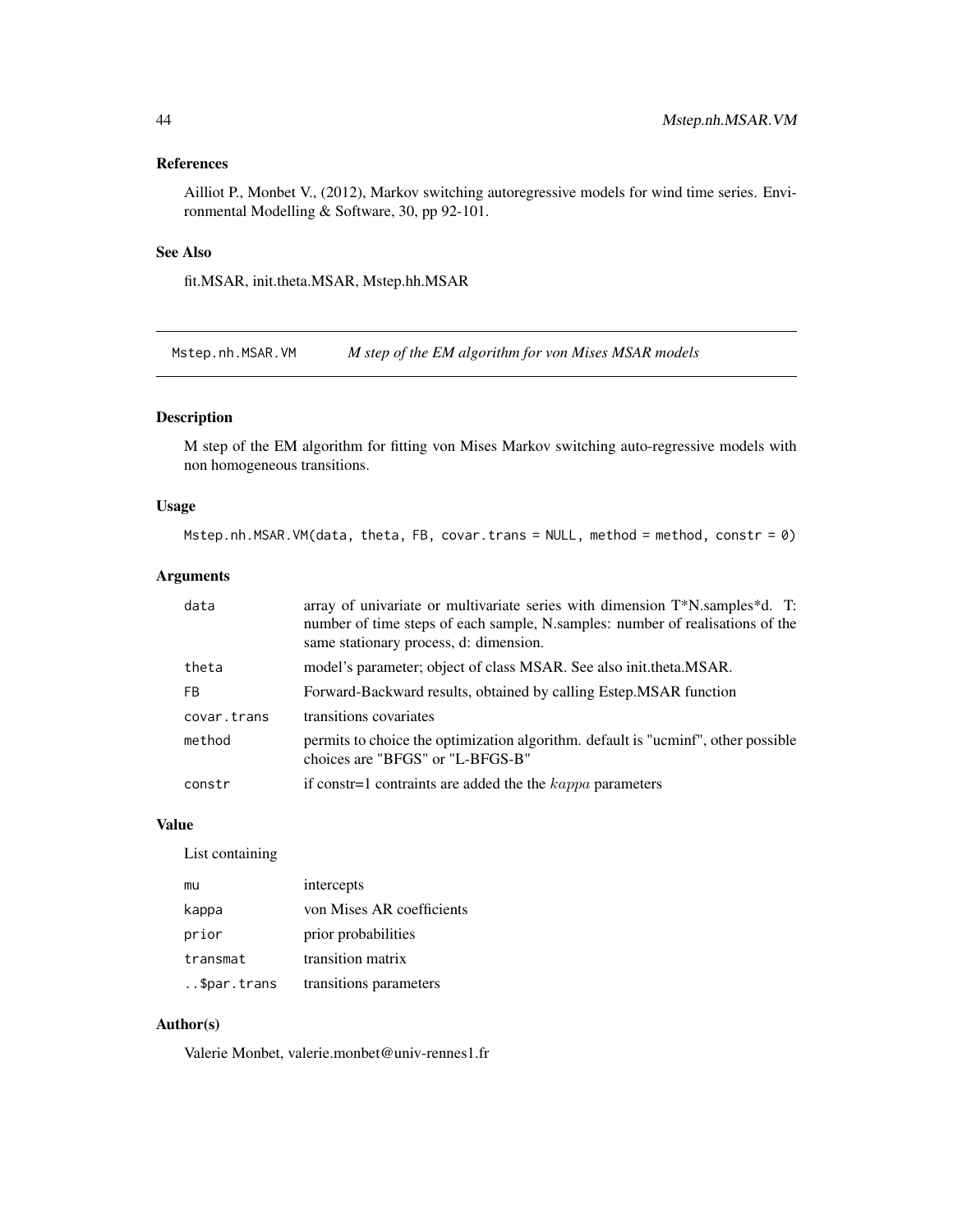#### References

Ailliot P., Bessac J., Monbet V., Pene F., (2014) Non-homogeneous hidden Markov-switching models for wind time series. JSPI.

#### See Also

fit.MSAR.VM, init.theta.MSAR.VM, Mstep.hh.MSAR.VM

#### Examples

```
##---- Should be DIRECTLY executable !! ----
##-- ==> Define data, use random,
##--or do help(data=index) for the standard data sets.
## The function is currently defined as
function (data, theta, FB, covar = covar.trans, method = method,
    constr = \emptyset)
{
   order = attributes(theta)$order
    d = dim(data)[3]if (is.na(d) | is.null(d)) {
       d = 1}
   M = attributes(theta)$NbRegimes
    if (length(covar) == 1) {
       Lag = covarcovar = array(data[(1):(T - Lag + 1), , ], c(T - Lag +1, N.samples, d))
       data = array(data[Lag:T, , ], c(T - Lag + 1, N.samples,d))
    }
   N.samples = dim(covar)[2]
   ncov.trans = dim(covar)[3]par.hh = Mstep.hh.MSAR.VM(data, theta, FB, constr)
    theta$transmat[which(theta$transmat < 1e-15)] = 1e-15
    theta$transmat = mk_stochastic(theta$transmat)
    trans = para_trans(theta$transmat)
   par.trans = theta$par.trans
   nh_transition = attributes(theta)$nh.transitions
   par.init = plie2(trans, par.trans)
   lxi = dim(FB$probSS)[3]
    if (order > 0) {
       deb = order + 1
    }
   else {
       deb = 1}
    resopt = ucminf(par.init, fn = loglik_nh_inp.VM, gr = NULL,
       covar = array(covar[deb + (1:(lxi)), , ], c(lxi, N.samples,
            ncov.trans)), xi = FB$probSS, nh_transition = nh_transition,
       hessian = 0, control = list(trace = FALSE))
    res = deplie2(resopt$par)
```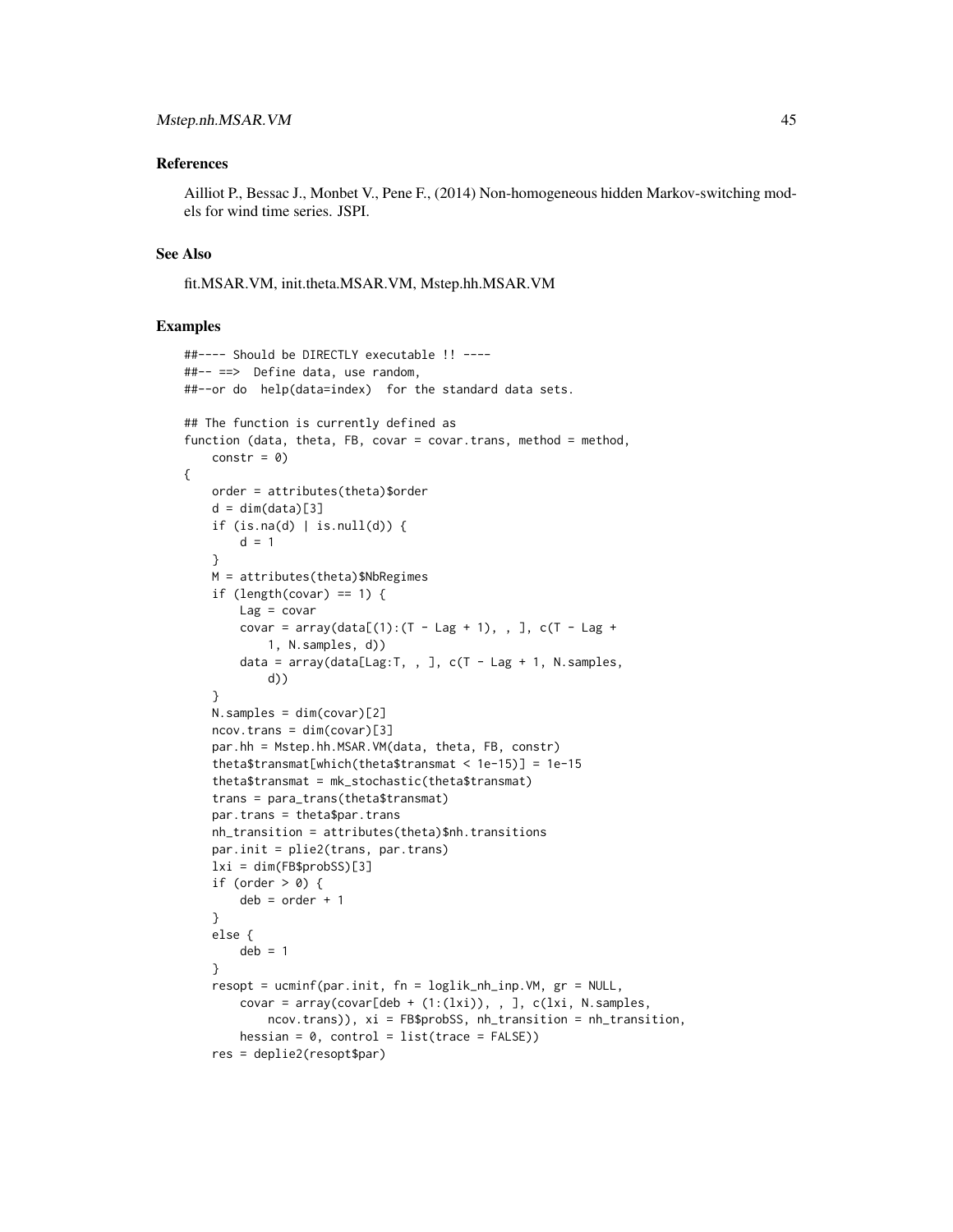```
trans = res$trans
 par.trans = res$par
  transmat = para_trans_inv(trans)
 list(mu = par.hh$mu, kappa = par.hh$kappa, prior = par.hh$prior,
     transmat = transmat, par.trans = par.trans)
}
```
Mstep.nn.MSAR *M step of the EM algorithm.*

# Description

M step of the EM algorithm for fitting Markov switching auto-regressive models with non homogeneous emissions and non homogeneous transitions.

#### Usage

```
Mstep.nn.MSAR(data, theta, FB,
   covar.trans = covar.trans, covar.emis = covar.emis, method = NULL)
```
# Arguments

| data        | array of univariate or multivariate series with dimension T*N.samples*d. T:<br>number of time steps of each sample, N.samples: number of realisations of the<br>same stationary process, d: dimension. |
|-------------|--------------------------------------------------------------------------------------------------------------------------------------------------------------------------------------------------------|
| theta       | model's parameter; object of class MSAR. See also init.theta.MSAR.                                                                                                                                     |
| FB.         | Forward-Backward results, obtained by calling Estep. MSAR function                                                                                                                                     |
| covar.trans | transitions covariates                                                                                                                                                                                 |
| covar.emis  | emissions covariates (the covariates act on the intercepts)                                                                                                                                            |
| method      | permits to choice the optimization algorithm. default is "ucminf", other possible<br>choices are "BFGS" or "L-BFGS-B"                                                                                  |

#### Value

| AØ        | intercepts             |
|-----------|------------------------|
| A         | AR coefficients        |
| sigma     | variance of innovation |
| prior     | prior probabilities    |
| transmat  | transition matrix      |
| par_emis  | emission parameters    |
| par.trans | transitions parameters |

# Author(s)

Valerie Monbet, valerie.monbet@univ-rennes1.fr

<span id="page-45-0"></span>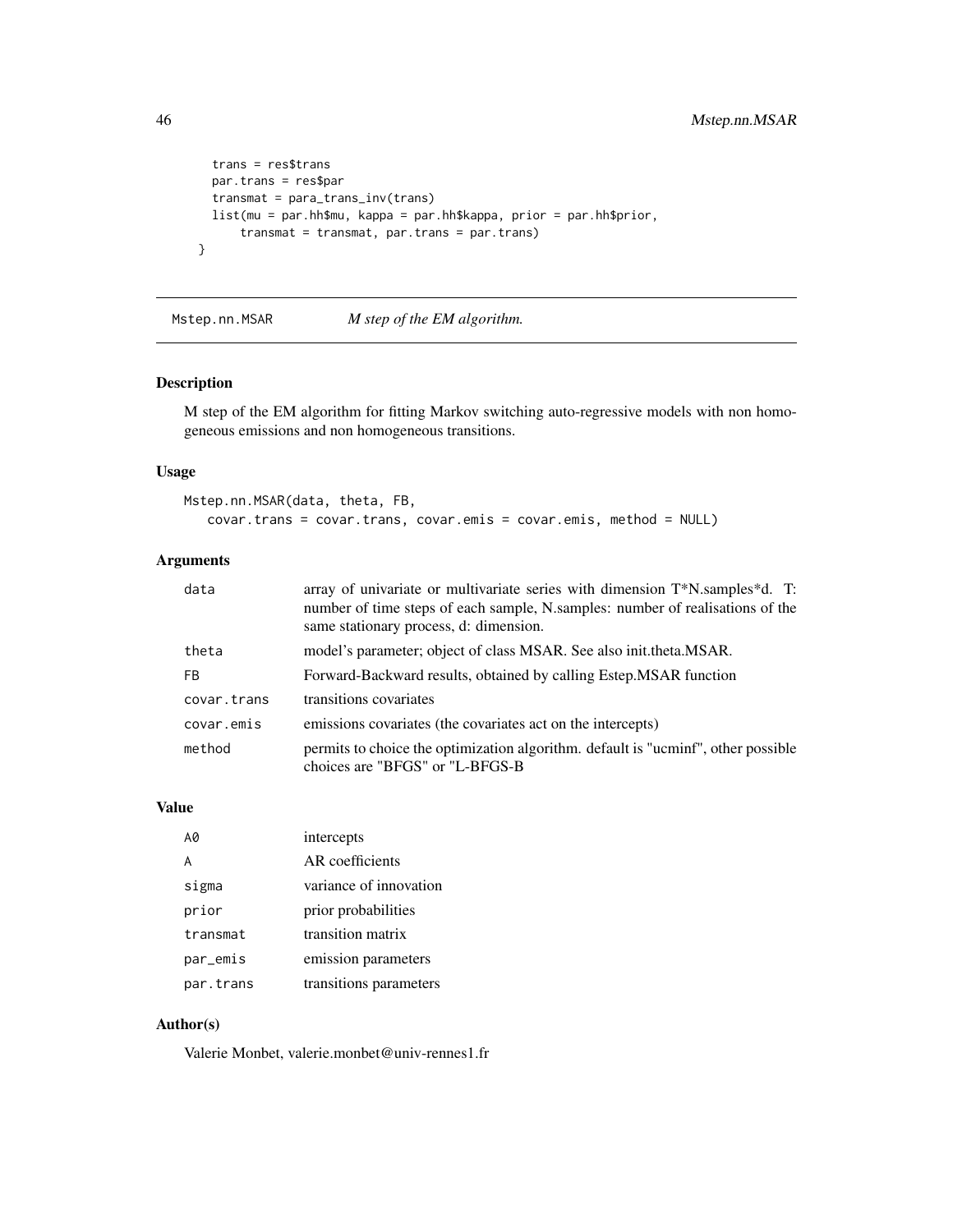# <span id="page-46-0"></span>References

Ailliot P., Monbet V., (2012), Markov switching autoregressive models for wind time series. Environmental Modelling & Software, 30, pp 92-101.

# See Also

Mstep.hh.MSAR

nhforwards\_backwards *Forward Backward for MSAR models with non homogeneous transitions*

# Description

Computes the posterior (or smoothing) probabilities in an homogenenous HMM or MSAR model using the forwards backwards algo. 'filter\_only' is an optional argument (default: 0). If 1, we do filtering, if 0, smoothing.

#### Usage

```
nhforwards_backwards(prior, transition, obslik, filter_only = 0)
```
#### Arguments

| prior       | rior probabilities $PRIOR(I) = Pr(X(1) = I)$                                                |
|-------------|---------------------------------------------------------------------------------------------|
| transition  | non homogeneous transitions, one transition matrix for each time                            |
| obslik      | emission probabilities OBSLIK $(I,t) = Pr(Y(t)   X(t)=I)$                                   |
| filter_only | optional argument (default: 0). If TRUE, we do filtering, if FALSE, smoothing<br>(default). |

# Value

| \$gamma  | smoothing probabilities $P(X(t) Y(0),,Y(T))$                    |
|----------|-----------------------------------------------------------------|
| \$xi     | two steps smoothing probabilities $P(X(t), X(t+1) Y(0),, Y(T))$ |
| \$loglik | log likelihood                                                  |
| $. .$ SM | Number of regimes                                               |
| \$alpha  | intermediate component in the FB algorithm (forward)            |
| \$beta   | intermediate component in the FB algorithm (backward)           |

#### Author(s)

Valerie Monbet, valerie.monbet@univ-rennes1.fr

# See Also

fit.MSAR, Estep.MSAR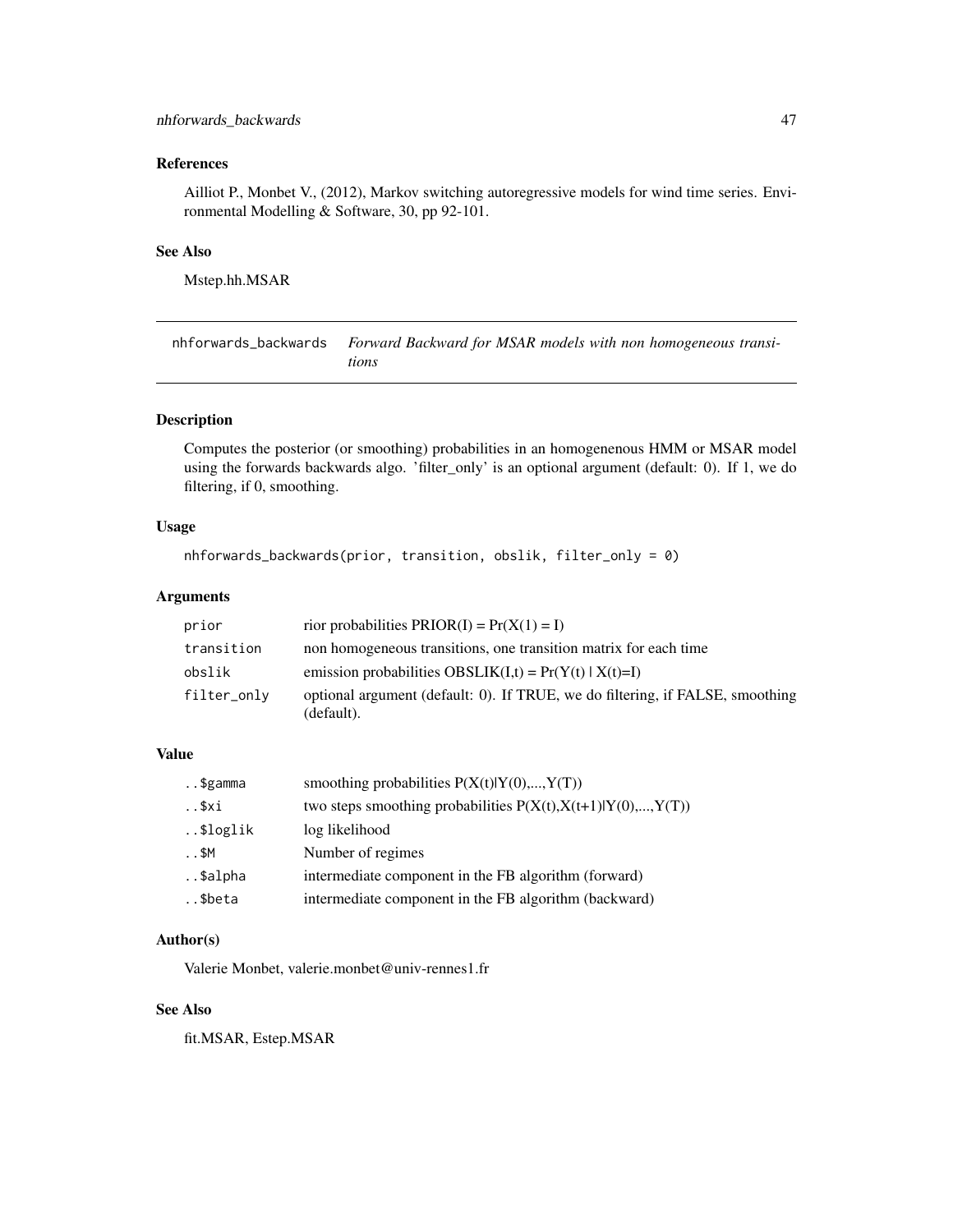<span id="page-47-0"></span>

# Description

Annual GDP and Debt data 1970-2010

#### Usage

data(PibDetteDemoc)

#### Format

A data frame with 3198 observations on the following 5 variables.

year year PIB GDP Dette debt Democratie democratie indice country country

#### Examples

data(PibDetteDemoc) ## maybe str(PibDetteDemoc)

prediction.MSAR *One step ahead predict for (non) homogeneous MSAR models*

#### Description

computes one step ahead predict for (non) homogeneous MSAR models. A time series is given as input and a prediction is return for each time. These function is mainly usefull for cross-validation.

#### Usage

```
prediction.MSAR(data, theta, covar.emis = NULL, covar.trans = NULL, ex = 1)
```
#### Arguments

| data        | observed time series, array of dimension T*N.samples*d     |
|-------------|------------------------------------------------------------|
| theta       | object of class MSAR including the model's parameter       |
| covar.emis  | covariate for emissions (if needed)                        |
| covar.trans | covariate for transitions (if needed)                      |
| ex          | numbers of samples for which prediction has to be computed |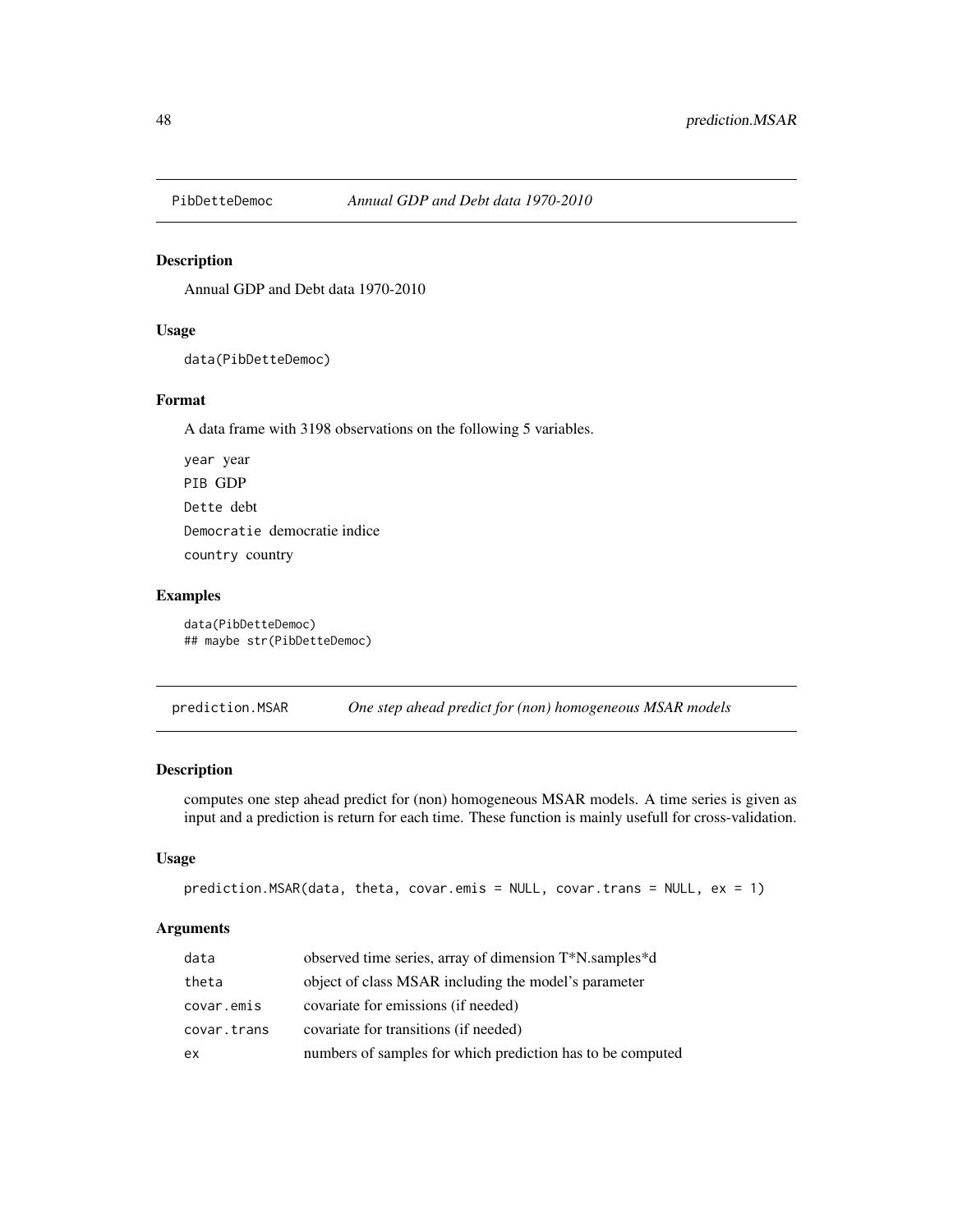# <span id="page-48-0"></span>Value

Returns a list with the following elements:

| y.p   | the one step ahead prediction for each time of data time series |
|-------|-----------------------------------------------------------------|
| var.p | the associated variance                                         |
| pr    | the prediction probabilities for each regime                    |

# Author(s)

Valerie Monbet, valerie.monbet@univ-rennes1.fr

# See Also

Cond.prob.MSAR

# Examples

```
## Not run
#data(meteo.data)
#data = array(meteo.data$temperature,c(31,41,1))
#T = dim(data)[1]#N.samples = dim(data)[2]
#d = dim(data)[3]HM = 2#theta.init = init.theta.MSAR(data,M=M,order=2,label="HH")
#res.hh.2 = fit.MSAR(data,theta.init,verbose=TRUE,MaxIter=200)
#y.p.2 = prediction.MSAR(data,res.hh.2$theta,ex=1:N.samples)
#RMSE.2 = mean((data-y.p.2$y.p)^2)
```
regimes.plot.MSAR *Plot MSAR time series with regimes*

#### Description

Plot MSAR time series with regimes materialized by gray boxes.

#### Usage

```
regimes.plot.MSAR(res, data, ex = 1, col.1 = "red", nc = 1,
ylim = NULL, xlab = "time", ylab = "series", d = NULL, dt = 1, lwd = 1, cex = 1)
```
# Arguments

| res  | list obtained from fit.MSAR fonction as result of MSAR fitting |
|------|----------------------------------------------------------------|
| data | data to plot                                                   |
| ex   | number of sample                                               |
| nc   | component number (useful for multivariate time series)         |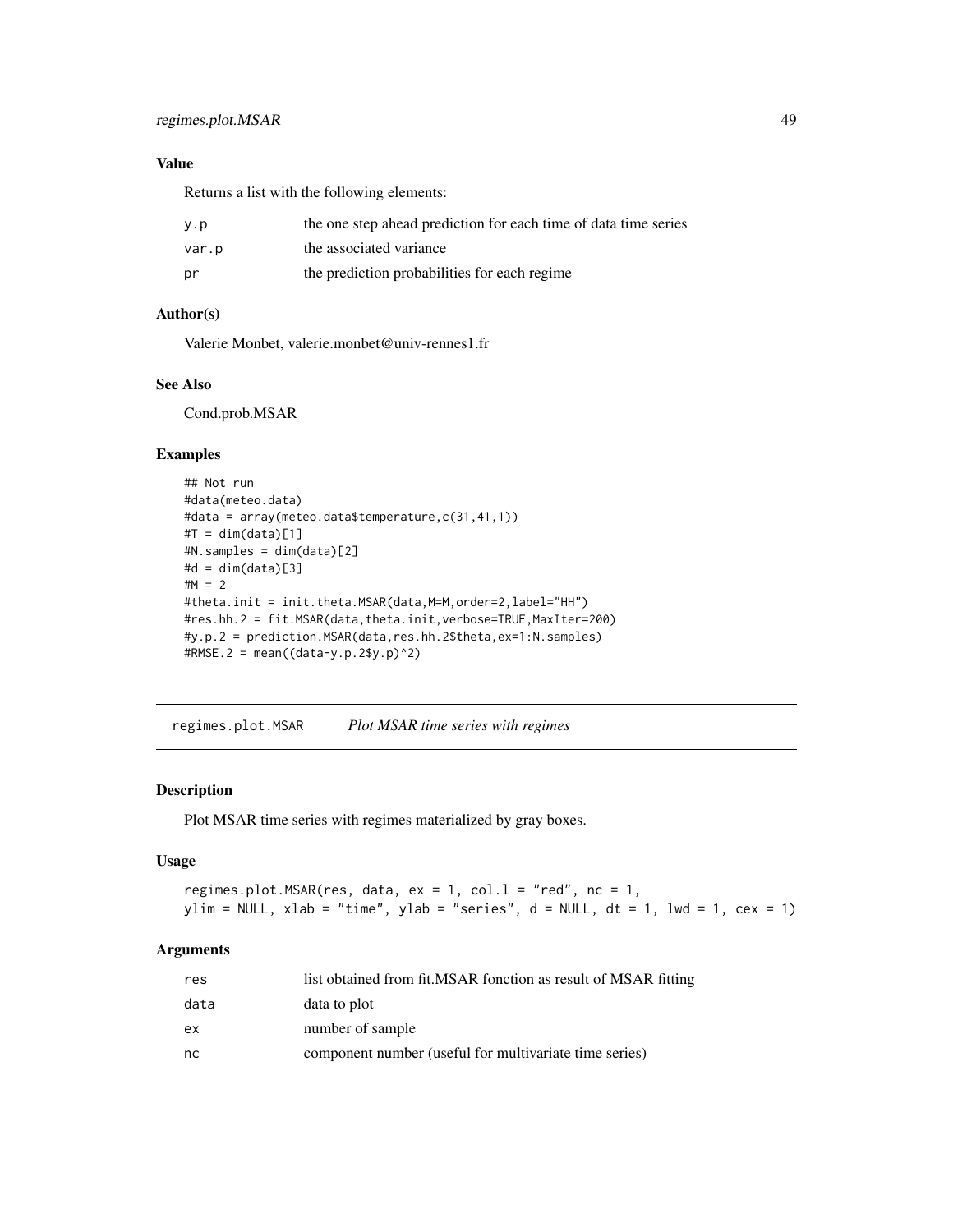| col.l | color of time series (default is red)                                                 |
|-------|---------------------------------------------------------------------------------------|
| vlim  | range for the plotted 'y' values, defaulting to the range of the finite values of 'y' |
| xlab  | a title for the x axis                                                                |
| vlab  | a title for the y axis                                                                |
| d     | dimension to be plot (for multivariate cases). Default is 1.                          |
| dt    | time step $(detault=1)$                                                               |
| lwd   | width of the line                                                                     |
| cex   | symbols/text size                                                                     |
|       |                                                                                       |

#### Value

Returns a plot and the regimes time series.

# Author(s)

Valerie Monbet, valerie.monbet@univ-rennes1.fr

# Examples

```
data(lynx)
T = length(1ynx)data = array(log(lynx), c(T, 1, 1))theta.init = init.theta.MSAR(data, M=2, order=2, label="HH")
mod.lynx = fit.MSAR(data,theta.init)
regimes.plot.MSAR(mod.lynx,data,ylab="Captures number")
theta.init = init.theta.MSAR(data,M=2,order=2,label="NH",nh.transitions="logistic")
attributes(theta.init)
theta.init$A0 = mod.lynx$theta$A0
theta.init$A = mod.lynx$theta$A
theta.init$sigma = mod.lynx$theta$sigma
theta.init$prior = mod.lynx$theta$prior
theta.init$transmat = mod.lynx$theta$transmat
theta.init$par.trans = matrix(c(1,-1,-.2,.2),2,2)Y = array(data[2:T, 1, 0; (T-1, 1, 1))Z = array(data[2:T, 1, 0; C(T-1, 1, 1))mod.lynx = fit.MSAR(Y,theta.init,verbose=TRUE,MaxIter=20,covar.trans=Z)
regimes.plot.MSAR(mod.lynx,data,ylab="Captures number")
## Not run
# Fit Homogeneous MS-AR models - multivariate time series
#data(PibDetteDemoc)
#T = length(unique(PibDetteDemoc$year))-1
#N.samples = length(unique(PibDetteDemoc$country))
#PIB = matrix(PibDetteDemoc$PIB,N.samples,T+1)
#Dette = matrix(PibDetteDemoc$Dette,N.samples,T+1)
#Democratie = matrix(PibDetteDemoc$Democratie,N.samples,T+1)
#d = 2#Y = array(0,c(T,N.samples,2))
```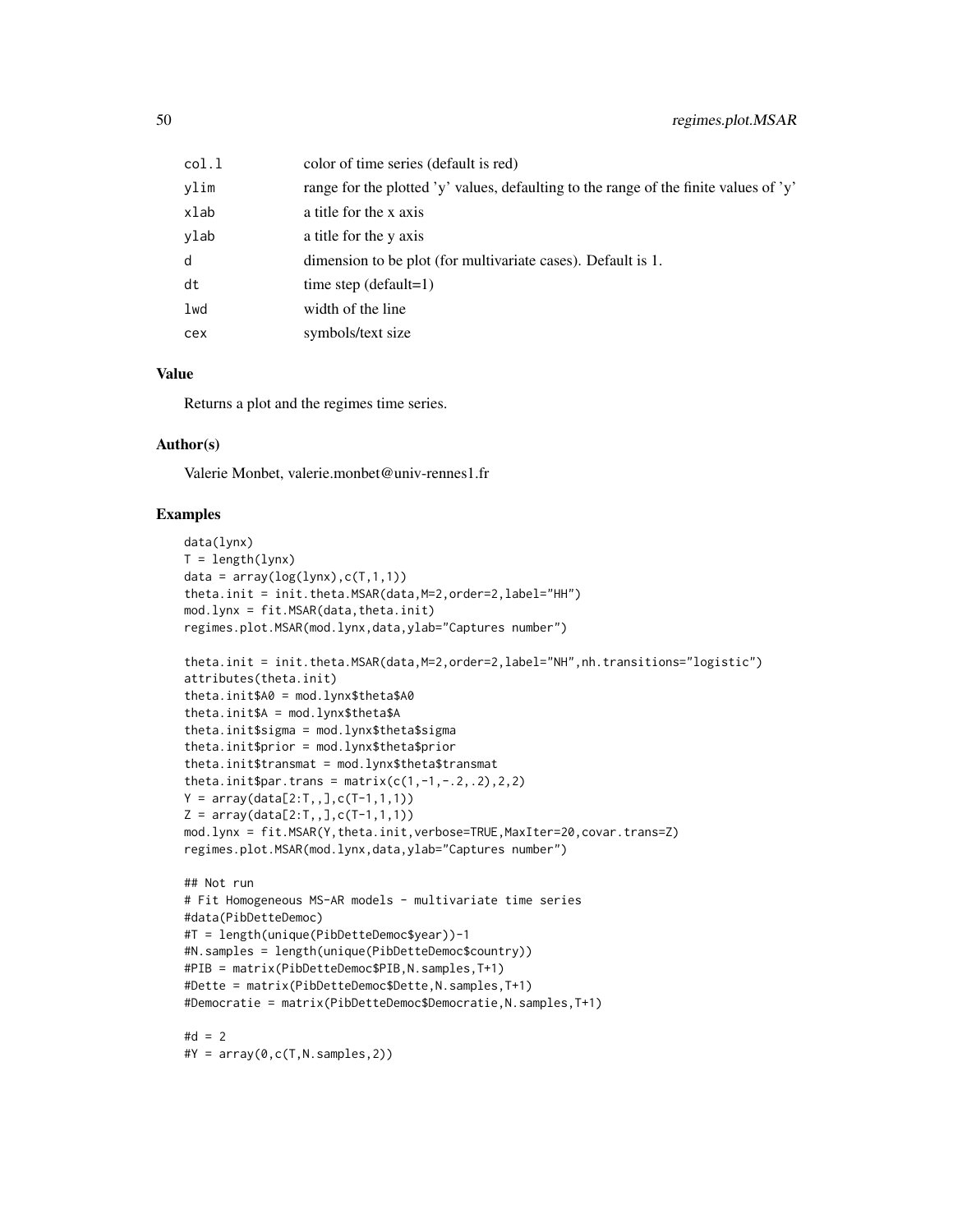#### <span id="page-50-0"></span>simule.nh.MSAR 51

```
#for (k in 1:N.samples) {
# Y[, k, 1] = diff(log(PIB[k,]))# Y[, k, 2] = diff(log(Dette[k,]))#}
#Democ = Democratie[,2:(T+1)]
#theta.hh.1 = init.theta.MSAR(Y,M=4,order=1,label="HH")
#res.hh = fit.MSAR(Y,theta.hh.1,verbose=TRUE,MaxIter=200)
#par(mfrow=c(2,1))
#regimes.plot.MSAR(res.hh,Y,ex=30,ylab="GDP")
#regimes.plot.MSAR(res.hh,Y,ex=30,nc=2,ylab="Debt")
```

| simule.nh.MSAR | Simulation of (non) homogeneous Markov Stiwtching autoregressive |  |  |
|----------------|------------------------------------------------------------------|--|--|
|                | models                                                           |  |  |

# Description

simule.nh.MSAR simulates realisations of (non) homogeneous Markov Switching autoregressive models with Gaussian innovations

#### Usage

```
simule.nh.MSAR(theta, Y0, T, N.samples = 1, covar.emis = NULL, covar.trans = NULL,
link.ct = NULL, nc = 1, S0 = NULL)
```
# Arguments

| theta       | list of class MSAR including model parameters and a description of the model.<br>See init.theta.MSAR for more details.                                                         |
|-------------|--------------------------------------------------------------------------------------------------------------------------------------------------------------------------------|
| Y0          | Initial value. Array of dimension order*N.samples*d with order the AR order,<br>N.samples the number of samples to be simulated and d the dimension of the<br>considered data. |
| T           | Length of each realisation to be simulated                                                                                                                                     |
| N.samples   | number of samples to be simulated                                                                                                                                              |
| covar.emis  | emission covariate or lag for non homogeneous models. Lag is used if the co-<br>variate is the lagged time series.                                                             |
| covar.trans | transition covariate or lag for non homogeneous models. Lag is used if the<br>covariate is the lagged time series.                                                             |
| link.ct     | allows to specify a link function for non homogeneous transitions.                                                                                                             |
| nc          | allows to specify the components of the vector to be considered as covariates in<br>the non homogeneous transitions (default is the first component).                          |
| S0          | initial state of the Markov chain if not null                                                                                                                                  |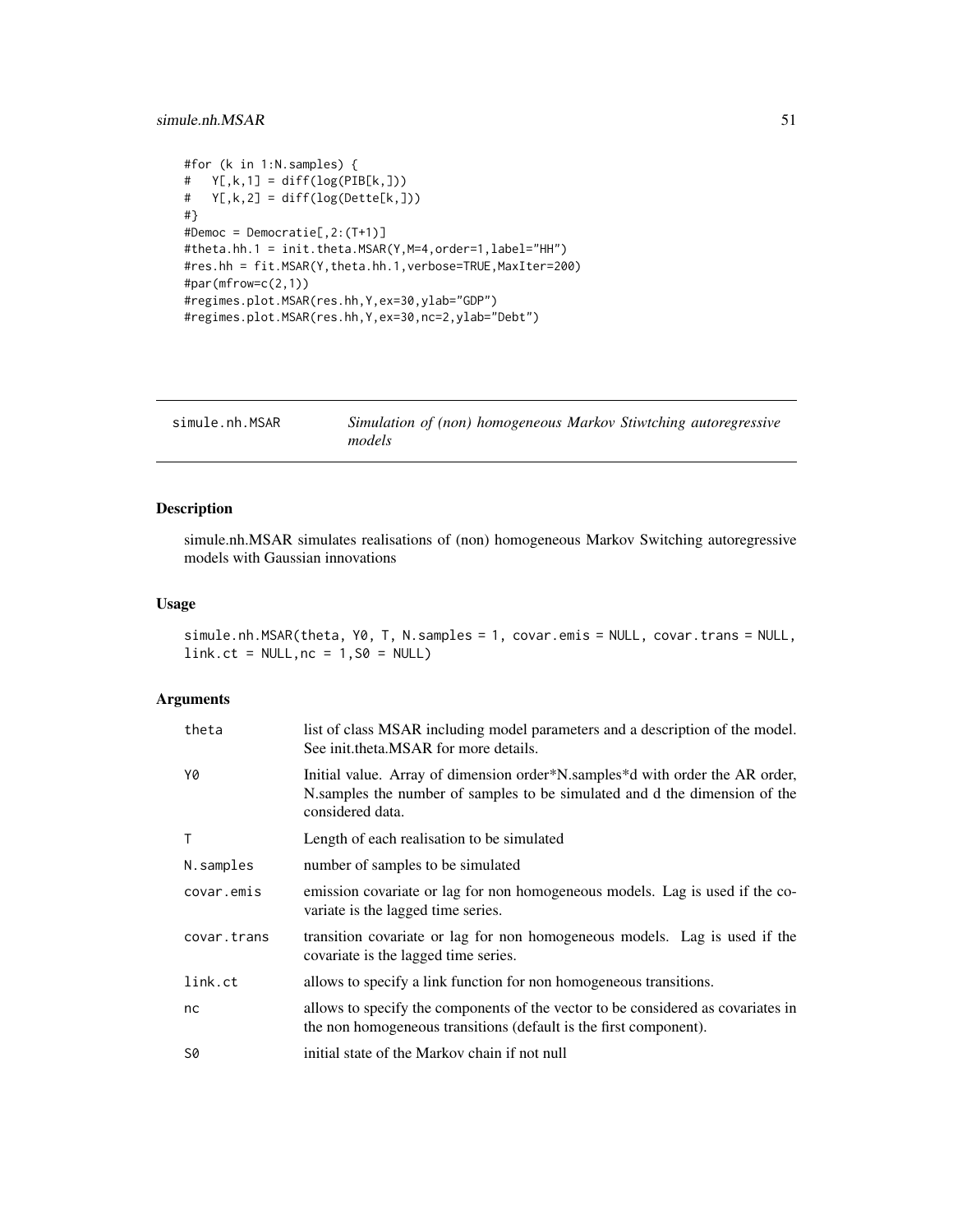#### Value

List including

| \$Y       | simulated observation time series |
|-----------|-----------------------------------|
| $. .$ \$S | simulated Markov chain            |

# Author(s)

Val\'erie Monbet, valerie.monbet@univ-rennes1.fr

#### See Also

fit.MSAR, init.theta.MSAR,valid\_all

#### Examples

```
data(meteo.data)
data = array(meteo.data$temperature,c(31,41,1))
k = 40plot(data[,k,1],typ="l",xlab=("time (days)"),ylab=("temperature (Celsius degrees)"))
T = dim(data)[1]N.samples = dim(data)[2]
d = dim(data)[3]# Fit Homogeneous MS-AR models
M = 2order = 2
theta.init = init.theta.MSAR(data, M=M, order=order, label="HH")
mod.hh = fit.MSAR(data,theta.init,verbose=TRUE,MaxIter=20)
# Simulation
yT = 31Bsim = 1Ksim = Bsim*N.samples
Y0 = array(data[1:2,sample(1:dim(data)[2],Ksim,replace=T),],c(2,Ksim,1))
Y.sim = simule.nh.MSAR(mod.hh$theta,Y0 = Y0,T,N.samples = Ksim)
# Validation
# valid_all(data,Y.sim$Y,id=1,alpha=.05)
## Not run
#data(lynx)
#lyt <- log10(lynx)
#T = length(lynx)
#Y = array(lyt, c(T, 1, 1))#theta = init.theta.MSAR(Y,M=2,order=2,label='NH',nh.transitions="logistic",ncov.trans=1)
#Z = array(lyt[1:(T-2)], c(T-2,1,1))#res=fit.MSAR(lyt[3:T],theta,covar.trans=Z,verbose=TRUE)
#Y0 = lyt[1:2]
#Bsim = 20
#Y0 = array(data[1:2,sample(1:dim(data)[2],Bsim,replace=TRUE),],c(2,Bsim,1))
```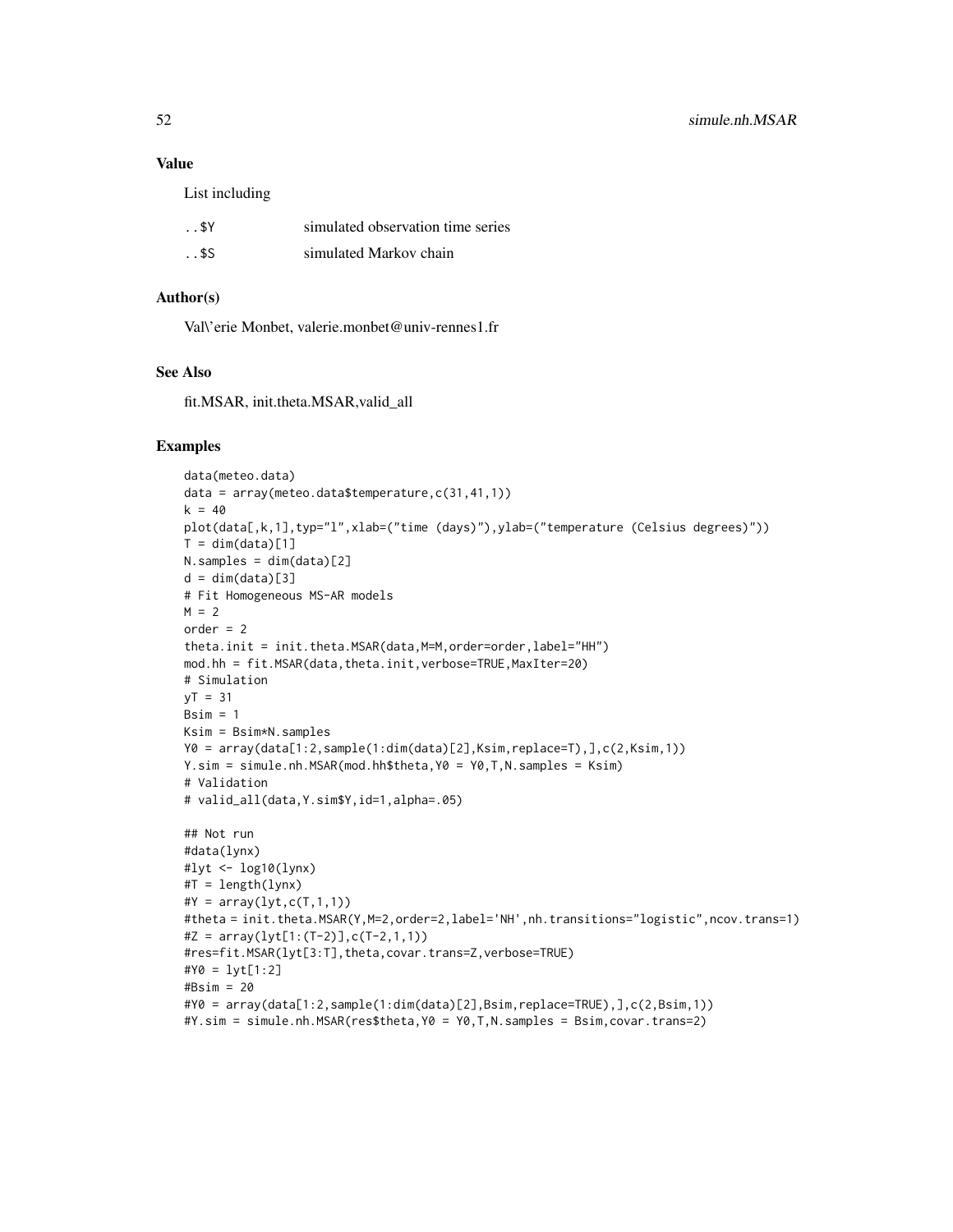<span id="page-52-0"></span>simule.nh.MSAR.VM *Simulation of (non) homogeneous Markov Stiwtching autoregressive models von Mises innovations*

# Description

simule.nh.MSAR.VM simulates realisations of (non) homogeneous Markov Switching autoregressive models with von Mises innovations

#### Usage

```
simule.nh.MSAR.VM(theta, Y0, T, N.samples = 1, covar.emis = NULL, covar.trans = NULL)
```
# Arguments

| theta        | list of class MSAR including model parameters and a description of the model.<br>See init.theta.MSAR.VM for more details.                                                      |
|--------------|--------------------------------------------------------------------------------------------------------------------------------------------------------------------------------|
| Y0           | Initial value. Array of dimension order*N.samples*d with order the AR order,<br>N.samples the number of samples to be simulated and d the dimension of the<br>considered data. |
| $\mathsf{T}$ | Length of each realisation to be simulated                                                                                                                                     |
| N.samples    | number of samples to be simulated                                                                                                                                              |
| covar.emis   | emission covariate or lag for non homogeneous models. Lag is used if the co-<br>variate is the lagged time series.                                                             |
| covar.trans  | transition covariate or lag for non homogeneous models. Lag is used if the<br>covariate is the lagged time series.                                                             |

# Value

List including

| \$Y     | simulated observation time series |
|---------|-----------------------------------|
| $.$ \$S | simulated Markov chain            |

# Author(s)

Val\'erie Monbet, valerie.monbet@univ-rennes1.fr

# References

Ailliot P., Bessac J., Monbet V., P\'ene F., (2014) Non-homogeneous hidden Markov-switching models for wind time series. JSPI.

# See Also

fit.MSAR.VM, init.theta.MSAR.VM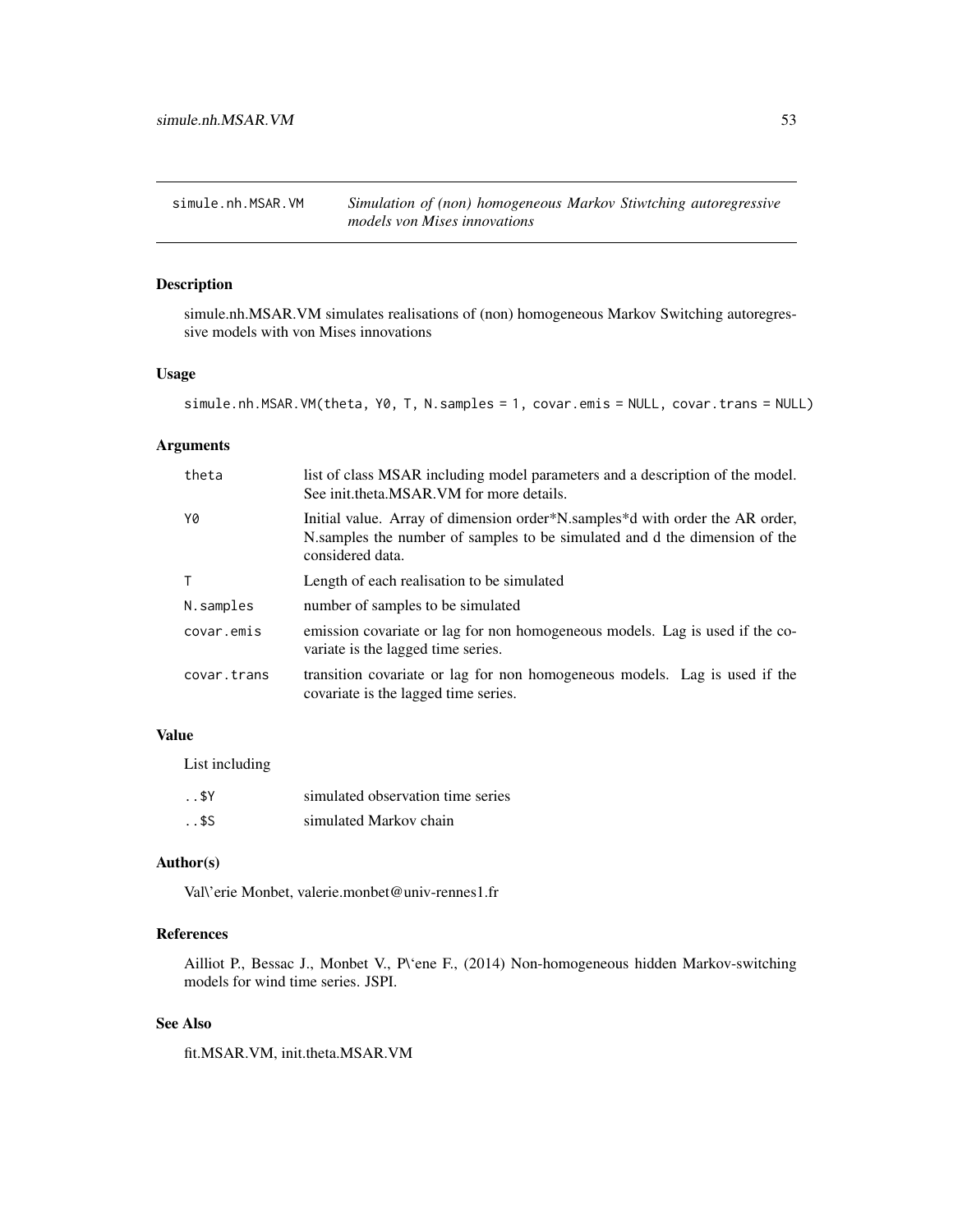#### Examples

```
##Not run
#data(WindDir)
#T = dim(WindDir)[1]#N.samples = dim(WindDir)[2]
#Y = array(WindDir,c(T,N.samples,1))
# von Mises homogeneous MSAR
HM = 2#order = 1
#theta.init = init.theta.MSAR.VM(Y,M=M,order=order,label="HH")
#polar.hh = fit.MSAR.VM(Y,theta.init,MaxIter=50,verbose=TRUE,eps=1e-8)
#K.sim = 1
\#Y0 = array(Y[1:2, sample(1:N.samples, K.sim, replace=T), J, c(2,K,sim,1))#sim.dir = simule.nh.MSAR.VM(polar.hh$theta,Y0=Y0,T,N.samples=K.sim)
## Not run
#theta.init$mu = polar.hh$theta$mu
# theta.init$kappa = polar.hh$theta$kappa+1i*0 # kappa complex
# theta.init$prior = polar.hh$theta$prior
# theta.init$transmat = polar.hh$theta$transmat
# polar.hh.c = fit.MSAR.VM(Y,theta.init,MaxIter=50,verbose=TRUE,eps=1e-8)
# theta.init = init.theta.MSAR.VM(Y,M=M,order=order,label="NH",ncov=1,nh.transitions="VM")
# theta.init$mu = polar.hh.c$theta$mu
# theta.init$kappa = polar.hh.c$theta$kappa # kappa complex
# theta.init$prior = polar.hh.c$theta$prior
# theta.init$transmat = polar.hh.c$theta$transmat
# theta.init$par.trans = matrix(c(polar.hh.c$theta$mu,.1*matrix(1,M,1)),M,2)+1i
#Y.tmp = array(Y[2:T,,],c(T-1,N.samples,1))
#Z = array(Y[1:(T-1),], C(T-1,N.samples,1))# polar.nh.c = fit.MSAR.VM(Y.tmp,theta.init,MaxIter=1,verbose=T,eps=1e-8,covar.trans=Z)
#K.sim = 100
\#Y0 = array(Y[1:2, sample(1:N, samples, K, sim, replace=T), J, c(2,K, sim,1))#sim.dir = simule.nh.MSAR.VM(polar.nh.c$theta,Y0=Y0,T,N.samples=K.sim,covar.trans=1)
```
simule\_MC *Simulates Markov chain of length T*

#### **Description**

Simulates Markov chain of length T, given a transition matrix and a prior distribution.

#### Usage

```
simule_MC(transmat, prior, T)
```
<span id="page-53-0"></span>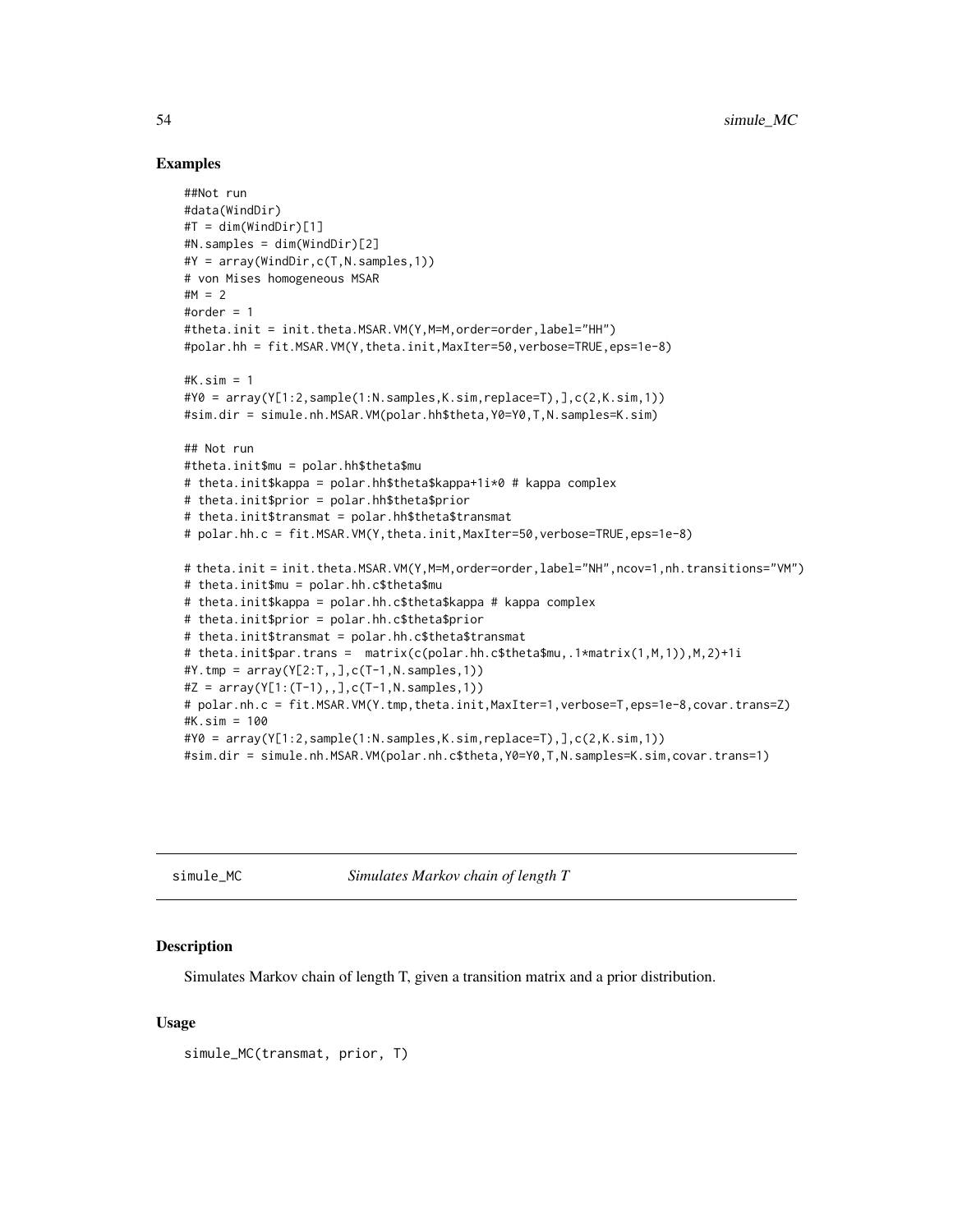# <span id="page-54-0"></span>test.model.MSAR 55

#### Arguments

| transmat | transition matrix  |
|----------|--------------------|
| prior    | prior distribution |
|          | simulation length  |

# Value

X Markov chain sequence

# Author(s)

Valerie Monbet, valerie.monbet@univ-rennes1.fr

# See Also

simule\_MC.nh, simule.nh.MSAR

test.model.MSAR *Performs bootstrap statistical tests to validate MSAR models.*

#### Description

Performs bootstrap statistical tests to validate MSAR models. Marginal distribution, auto correlation function and up-crossings are considered. For each of them the tests statistic computed from observations is compared to the distribution of the satistics corresponding to the MSAR model.

#### Usage

```
test.model.MSAR(data,simu,lag=NULL,id=1,u=NULL)
```
# Arguments

| data | observed (or reference) time series, array of dimension T*N.samples*d                                                                                  |
|------|--------------------------------------------------------------------------------------------------------------------------------------------------------|
| simu | simulated time series, array of dimension $T^*N$ .sim <sup>*</sup> d. N.sim have to be $K^*N$ .samples<br>with K large enough (for instance, $K=100$ ) |
| lag  | maximum lag for auto-correlation functions.                                                                                                            |
| id   | considered component. It is usefull when data is multivariate.                                                                                         |
| u    | considered levels for up crossings                                                                                                                     |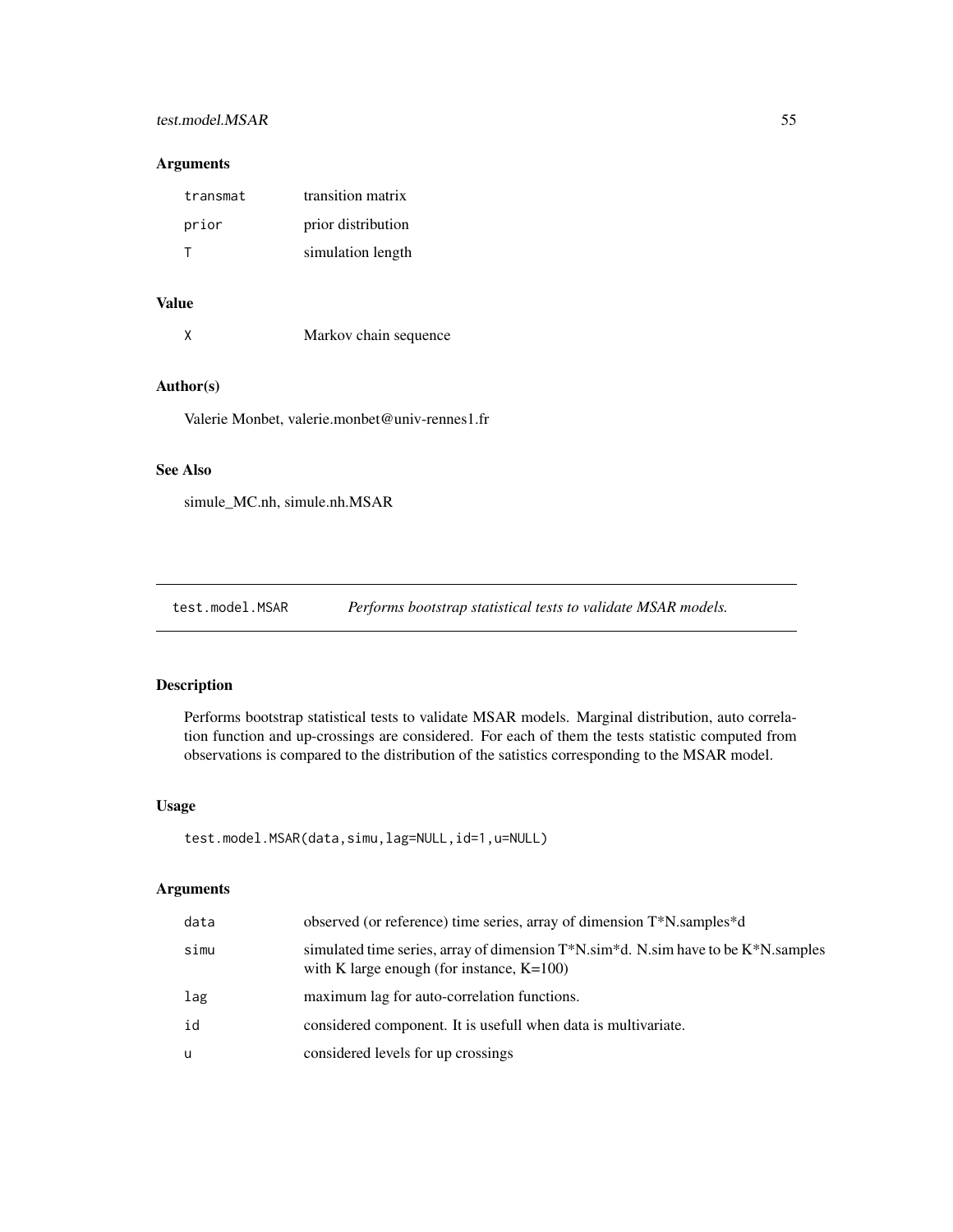# Details

Test statistics Marginal distribution:

$$
S = \int_{-\infty}^{\infty} |F_n(x) - F(x)| dx
$$

Marginal distribution, based on Anderson Darling statistic:

$$
S = \int_{-\infty}^{\infty} \left| \frac{F_n(x) - F(x)}{F(x)(1 - F(x))} \right| dx
$$

Correlation function:

$$
S = \int_0^L |C_n(l) - C(l)| \, dl
$$

Number of up crossings:

$$
S = \int_{-\infty}^{\infty} |E_n(N_u) - E(N_u)| \, du
$$

# Value

Returns a list including

| StaDist      | statistics of marginal distributions, based on Smirnov like statistics                           |
|--------------|--------------------------------------------------------------------------------------------------|
| \$dd         | test statistic                                                                                   |
| $. .$ \$q.dd | quantiles .05 and .95 of the distribution of the test statistic under the null hy-<br>pothesis   |
| \$p.value    | p value                                                                                          |
| Cor          | statistics of correlation functions                                                              |
| \$dd         | test statistic                                                                                   |
| $. .$ \$q.dd | quantiles 0.05 and 0.95 of the distribution of the test statistic under the null hy-<br>pothesis |
| \$p.value    | p value                                                                                          |
| ENu          | statistics of intensity of up crossings                                                          |
| \$dd         | test statistic                                                                                   |
| $. .$ \$q.dd | quantiles .05 and .95 of the distribution of the test statistic under the null hy-<br>pothesis   |
| \$p.value    | p value                                                                                          |
| AD           | statistics of marginal distributions, based on Anderson Darling statistics                       |
| \$dd         | test statistic                                                                                   |
| $. .$ \$q.dd | quantiles 0.05 and 0.95 of the distribution of the test statistic under the null hy-<br>pothesis |
| \$p.value    | p value                                                                                          |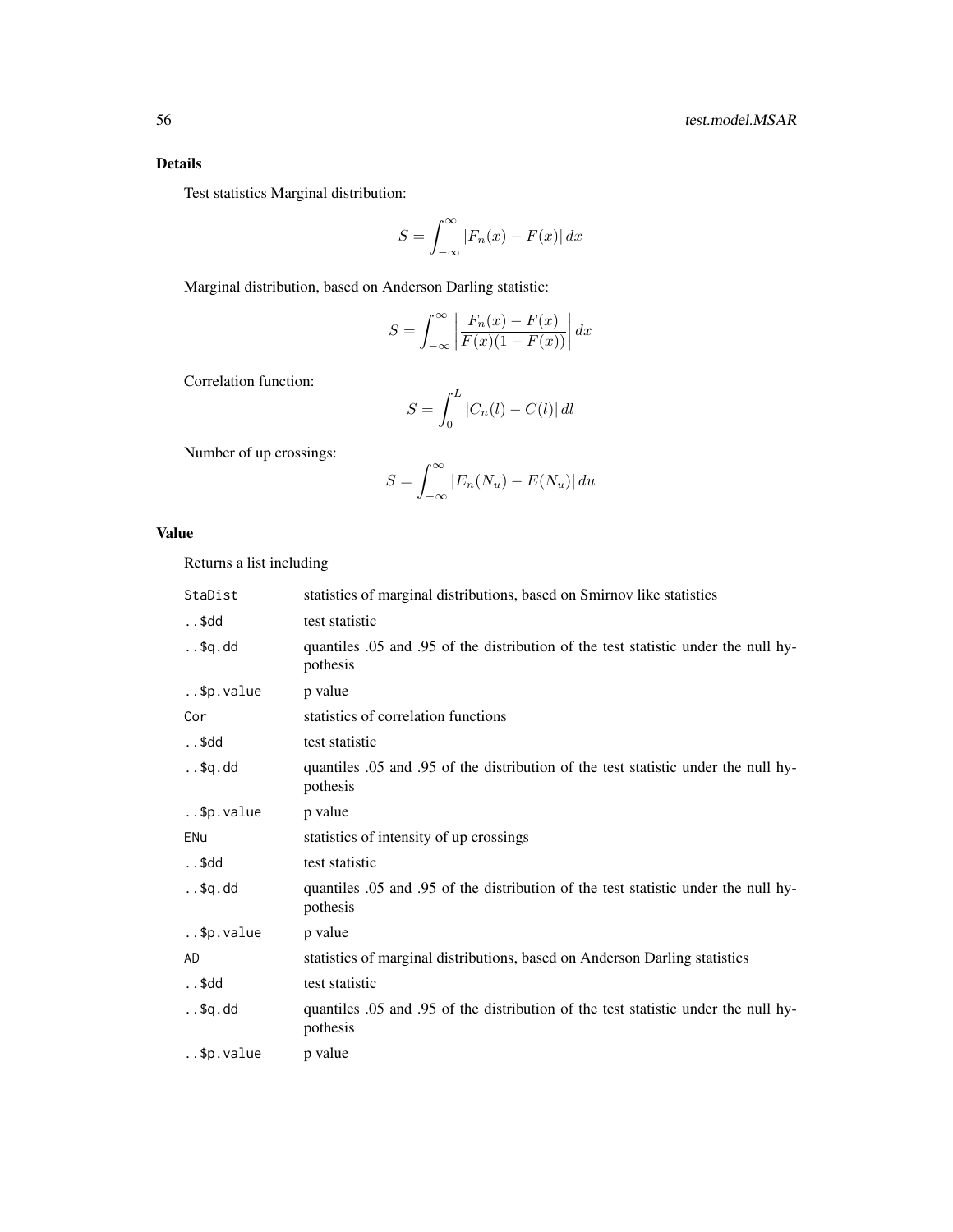# <span id="page-56-0"></span>Author(s)

Valerie Monbet, valerie.monbet@univ-rennes1.fr

# See Also

valid\_all, test.model.MSAR

test.model.vect.MSAR *Performs bootstrap statistical tests on covariance to validate MSVAR models.*

# Description

Performs bootstrap statistical on covariance to validate MSVAR models.

#### Usage

test.model.vect.MSAR(data,simu,lag=NULL)

# Arguments

| data | observed (or reference) time series, array of dimension T*N, samples *d                                                                    |
|------|--------------------------------------------------------------------------------------------------------------------------------------------|
| simu | simulated time series, array of dimension $T^*N$ .sim *d. N.sim have to be $K^*N$ .samples<br>with K large enough (for instance, $K=100$ ) |
| lag  | to be considered (usefull for state space models)                                                                                          |

# Details

Test statistics

$$
S = ||C_n - C||
$$

# Value

Returns a list including

| Cvect     | statistics of covariance                                                                                      |
|-----------|---------------------------------------------------------------------------------------------------------------|
| \$dd      | test statistic                                                                                                |
| \$a.dd    | quantiles 0.05 and 0.95 of the distribution of the test statistic under the null hypoth-<br>es <sub>1</sub> s |
| \$p.value | p value                                                                                                       |

# Author(s)

Valerie Monbet, valerie.monbet@univ-rennes1.fr

# See Also

valid\_all, test.model.MSAR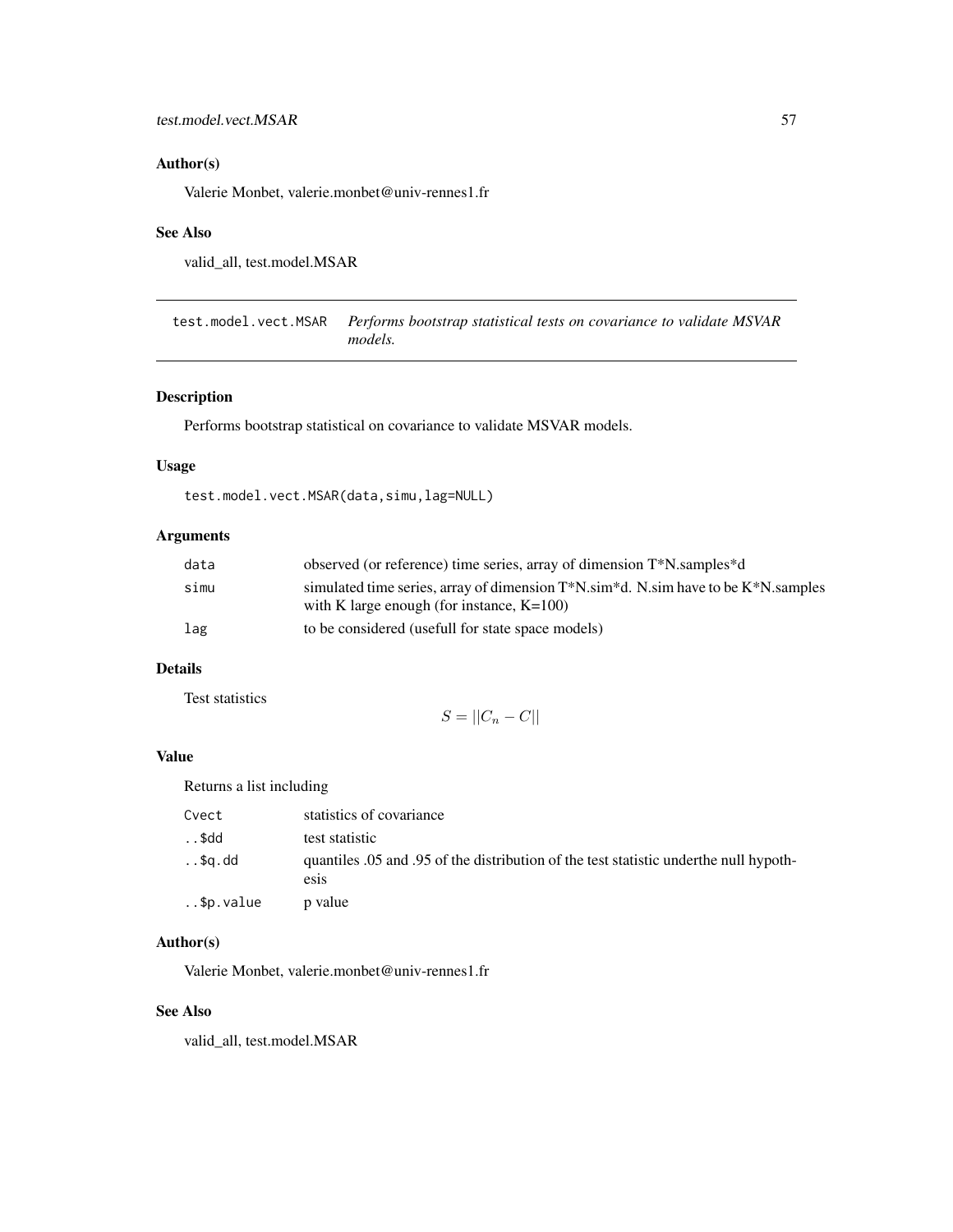<span id="page-57-0"></span>

# Description

plots some functional statistics to help to valid MSAR models: qqplot, covariance function, mean duration of sojourn over and under a threshold. For each of them the empirical statistic of the observed time series is plotted as well as the simulated one with  $(1 - \alpha)$ -fluctuation intervals.

#### Usage

```
valid_all.MSAR(data,simu,title="",id=1,alpha=.05,spaghetti=TRUE,
mfrow=NULL,save=FALSE,output=FALSE,
root.filename=" ",path=NULL,col="red",width=4,height=4)
```
# Arguments

| data          | observed (or reference) time series, array of dimension T*N.samples*d                                                                                                               |
|---------------|-------------------------------------------------------------------------------------------------------------------------------------------------------------------------------------|
| simu          | simulated time series, array of dimension $T^*N$ .sim *d. N.sim have to be $K^*N$ .samples<br>with K large enough (for instance, $K=100$ )                                          |
| title         | title of plots                                                                                                                                                                      |
| id            | component to be considered when the data is multivariate $(d>1)$ . Default $d=1$ .                                                                                                  |
| alpha         | level for the $(1 - \alpha)$ -fluctuation intervals                                                                                                                                 |
| spaghetti     | statistics of every simulation batch are plotted instead of fluctuation intervals.<br>A batch is a simulation block of the same size as the observations. Default<br>spaghetti=TRUE |
| mfrow         | if NULL, each plot is done in a new window                                                                                                                                          |
| save          | if save=TRUE plots are saved into eps files                                                                                                                                         |
| root.filename | root file name for saving plots                                                                                                                                                     |
| path          | path of folder where to save the files                                                                                                                                              |
| output        | if TRUE some statistics are returned.                                                                                                                                               |
| col           | color of the lines for simulated data, default is red                                                                                                                               |
| width         | width of the figure when is it save by dev.copy2eps                                                                                                                                 |
| height        | height of the figure when is it save by dev.copy2eps                                                                                                                                |

# Value

Returns plots and

| qqp          | statistics of marginal distributions                       |
|--------------|------------------------------------------------------------|
| $\mathsf{C}$ | statistics of correlation functions                        |
| ENu.data     | statistics of intensity of up crossings of the data        |
| ENu.simu     | statistics of intensity of up crossings of the simulations |
| <b>MDO</b>   | statistics of mean duration over a level                   |
| <b>MDU</b>   | statistics of mean duration under a level                  |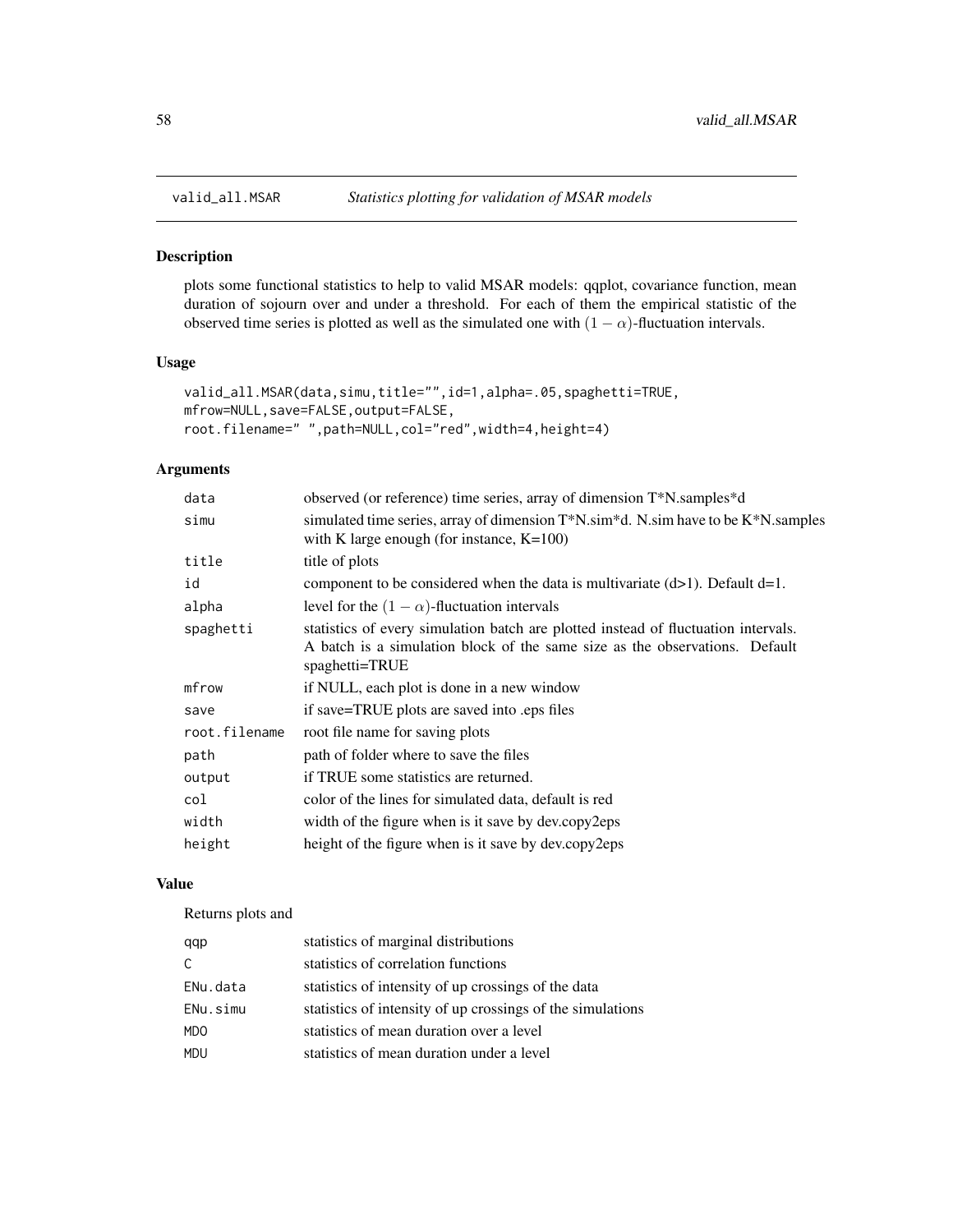# <span id="page-58-0"></span>viterbi\_path 59

#### Author(s)

Valerie Monbet, valerie.monbet@univ-rennes1.fr

#### Examples

```
data(meteo.data)
data = array(meteo.data$temperature,c(31,41,1))
k = 40plot(data[,k,1],typ="l",xlab=("time (days)"),ylab=("temperature (degrees C)"))
T = dim(data)[1]N.samples = dim(data)[2]
d = dim(data)[3]# Fit Homogeneous MS-AR models
M = 2order = 1
theta.init = init.theta.MSAR(data, M=M, order=order, label="HH")
mod.hh = fit.MSAR(data,theta.init,verbose=TRUE,MaxIter=10)
# Simulation
yT = 31Bsim = 10Ksim = Bsim*N.samples
Y0 = array(data[1:2,sample(1:dim(data)[2],Ksim,replace=T),],c(2,Ksim,1))
Y.sim = simule.nh.MSAR(mod.hh$theta,Y0 = Y0,T,N.samples = Ksim)
valid_all.MSAR(data,Y.sim$Y)
```

| viterbi_path | Viterbi path homogeneous MSAR models |  |
|--------------|--------------------------------------|--|
|--------------|--------------------------------------|--|

#### Description

Computes the Viterbi path associated to an homogenenous HMM or MSAR model.

# Usage

viterbi\_path(prior, transmat, obsmat)

# Arguments

| prior    | prior probabilities $PRIOR(I) = Pr(X(1) = I)$              |
|----------|------------------------------------------------------------|
| transmat | transition matrice TRANSMAT(I,J) = $Pr(X(T+1)=J   X(T)=I)$ |
| obsmat   | emission probabilities OBSMAT(I,t) = $Pr(Y(t)   X(t)=I)$   |

# Value

List including

| \$gamma | smoothing probabilities $P(X(t) Y(0),,Y(T))$                    |
|---------|-----------------------------------------------------------------|
| \$xi    | two steps smoothing probabilities $P(X(t), X(t+1) Y(0),, Y(T))$ |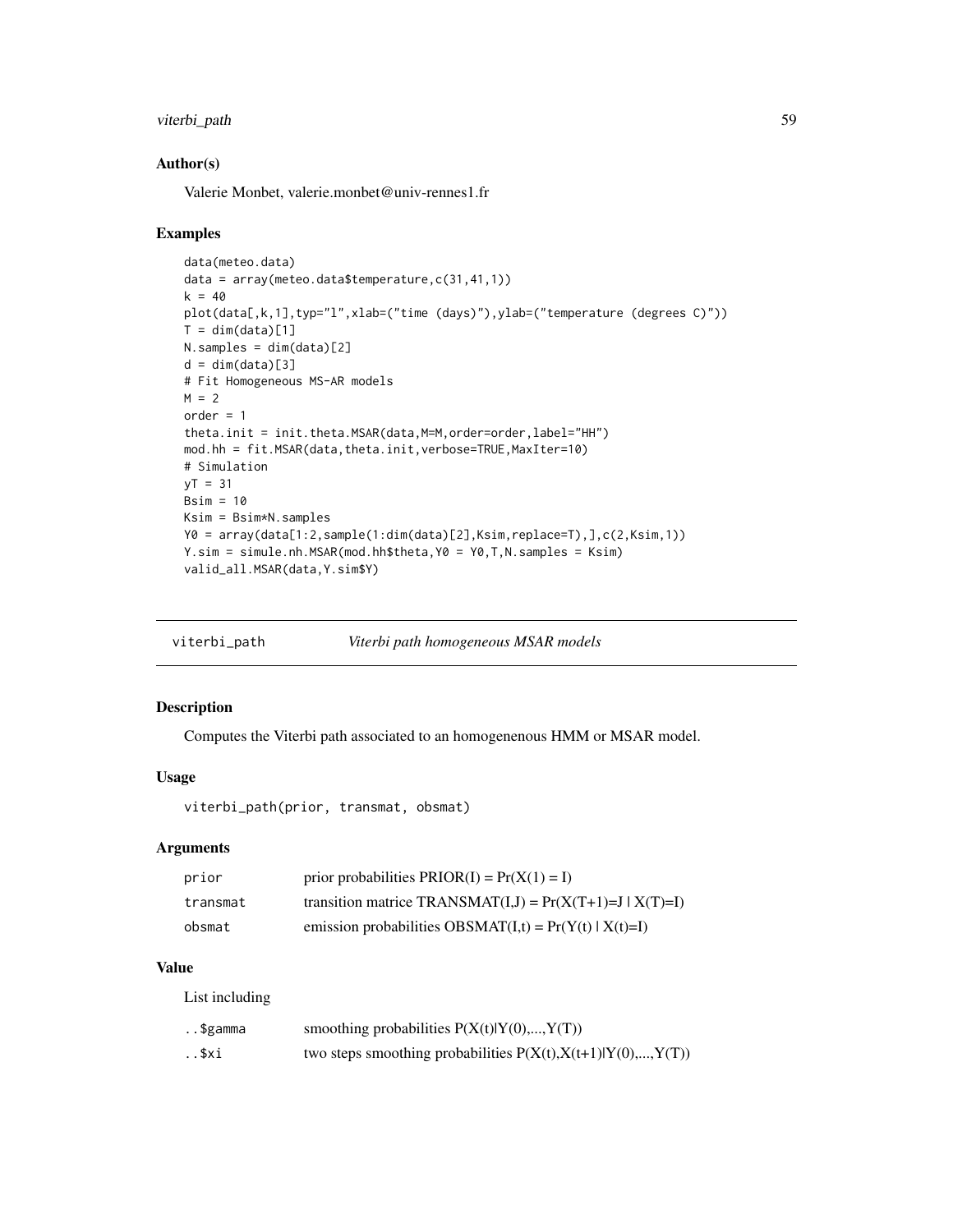<span id="page-59-0"></span>

| \$loglik | log likelihood                                        |
|----------|-------------------------------------------------------|
| \$M      | Number of regimes                                     |
| \$alpha  | intermediate component in the FB algorithm (forward)  |
| \$beta   | intermediate component in the FB algorithm (backward) |

#### Author(s)

Valerie Monbet, valerie.monbet@univ-rennes1.fr

#### See Also

forwards\_backwards.R, fit.MSAR, Estep.MSAR

Wind *Winter wind data at 18 locations offshore of France*

# Description

Wind intensity at 18 locations offshore of France for months january and february. 32 years of data. Time step is 6 hours.

# Usage

data(meteo.data)

# Format

An array of dimension 248\*32\*18

U wind intensity

#### Source

ERA-Interim

# References

Bessac, J., Ailliot, P., & Monbet, V. (2013). Gaussian linear state-space model for wind fields in the North-East Atlantic. arXiv preprint arXiv:1312.5530.

# Examples

data(Wind)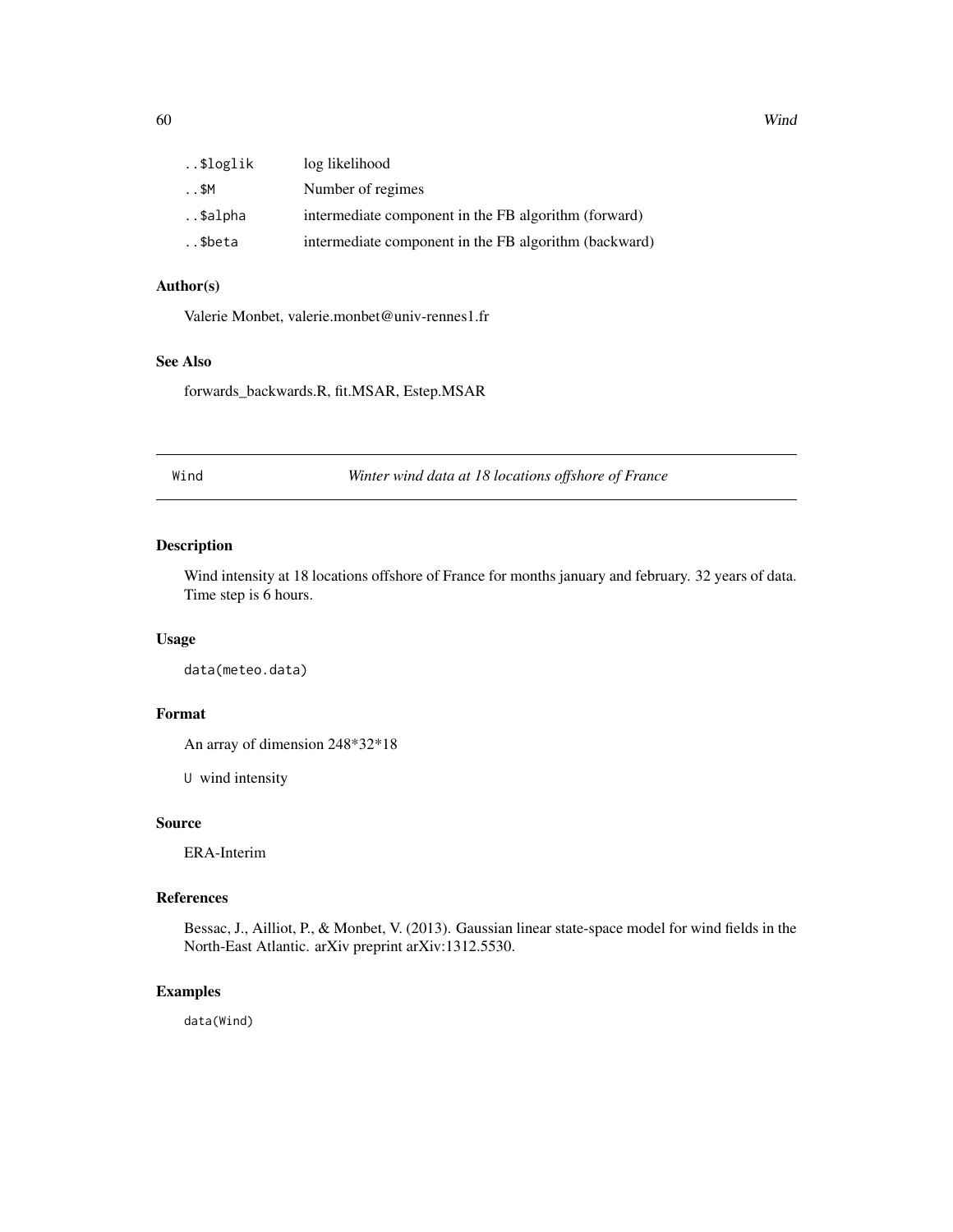<span id="page-60-0"></span>

# Description

Wind direction at Ouessant. 49 independant january month (one per column). Time step is 6 hours.

# Usage

data(meteo.data)

# Format

A matrix of dimension 124\*32

WindDir wind direction

# Source

ERA-Interim

# References

Ailliot P., Bessac J., Monbet V., Pene F., (2014) Non-homogeneous hidden Markov-switching models for wind time series. JSPI.

# Examples

data(WindDir)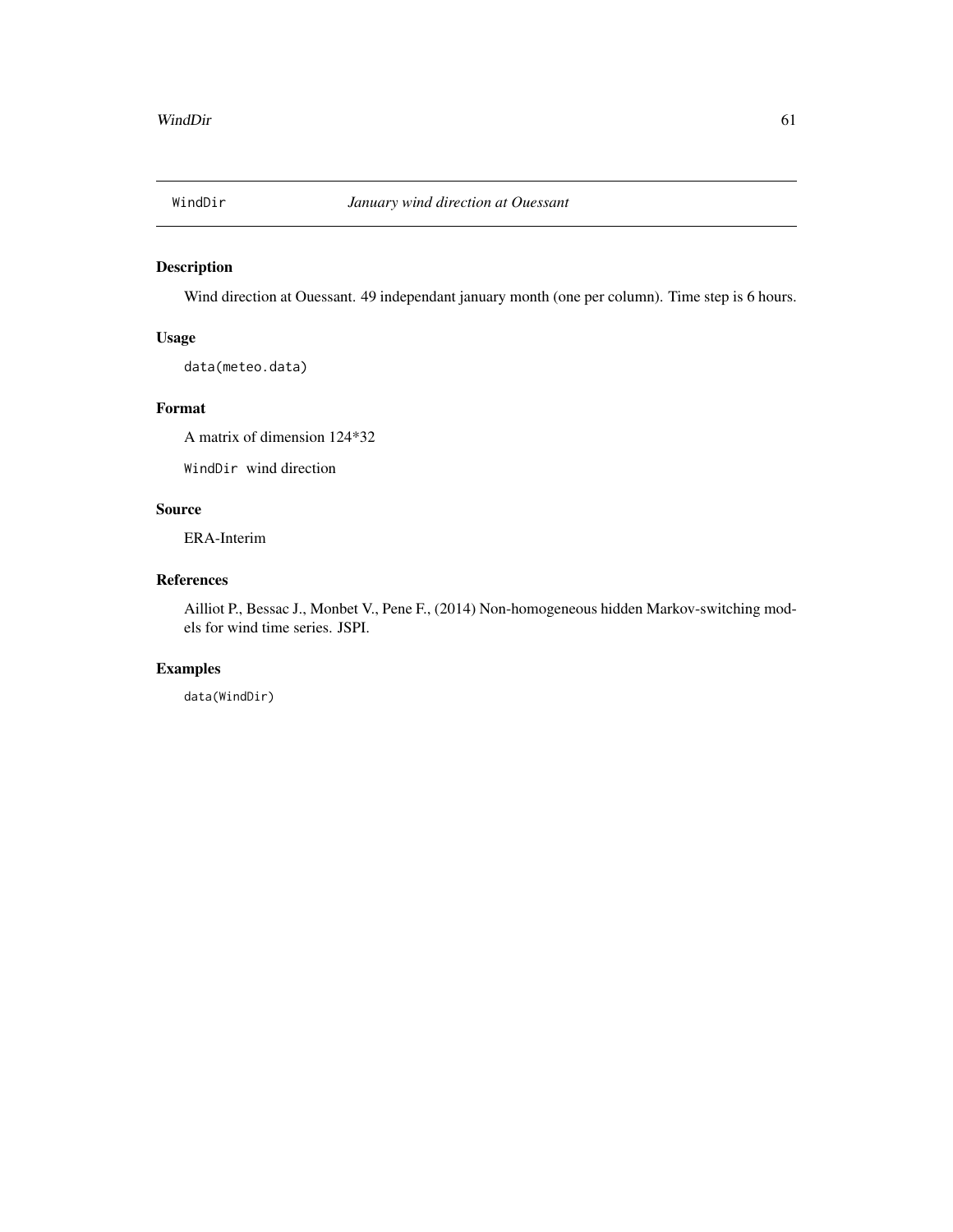# <span id="page-61-0"></span>Index

∗ Auto-correlation function cor.MSAR, [5](#page-4-0) ∗ Conditionnal probabilities Cond.prob.MSAR, [3](#page-2-0) ∗ Cross-correlation function cross.cor.MSAR, [7](#page-6-0) ∗ E step Estep.MSAR, [11](#page-10-0) Estep.MSAR.VM, [12](#page-11-0) ∗ EM algorithm M step Mstep.nh.MSAR, [42](#page-41-0) ∗ EM algorithm Estep.MSAR, [11](#page-10-0) Estep.MSAR.VM, [12](#page-11-0) forwards\_backwards, [21](#page-20-0) Mstep.hh.MSAR, [33](#page-32-0) Mstep.hh.MSAR.VM, [34](#page-33-0) Mstep.hh.reduct.MSAR, [36](#page-35-0) Mstep.hn.MSAR, [41](#page-40-0) Mstep.nn.MSAR, [46](#page-45-0) ∗ Em algorithm nhforwards\_backwards, [47](#page-46-0) ∗ Forecasting forecast.prob.MSAR, [20](#page-19-0) ∗ Forward Backward forwards\_backwards, [21](#page-20-0) nhforwards\_backwards, [47](#page-46-0) ∗ Forward-backward Estep.MSAR, [11](#page-10-0) Estep.MSAR.VM, [12](#page-11-0) ∗ M step Mstep.hh.MSAR, [33](#page-32-0) Mstep.hh.MSAR.VM, [34](#page-33-0) Mstep.hh.reduct.MSAR, [36](#page-35-0) Mstep.hn.MSAR, [41](#page-40-0) Mstep.nn.MSAR, [46](#page-45-0) ∗ MSAR model fitting init.theta.MSAR (NH-MSAR), [22](#page-21-0) ∗ MSAR model validation

test.model.MSAR, [55](#page-54-0) test.model.vect.MSAR, [57](#page-56-0) valid\_all.MSAR, [58](#page-57-0) ∗ MSAR with a priori classification Mstep.classif, [31](#page-30-0) ∗ MSAR Cond.prob.MSAR, [3](#page-2-0) fit.MSAR (NH-MSAR), [13](#page-12-0) forecast.prob.MSAR, [20](#page-19-0) prediction.MSAR, [48](#page-47-0) regimes.plot.MSAR, [49](#page-48-0) simule.nh.MSAR, [51](#page-50-0) simule.nh.MSAR.VM, [53](#page-52-0) ∗ Markov chain simule\_MC, [54](#page-53-0) ∗ Maximum likelihood fit.MSAR (NH-MSAR), [13](#page-12-0) ∗ Mean Duration of Sojourn MeanDur<sub>Over</sub>, [28](#page-27-0) MeanDurUnder, [29](#page-28-0) ∗ Mean upcrossings ENu\_graph, [10](#page-9-0) ∗ Model fitting fit.MSAR (NH-MSAR), [13](#page-12-0) ∗ Mstep of EM algorithm Mstep.nh.MSAR.VM, [44](#page-43-0) ∗ Simulation simule.nh.MSAR, [51](#page-50-0) simule.nh.MSAR.VM, [53](#page-52-0) simule\_MC, [54](#page-53-0) ∗ Smoothing probabilities forwards\_backwards, [21](#page-20-0) nhforwards\_backwards, [47](#page-46-0) ∗ Threshold excess MeanDurOver, [28](#page-27-0) MeanDurUnder, [29](#page-28-0) ∗ Validation cor.MSAR, [5](#page-4-0) cross.cor.MSAR, [7](#page-6-0)